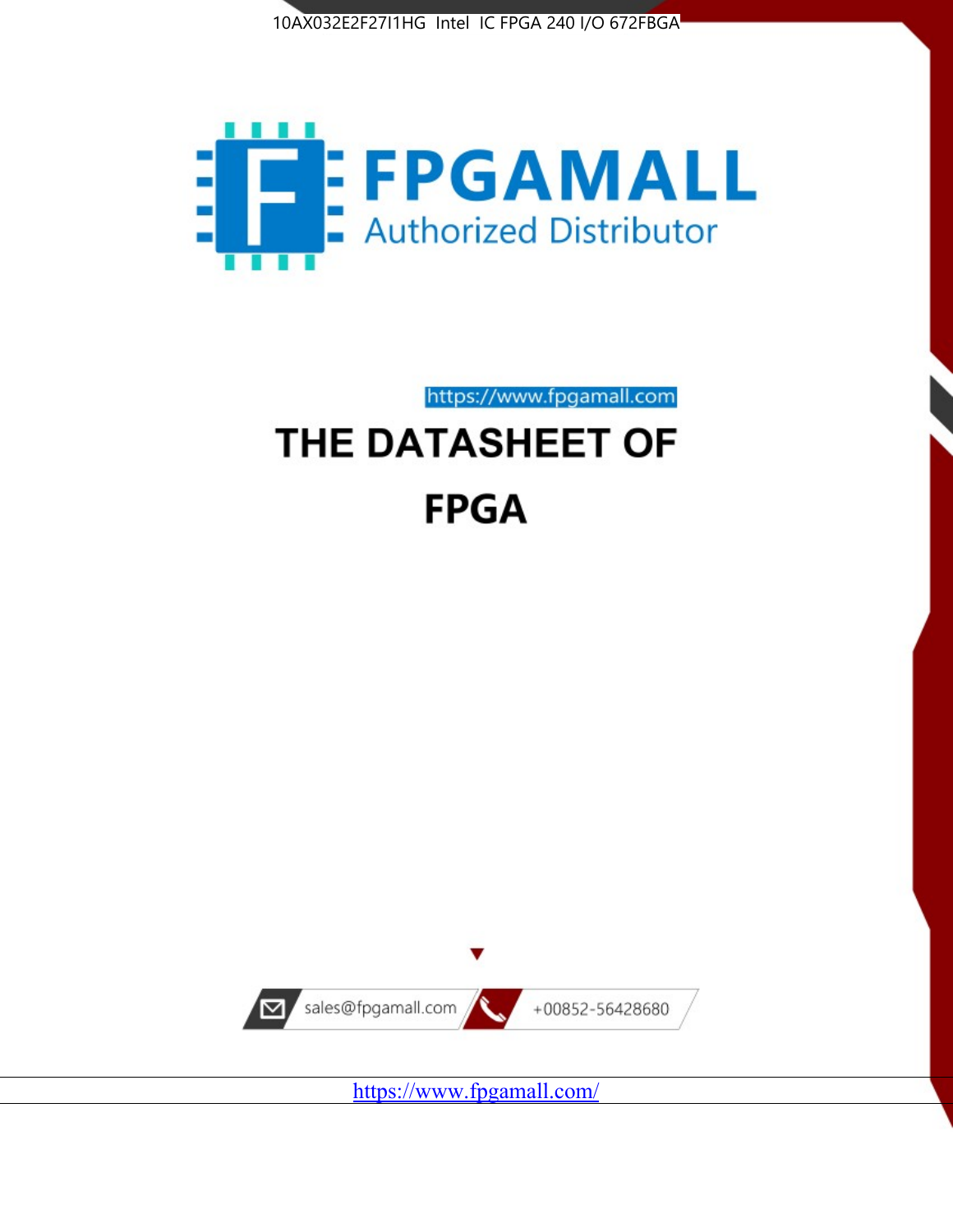10AX032E2F27I1HG Intel IC FPGA 240 I/O 672FBGA



# **Intel® Arria® 10 Device Overview**



**A10-OVERVIEW | 2018.12.06** Latest document on the web: **[PDF](https://www.intel.com/content/dam/www/programmable/us/en/pdfs/literature/hb/arria-10/a10_overview.pdf)** | **[HTML](https://www.intel.com/content/www/us/en/programmable/documentation/sam1403480274650.html)**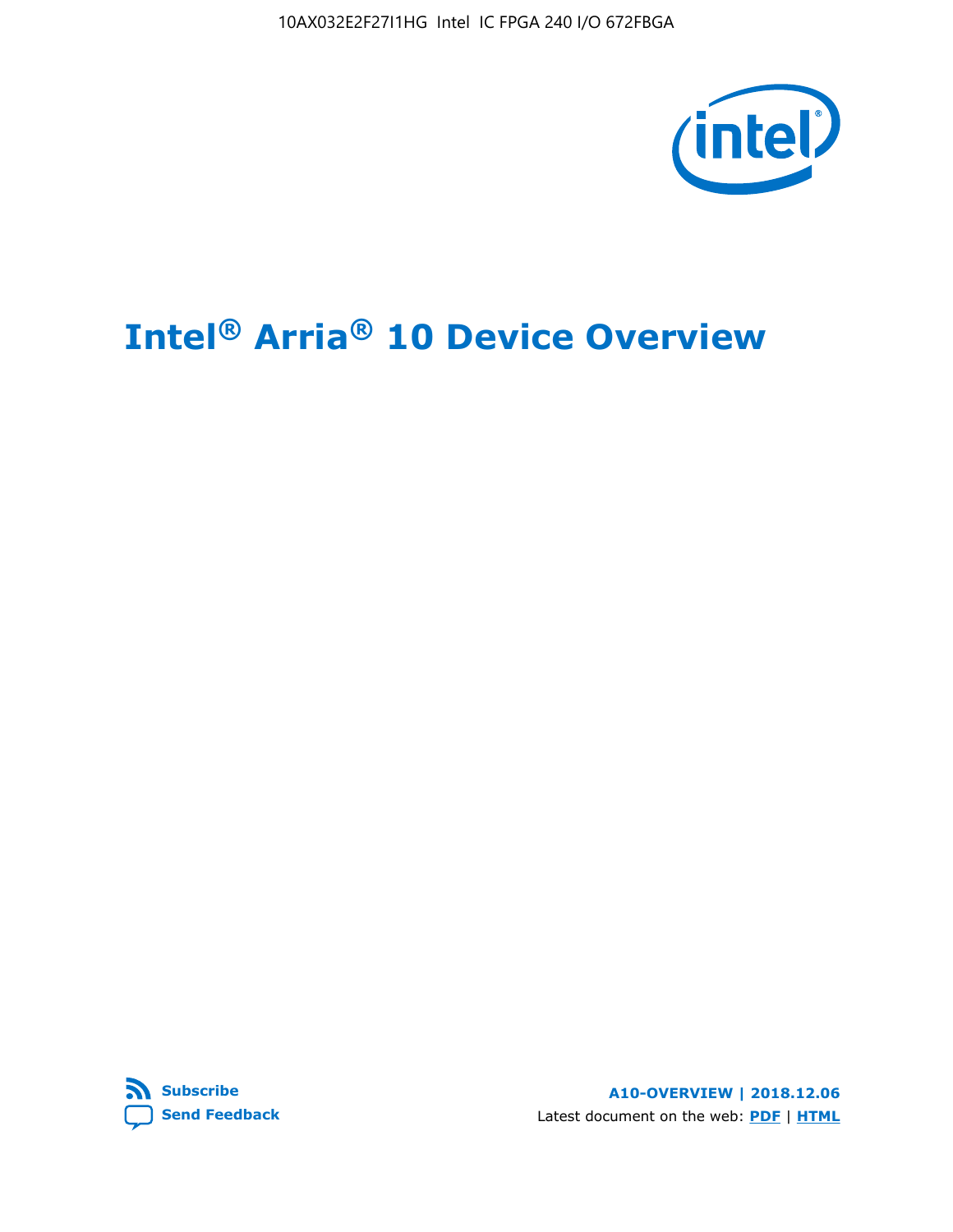

**Contents** 

# **Contents**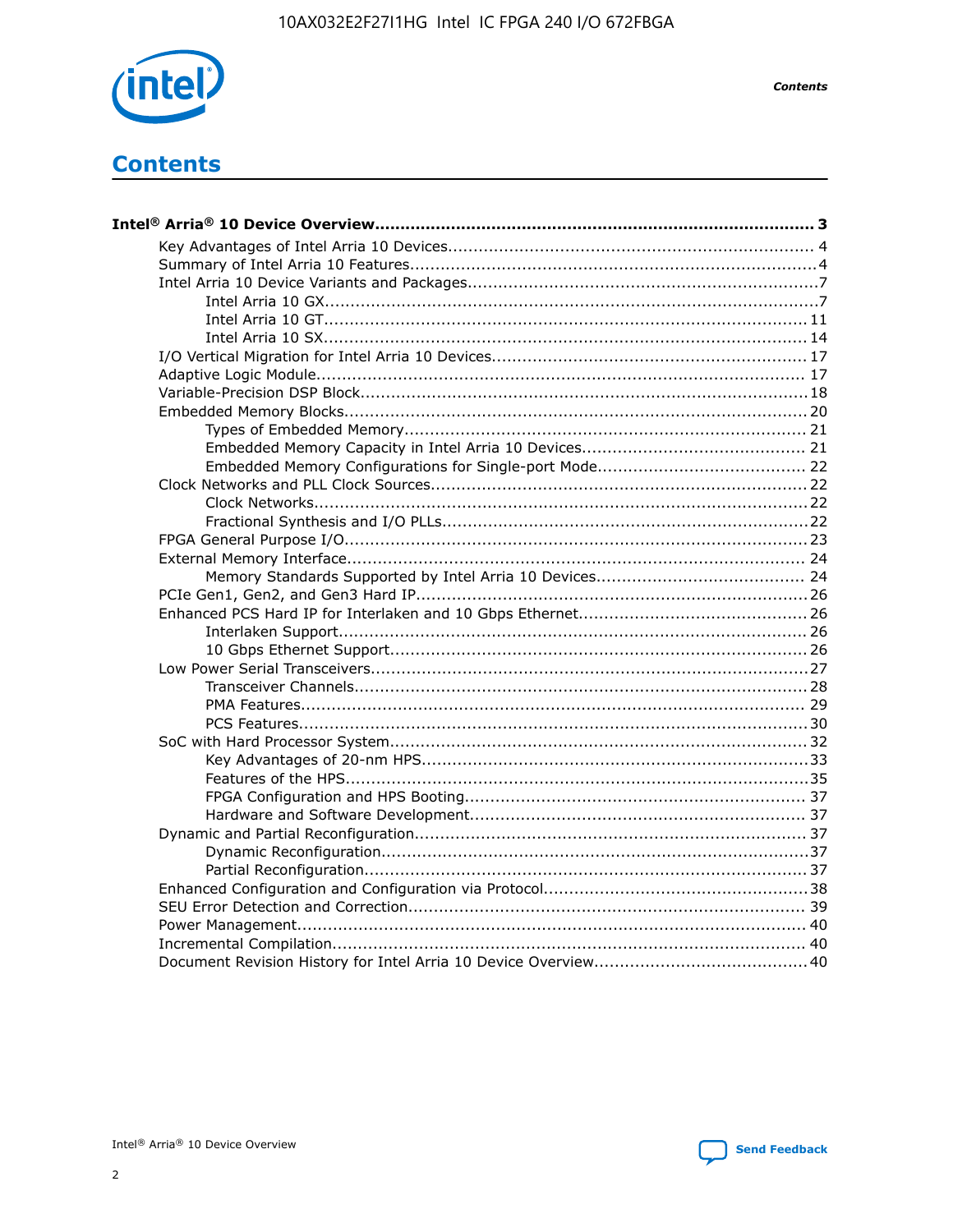**A10-OVERVIEW | 2018.12.06**

**[Send Feedback](mailto:FPGAtechdocfeedback@intel.com?subject=Feedback%20on%20Intel%20Arria%2010%20Device%20Overview%20(A10-OVERVIEW%202018.12.06)&body=We%20appreciate%20your%20feedback.%20In%20your%20comments,%20also%20specify%20the%20page%20number%20or%20paragraph.%20Thank%20you.)**



# **Intel® Arria® 10 Device Overview**

The Intel<sup>®</sup> Arria<sup>®</sup> 10 device family consists of high-performance and power-efficient 20 nm mid-range FPGAs and SoCs.

Intel Arria 10 device family delivers:

- Higher performance than the previous generation of mid-range and high-end FPGAs.
- Power efficiency attained through a comprehensive set of power-saving technologies.

The Intel Arria 10 devices are ideal for high performance, power-sensitive, midrange applications in diverse markets.

| <b>Market</b>         | <b>Applications</b>                                                                                               |
|-----------------------|-------------------------------------------------------------------------------------------------------------------|
| Wireless              | Channel and switch cards in remote radio heads<br>٠<br>Mobile backhaul<br>٠                                       |
| Wireline              | 40G/100G muxponders and transponders<br>٠<br>100G line cards<br>٠<br><b>Bridging</b><br>٠<br>Aggregation<br>٠     |
| <b>Broadcast</b>      | Studio switches<br>٠<br>Servers and transport<br>٠<br>Videoconferencing<br>٠<br>Professional audio and video<br>٠ |
| Computing and Storage | Flash cache<br>٠<br>Cloud computing servers<br>٠<br>Server acceleration<br>٠                                      |
| Medical               | Diagnostic scanners<br>٠<br>Diagnostic imaging<br>٠                                                               |
| Military              | Missile guidance and control<br>٠<br>Radar<br>٠<br>Electronic warfare<br>٠<br>Secure communications<br>٠          |

#### **Table 1. Sample Markets and Ideal Applications for Intel Arria 10 Devices**

#### **Related Information**

- [Intel Arria 10 Device Handbook: Known Issues](http://www.altera.com/support/kdb/solutions/rd07302013_646.html) Lists the planned updates to the *Intel Arria 10 Device Handbook* chapters.
- [Intel Arria 10 GX/GT Device Errata and Design Recommendations](https://www.intel.com/content/www/us/en/programmable/documentation/agz1493851706374.html#yqz1494433888646)
- [Intel Arria 10 SX Device Errata and Design Recommendations](https://www.intel.com/content/www/us/en/programmable/documentation/cru1462832385668.html#cru1462832558642)

Intel Corporation. All rights reserved. Intel, the Intel logo, Altera, Arria, Cyclone, Enpirion, MAX, Nios, Quartus and Stratix words and logos are trademarks of Intel Corporation or its subsidiaries in the U.S. and/or other countries. Intel warrants performance of its FPGA and semiconductor products to current specifications in accordance with Intel's standard warranty, but reserves the right to make changes to any products and services at any time without notice. Intel assumes no responsibility or liability arising out of the application or use of any information, product, or service described herein except as expressly agreed to in writing by Intel. Intel customers are advised to obtain the latest version of device specifications before relying on any published information and before placing orders for products or services. \*Other names and brands may be claimed as the property of others.

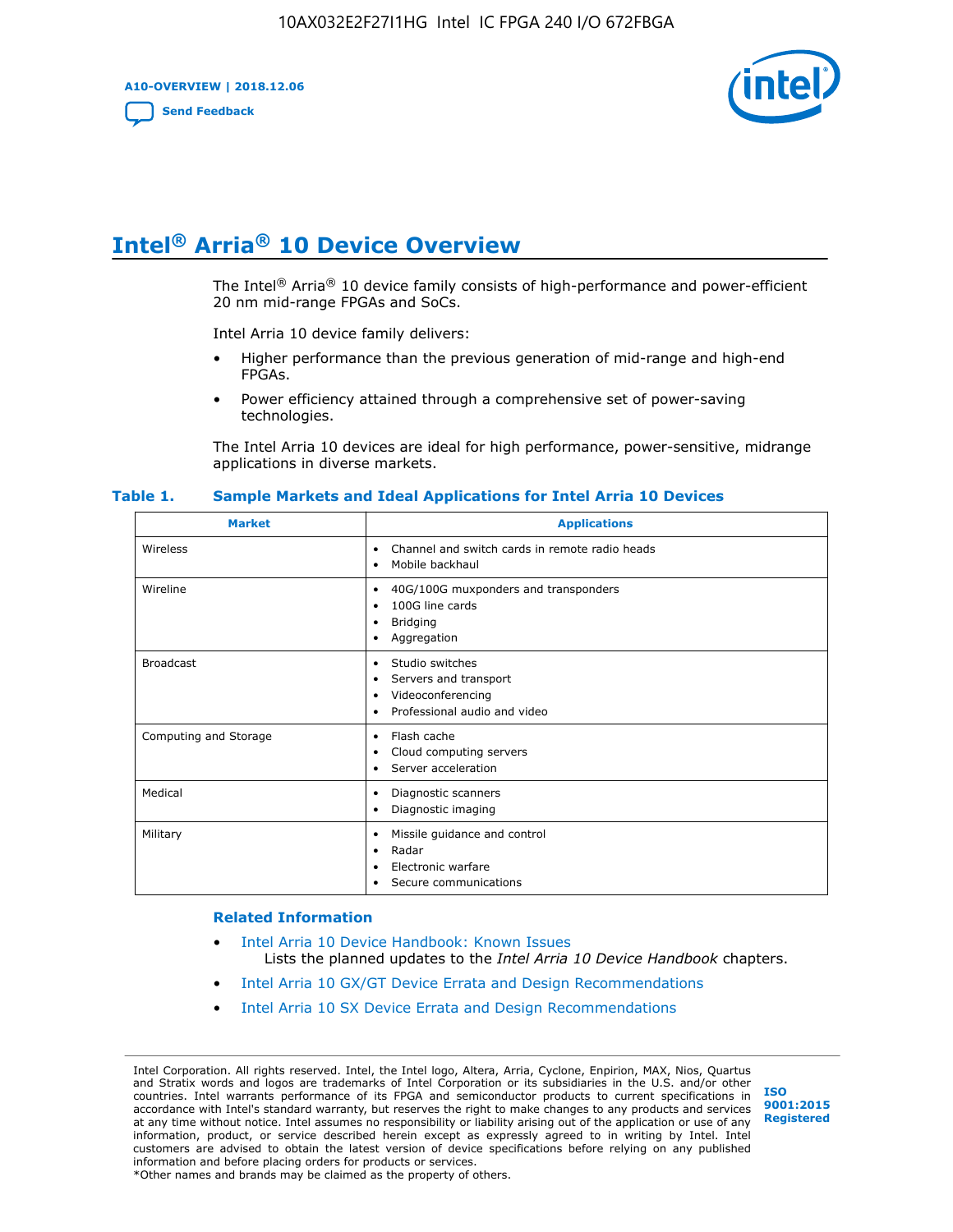

# **Key Advantages of Intel Arria 10 Devices**

# **Table 2. Key Advantages of the Intel Arria 10 Device Family**

| <b>Advantage</b>                                                                                          | <b>Supporting Feature</b>                                                                                                                                                                                                                                                                                                     |
|-----------------------------------------------------------------------------------------------------------|-------------------------------------------------------------------------------------------------------------------------------------------------------------------------------------------------------------------------------------------------------------------------------------------------------------------------------|
| Enhanced core architecture                                                                                | Built on TSMC's 20 nm process technology<br>$\bullet$<br>60% higher performance than the previous generation of mid-range FPGAs<br>٠<br>15% higher performance than the fastest previous-generation FPGA<br>٠                                                                                                                 |
| High-bandwidth integrated<br>transceivers                                                                 | Short-reach rates up to 25.8 Gigabits per second (Gbps)<br>٠<br>Backplane capability up to 12.5 Gbps<br>٠<br>Integrated 10GBASE-KR and 40GBASE-KR4 Forward Error Correction (FEC)<br>٠                                                                                                                                        |
| Improved logic integration and<br>hard IP blocks                                                          | 8-input adaptive logic module (ALM)<br>٠<br>Up to 65.6 megabits (Mb) of embedded memory<br>٠<br>Variable-precision digital signal processing (DSP) blocks<br>Fractional synthesis phase-locked loops (PLLs)<br>٠<br>Hard PCI Express Gen3 IP blocks<br>Hard memory controllers and PHY up to 2,400 Megabits per second (Mbps) |
| Second generation hard<br>processor system (HPS) with<br>integrated ARM* Cortex*-A9*<br>MPCore* processor | Tight integration of a dual-core ARM Cortex-A9 MPCore processor, hard IP, and an<br>٠<br>FPGA in a single Intel Arria 10 system-on-a-chip (SoC)<br>Supports over 128 Gbps peak bandwidth with integrated data coherency between<br>$\bullet$<br>the processor and the FPGA fabric                                             |
| Advanced power savings                                                                                    | Comprehensive set of advanced power saving features<br>٠<br>Power-optimized MultiTrack routing and core architecture<br>٠<br>Up to 40% lower power compared to previous generation of mid-range FPGAs<br>٠<br>Up to 60% lower power compared to previous generation of high-end FPGAs                                         |

# **Summary of Intel Arria 10 Features**

## **Table 3. Summary of Features for Intel Arria 10 Devices**

| <b>Feature</b>                  | <b>Description</b>                                                                                                                                                                                                                                                                                                                                                                                 |
|---------------------------------|----------------------------------------------------------------------------------------------------------------------------------------------------------------------------------------------------------------------------------------------------------------------------------------------------------------------------------------------------------------------------------------------------|
| Technology                      | TSMC's 20-nm SoC process technology<br>Allows operation at a lower $V_{\text{CC}}$ level of 0.82 V instead of the 0.9 V standard $V_{\text{CC}}$ core voltage                                                                                                                                                                                                                                      |
| Packaging                       | 1.0 mm ball-pitch Fineline BGA packaging<br>٠<br>0.8 mm ball-pitch Ultra Fineline BGA packaging<br>Multiple devices with identical package footprints for seamless migration between different<br><b>FPGA</b> densities<br>Devices with compatible package footprints allow migration to next generation high-end<br>Stratix $@10$ devices<br>RoHS, leaded $(1)$ , and lead-free (Pb-free) options |
| High-performance<br>FPGA fabric | Enhanced 8-input ALM with four registers<br>Improved multi-track routing architecture to reduce congestion and improve compilation time<br>Hierarchical core clocking architecture<br>Fine-grained partial reconfiguration                                                                                                                                                                         |
| Internal memory<br>blocks       | M20K-20-Kb memory blocks with hard error correction code (ECC)<br>Memory logic array block (MLAB)-640-bit memory                                                                                                                                                                                                                                                                                   |
|                                 | continued                                                                                                                                                                                                                                                                                                                                                                                          |



<sup>(1)</sup> Contact Intel for availability.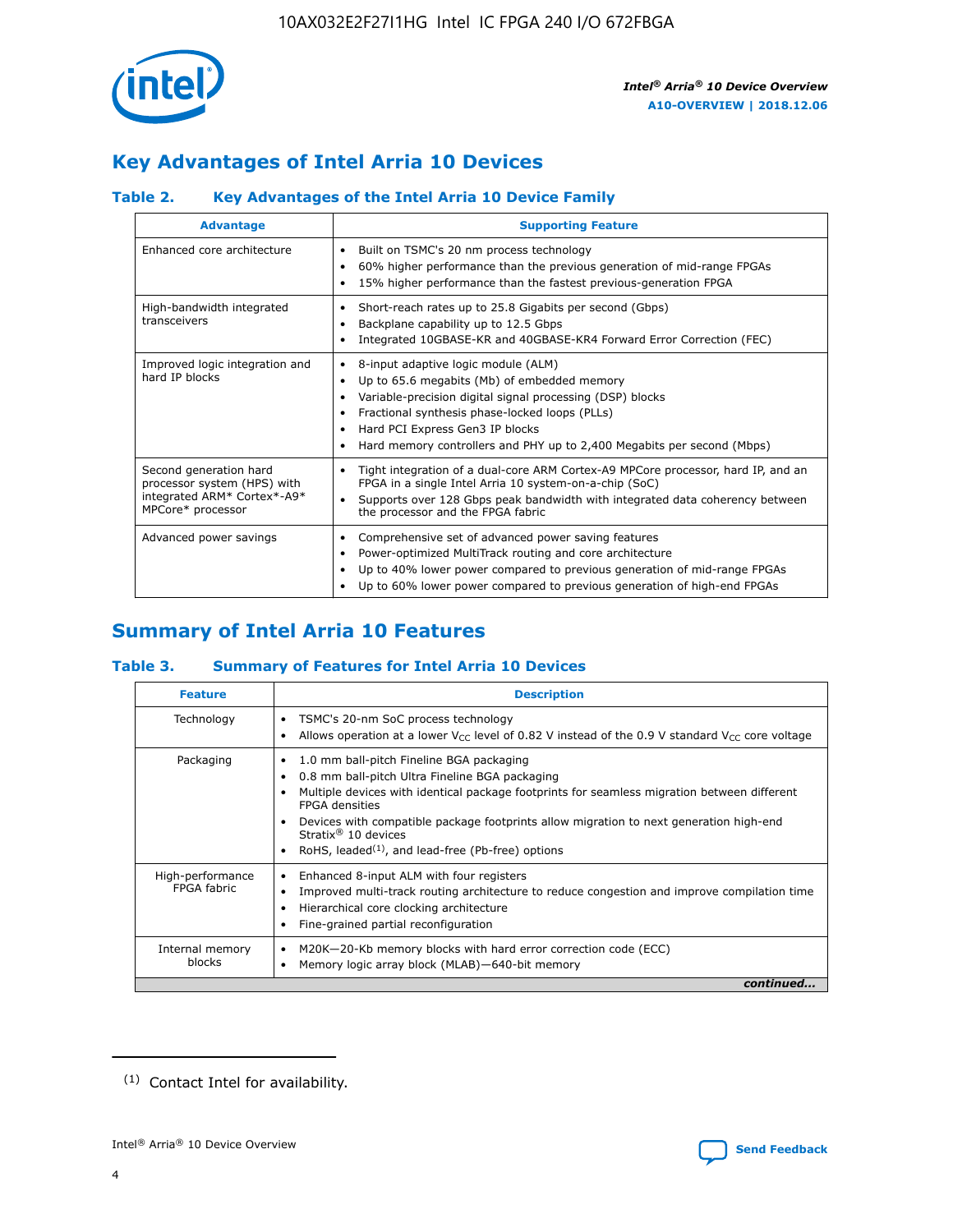$\mathsf{r}$ 



| <b>Feature</b>                         |                                                                                                                | <b>Description</b>                                                                                                                                                                                                                                                                                                                                                                                                                                                                                                                                                                                                                                                                                                                                                                                                                          |
|----------------------------------------|----------------------------------------------------------------------------------------------------------------|---------------------------------------------------------------------------------------------------------------------------------------------------------------------------------------------------------------------------------------------------------------------------------------------------------------------------------------------------------------------------------------------------------------------------------------------------------------------------------------------------------------------------------------------------------------------------------------------------------------------------------------------------------------------------------------------------------------------------------------------------------------------------------------------------------------------------------------------|
| Embedded Hard IP<br>blocks             | Variable-precision DSP                                                                                         | Native support for signal processing precision levels from $18 \times 19$ to<br>$\bullet$<br>54 x 54<br>Native support for 27 x 27 multiplier mode<br>64-bit accumulator and cascade for systolic finite impulse responses<br>(FIRS)<br>Internal coefficient memory banks<br>٠<br>Preadder/subtractor for improved efficiency<br>Additional pipeline register to increase performance and reduce<br>power<br>Supports floating point arithmetic:<br>- Perform multiplication, addition, subtraction, multiply-add,<br>multiply-subtract, and complex multiplication.<br>- Supports multiplication with accumulation capability, cascade<br>summation, and cascade subtraction capability.<br>- Dynamic accumulator reset control.<br>- Support direct vector dot and complex multiplication chaining<br>multiply floating point DSP blocks. |
|                                        | Memory controller                                                                                              | DDR4, DDR3, and DDR3L                                                                                                                                                                                                                                                                                                                                                                                                                                                                                                                                                                                                                                                                                                                                                                                                                       |
|                                        | PCI Express*                                                                                                   | PCI Express (PCIe*) Gen3 (x1, x2, x4, or x8), Gen2 (x1, x2, x4, or x8)<br>and Gen1 (x1, x2, x4, or x8) hard IP with complete protocol stack,<br>endpoint, and root port                                                                                                                                                                                                                                                                                                                                                                                                                                                                                                                                                                                                                                                                     |
|                                        | Transceiver I/O                                                                                                | 10GBASE-KR/40GBASE-KR4 Forward Error Correction (FEC)<br>PCS hard IPs that support:<br>- 10-Gbps Ethernet (10GbE)<br>- PCIe PIPE interface<br>- Interlaken<br>- Gbps Ethernet (GbE)<br>- Common Public Radio Interface (CPRI) with deterministic latency<br>support<br>- Gigabit-capable passive optical network (GPON) with fast lock-<br>time support<br>13.5G JESD204b<br>8B/10B, 64B/66B, 64B/67B encoders and decoders<br>Custom mode support for proprietary protocols                                                                                                                                                                                                                                                                                                                                                                |
| Core clock networks                    | $\bullet$                                                                                                      | Up to 800 MHz fabric clocking, depending on the application:<br>- 667 MHz external memory interface clocking with 2,400 Mbps DDR4 interface<br>- 800 MHz LVDS interface clocking with 1,600 Mbps LVDS interface<br>Global, regional, and peripheral clock networks<br>Clock networks that are not used can be gated to reduce dynamic power                                                                                                                                                                                                                                                                                                                                                                                                                                                                                                 |
| Phase-locked loops<br>(PLLs)           | High-resolution fractional synthesis PLLs:<br>$\bullet$<br>Integer PLLs:<br>- Adjacent to general purpose I/Os | - Precision clock synthesis, clock delay compensation, and zero delay buffering (ZDB)<br>- Support integer mode and fractional mode<br>- Fractional mode support with third-order delta-sigma modulation<br>- Support external memory and LVDS interfaces                                                                                                                                                                                                                                                                                                                                                                                                                                                                                                                                                                                   |
| FPGA General-purpose<br>$I/Os$ (GPIOs) | On-chip termination (OCT)<br>$\bullet$                                                                         | 1.6 Gbps LVDS-every pair can be configured as receiver or transmitter<br>1.2 V to 3.0 V single-ended LVTTL/LVCMOS interfacing                                                                                                                                                                                                                                                                                                                                                                                                                                                                                                                                                                                                                                                                                                               |
| <b>External Memory</b><br>Interface    |                                                                                                                | Hard memory controller- DDR4, DDR3, and DDR3L support<br>$-$ DDR4 $-$ speeds up to 1,200 MHz/2,400 Mbps<br>- DDR3-speeds up to 1,067 MHz/2,133 Mbps<br>Soft memory controller—provides support for RLDRAM $3^{(2)}$ , QDR IV $(2)$ , and QDR II+<br>continued                                                                                                                                                                                                                                                                                                                                                                                                                                                                                                                                                                               |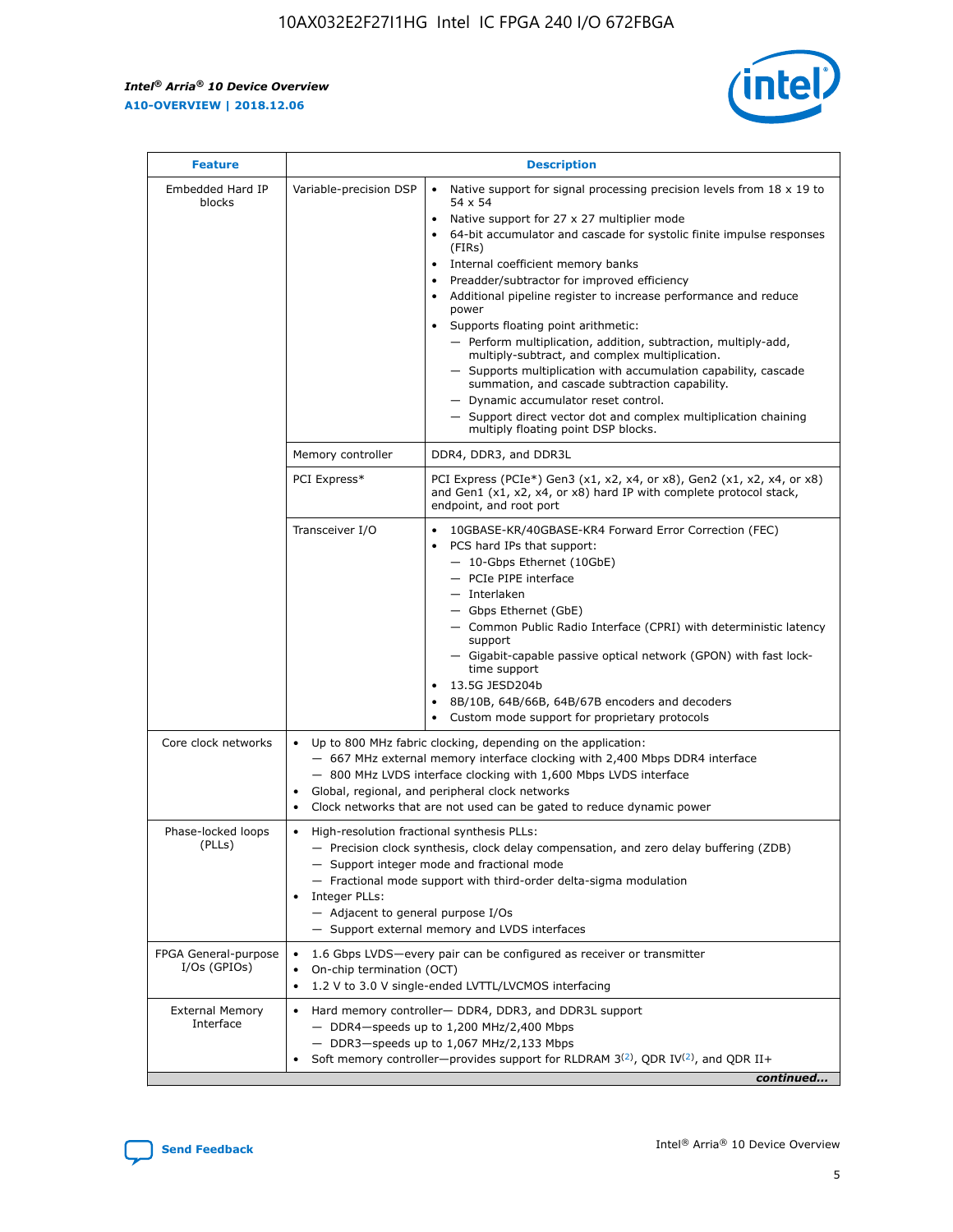

| <b>Feature</b>                                    | <b>Description</b>                                                                                                                                                                                                                                                                                                                                                                                                                                                                                                                                                                                                                                                 |
|---------------------------------------------------|--------------------------------------------------------------------------------------------------------------------------------------------------------------------------------------------------------------------------------------------------------------------------------------------------------------------------------------------------------------------------------------------------------------------------------------------------------------------------------------------------------------------------------------------------------------------------------------------------------------------------------------------------------------------|
| Low-power serial<br>transceivers                  | • Continuous operating range:<br>- Intel Arria 10 GX-1 Gbps to 17.4 Gbps<br>- Intel Arria 10 GT-1 Gbps to 25.8 Gbps<br>Backplane support:<br>$-$ Intel Arria 10 GX-up to 12.5<br>- Intel Arria 10 GT-up to 12.5<br>Extended range down to 125 Mbps with oversampling<br>ATX transmit PLLs with user-configurable fractional synthesis capability<br>$\bullet$<br>Electronic Dispersion Compensation (EDC) support for XFP, SFP+, OSFP, and CFP optical<br>module<br>Adaptive linear and decision feedback equalization<br>$\bullet$<br>Transmitter pre-emphasis and de-emphasis<br>$\bullet$<br>Dynamic partial reconfiguration of individual transceiver channels |
| <b>HPS</b><br>(Intel Arria 10 SX<br>devices only) | • Dual-core ARM Cortex-A9 MPCore processor-1.2 GHz CPU with<br>Processor and system<br>1.5 GHz overdrive capability<br>256 KB on-chip RAM and 64 KB on-chip ROM<br>$\bullet$<br>System peripherals—general-purpose timers, watchdog timers, direct<br>memory access (DMA) controller, FPGA configuration manager, and<br>clock and reset managers<br>Security features—anti-tamper, secure boot, Advanced Encryption<br>$\bullet$<br>Standard (AES) and authentication (SHA)<br>ARM CoreSight* JTAG debug access port, trace port, and on-chip<br>$\bullet$<br>trace storage                                                                                       |
|                                                   | <b>External interfaces</b><br>Hard memory interface-Hard memory controller (2,400 Mbps DDR4,<br>$\bullet$<br>and 2,133 Mbps DDR3), Quad serial peripheral interface (QSPI) flash<br>controller, NAND flash controller, direct memory access (DMA)<br>controller, Secure Digital/MultiMediaCard (SD/MMC) controller<br>Communication interface-10/100/1000 Ethernet media access<br>$\bullet$<br>control (MAC), USB On-The-GO (OTG) controllers, I <sup>2</sup> C controllers,<br>UART 16550, serial peripheral interface (SPI), and up to 62<br>HPS GPIO interfaces (48 direct-share I/Os)                                                                         |
|                                                   | Interconnects to core<br>High-performance ARM AMBA* AXI bus bridges that support<br>$\bullet$<br>simultaneous read and write<br>HPS-FPGA bridges-include the FPGA-to-HPS, HPS-to-FPGA, and<br>$\bullet$<br>lightweight HPS-to-FPGA bridges that allow the FPGA fabric to issue<br>transactions to slaves in the HPS, and vice versa<br>Configuration bridge that allows HPS configuration manager to<br>configure the core logic via dedicated 32-bit configuration port<br>FPGA-to-HPS SDRAM controller bridge-provides configuration<br>interfaces for the multiport front end (MPFE) of the HPS SDRAM<br>controller                                             |
| Configuration                                     | Tamper protection—comprehensive design protection to protect your valuable IP investments<br>Enhanced 256-bit advanced encryption standard (AES) design security with authentication<br>٠<br>Configuration via protocol (CvP) using PCIe Gen1, Gen2, or Gen3<br>continued                                                                                                                                                                                                                                                                                                                                                                                          |

<sup>(2)</sup> Intel Arria 10 devices support this external memory interface using hard PHY with soft memory controller.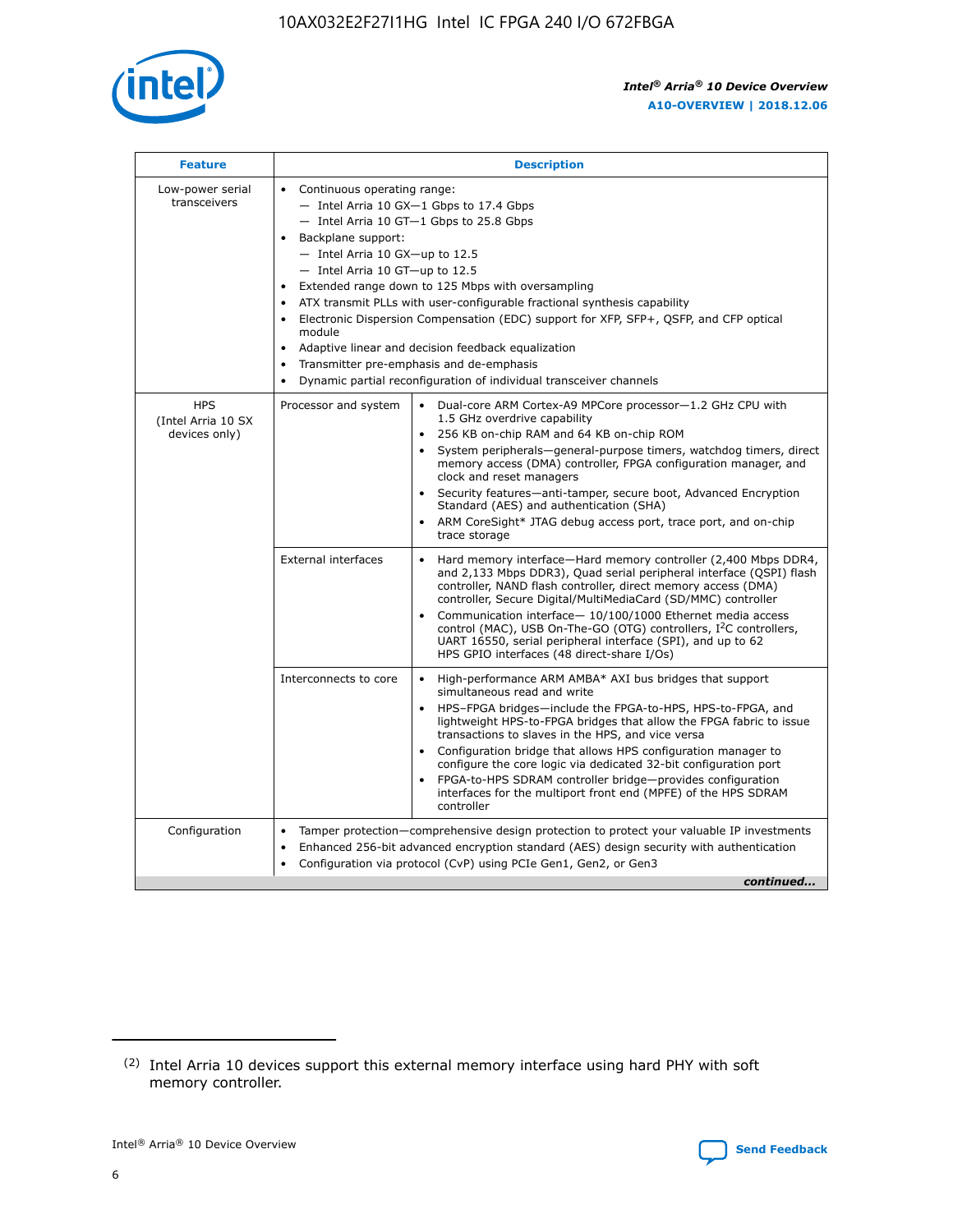

| <b>Feature</b>     | <b>Description</b>                                                                                                                                                                                                                 |
|--------------------|------------------------------------------------------------------------------------------------------------------------------------------------------------------------------------------------------------------------------------|
|                    | Dynamic reconfiguration of the transceivers and PLLs<br>Fine-grained partial reconfiguration of the core fabric<br>Active Serial x4 Interface                                                                                      |
| Power management   | SmartVID<br>Low static power device options<br>Programmable Power Technology<br>Intel Quartus <sup>®</sup> Prime integrated power analysis                                                                                         |
| Software and tools | Intel Quartus Prime design suite<br>٠<br>Transceiver toolkit<br>$\bullet$<br>Platform Designer system integration tool<br>DSP Builder for Intel FPGAs<br>OpenCL <sup>™</sup> support<br>Intel SoC FPGA Embedded Design Suite (EDS) |

## **Related Information**

[Intel Arria 10 Transceiver PHY Overview](https://www.intel.com/content/www/us/en/programmable/documentation/nik1398707230472.html#nik1398706768037) Provides details on Intel Arria 10 transceivers.

# **Intel Arria 10 Device Variants and Packages**

#### **Table 4. Device Variants for the Intel Arria 10 Device Family**

| <b>Variant</b>    | <b>Description</b>                                                                                                                                                                                                     |
|-------------------|------------------------------------------------------------------------------------------------------------------------------------------------------------------------------------------------------------------------|
| Intel Arria 10 GX | FPGA featuring 17.4 Gbps transceivers for short reach applications with 12.5 backplane driving<br>capability.                                                                                                          |
| Intel Arria 10 GT | FPGA featuring:<br>17.4 Gbps transceivers for short reach applications with 12.5 backplane driving capability.<br>25.8 Gbps transceivers for supporting CAUI-4 and CEI-25G applications with CFP2 and CFP4<br>modules. |
| Intel Arria 10 SX | SoC integrating ARM-based HPS and FPGA featuring 17.4 Gbps transceivers for short reach<br>applications with 12.5 backplane driving capability.                                                                        |

# **Intel Arria 10 GX**

This section provides the available options, maximum resource counts, and package plan for the Intel Arria 10 GX devices.

The information in this section is correct at the time of publication. For the latest information and to get more details, refer to the Intel FPGA Product Selector.

#### **Related Information**

#### [Intel FPGA Product Selector](http://www.altera.com/products/selector/psg-selector.html) Provides the latest information on Intel products.

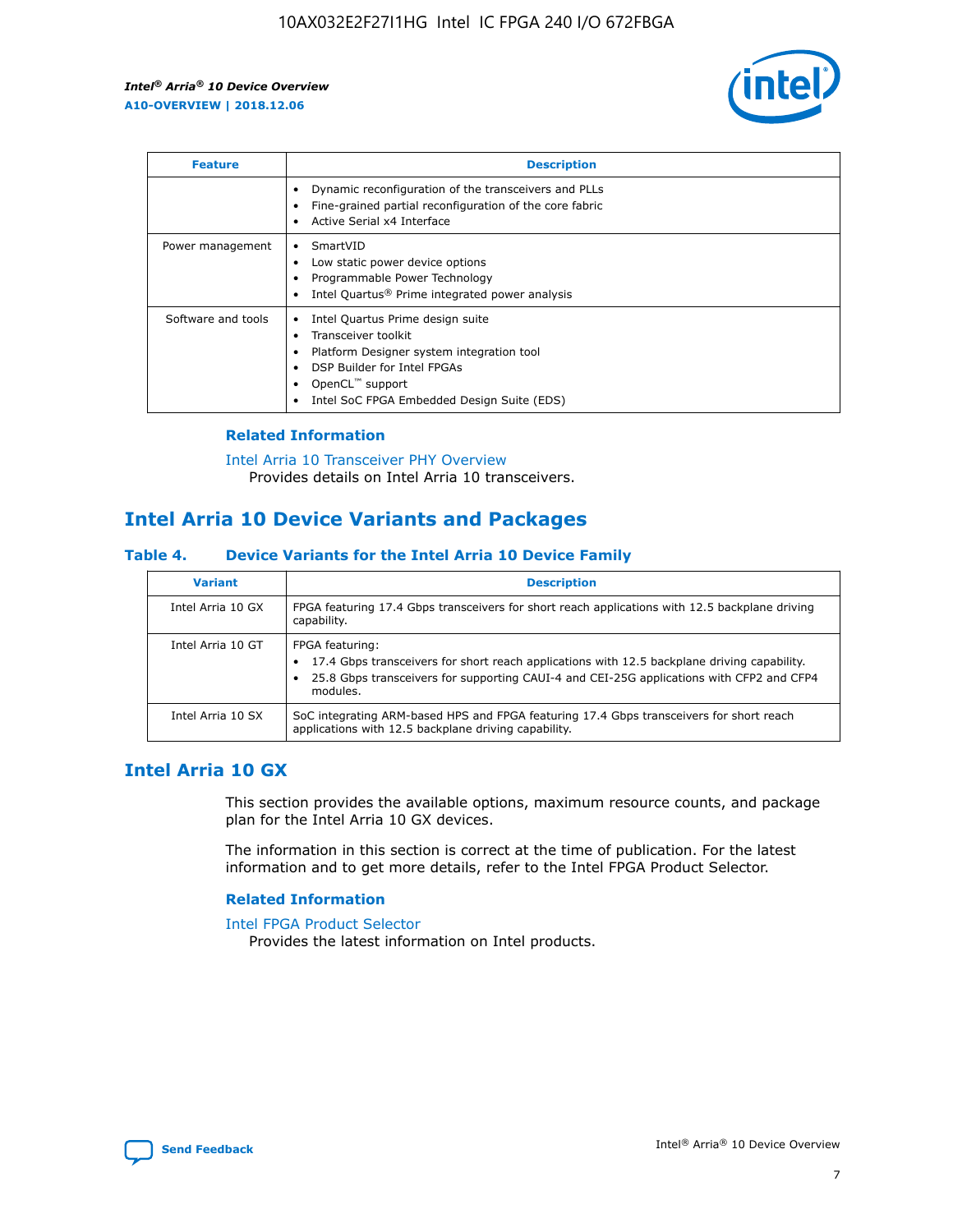

# **Available Options**





#### **Related Information**

[Transceiver Performance for Intel Arria 10 GX/SX Devices](https://www.intel.com/content/www/us/en/programmable/documentation/mcn1413182292568.html#mcn1413213965502) Provides more information about the transceiver speed grade.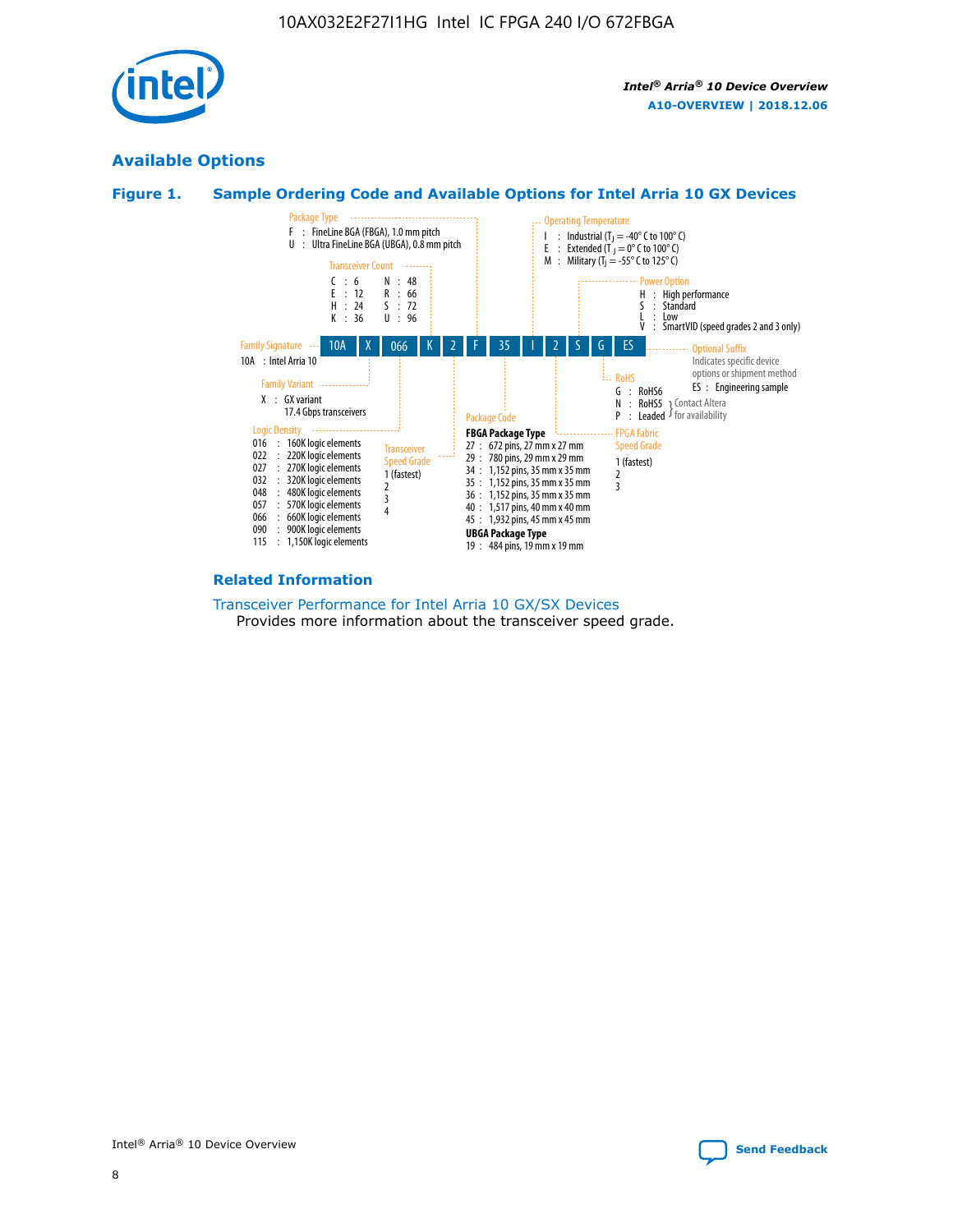

## **Maximum Resources**

#### **Table 5. Maximum Resource Counts for Intel Arria 10 GX Devices (GX 160, GX 220, GX 270, GX 320, and GX 480)**

| <b>Resource</b>              |                         | <b>Product Line</b> |                                                 |                |                |                |  |  |  |
|------------------------------|-------------------------|---------------------|-------------------------------------------------|----------------|----------------|----------------|--|--|--|
|                              |                         | <b>GX 160</b>       | <b>GX 220</b><br><b>GX 270</b><br><b>GX 320</b> |                |                | <b>GX 480</b>  |  |  |  |
| Logic Elements (LE) (K)      |                         | 160                 | 220                                             | 270            | 320            | 480            |  |  |  |
| <b>ALM</b>                   |                         | 61,510              | 80,330                                          | 101,620        | 119,900        | 183,590        |  |  |  |
| Register                     |                         | 246,040             | 321,320                                         | 406,480        | 479,600        | 734,360        |  |  |  |
| Memory (Kb)                  | M <sub>20</sub> K       | 8,800               | 11,740                                          | 15,000         | 17,820         | 28,620         |  |  |  |
|                              | <b>MLAB</b>             | 1,050               | 1,690                                           | 2,452<br>2,727 |                | 4,164          |  |  |  |
| Variable-precision DSP Block |                         | 156                 | 192                                             | 830<br>985     |                | 1,368          |  |  |  |
| 18 x 19 Multiplier           |                         | 312                 | 384                                             | 1,970<br>1,660 |                | 2,736          |  |  |  |
| PLL                          | Fractional<br>Synthesis | 6                   | 6                                               | 8              | 8              | 12             |  |  |  |
|                              | I/O                     | 6                   | 6                                               | 8              | 8              | 12             |  |  |  |
| 17.4 Gbps Transceiver        |                         | 12                  | 12                                              | 24             | 24             | 36             |  |  |  |
| GPIO <sup>(3)</sup>          |                         | 288                 | 288                                             | 384            | 384            | 492            |  |  |  |
| LVDS Pair $(4)$              |                         | 120                 | 120                                             | 168            | 168            | 222            |  |  |  |
| PCIe Hard IP Block           |                         | 1                   | 1                                               | 2              | $\overline{2}$ | $\overline{2}$ |  |  |  |
| Hard Memory Controller       |                         | 6                   | 6                                               | 8              | 8              | 12             |  |  |  |

<sup>(4)</sup> Each LVDS I/O pair can be used as differential input or output.



<sup>(3)</sup> The number of GPIOs does not include transceiver I/Os. In the Intel Quartus Prime software, the number of user I/Os includes transceiver I/Os.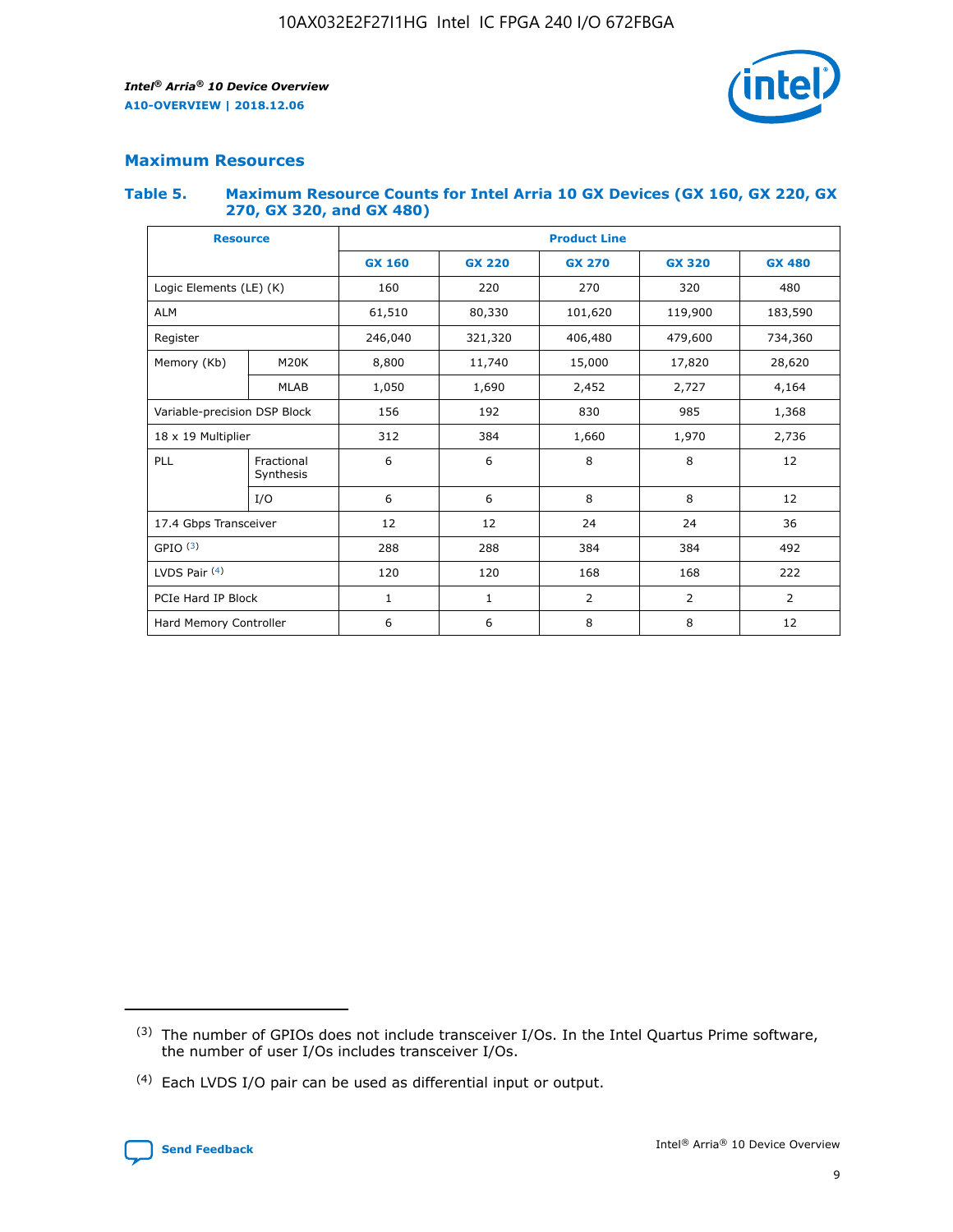

## **Table 6. Maximum Resource Counts for Intel Arria 10 GX Devices (GX 570, GX 660, GX 900, and GX 1150)**

|                              | <b>Resource</b>         | <b>Product Line</b> |                                |                |                |  |  |  |  |
|------------------------------|-------------------------|---------------------|--------------------------------|----------------|----------------|--|--|--|--|
|                              |                         | <b>GX 570</b>       | <b>GX 660</b><br><b>GX 900</b> |                | <b>GX 1150</b> |  |  |  |  |
| Logic Elements (LE) (K)      |                         | 570                 | 660                            | 900            | 1,150          |  |  |  |  |
| <b>ALM</b>                   |                         | 217,080             | 251,680                        | 339,620        | 427,200        |  |  |  |  |
| Register                     |                         | 868,320             | 1,006,720                      | 1,358,480      | 1,708,800      |  |  |  |  |
| Memory (Kb)                  | <b>M20K</b>             | 36,000              | 42,620                         | 48,460         | 54,260         |  |  |  |  |
|                              | <b>MLAB</b>             | 5,096               | 5,788                          |                | 12,984         |  |  |  |  |
| Variable-precision DSP Block |                         | 1,523               | 1,687                          | 1,518          | 1,518          |  |  |  |  |
| $18 \times 19$ Multiplier    |                         | 3,046               | 3,374                          | 3,036          | 3,036          |  |  |  |  |
| PLL                          | Fractional<br>Synthesis | 16                  | 16                             | 32             | 32             |  |  |  |  |
|                              | I/O                     | 16                  | 16                             | 16             | 16             |  |  |  |  |
| 17.4 Gbps Transceiver        |                         | 48                  | 48<br>96                       |                | 96             |  |  |  |  |
| GPIO <sup>(3)</sup>          |                         | 696                 | 696                            | 768            | 768            |  |  |  |  |
| LVDS Pair $(4)$              |                         | 324                 | 324<br>384                     |                | 384            |  |  |  |  |
| PCIe Hard IP Block           |                         | 2                   | $\overline{2}$                 | $\overline{4}$ | 4              |  |  |  |  |
| Hard Memory Controller       |                         | 16                  | 16                             | 16             | 16             |  |  |  |  |

# **Package Plan**

## **Table 7. Package Plan for Intel Arria 10 GX Devices (U19, F27, and F29)**

Refer to I/O and High Speed I/O in Intel Arria 10 Devices chapter for the number of 3 V I/O, LVDS I/O, and LVDS channels in each device package.

| <b>Product Line</b> | U <sub>19</sub><br>$(19 \text{ mm} \times 19 \text{ mm})$<br>484-pin UBGA) |          |             |         | <b>F27</b><br>(27 mm × 27 mm,<br>672-pin FBGA) |             | <b>F29</b><br>$(29 \text{ mm} \times 29 \text{ mm})$<br>780-pin FBGA) |          |             |  |
|---------------------|----------------------------------------------------------------------------|----------|-------------|---------|------------------------------------------------|-------------|-----------------------------------------------------------------------|----------|-------------|--|
|                     | 3 V I/O                                                                    | LVDS I/O | <b>XCVR</b> | 3 V I/O | <b>LVDS I/O</b>                                | <b>XCVR</b> | 3 V I/O                                                               | LVDS I/O | <b>XCVR</b> |  |
| GX 160              | 48                                                                         | 192      | 6           | 48      | 192                                            | 12          | 48                                                                    | 240      | 12          |  |
| GX 220              | 48                                                                         | 192      | 6           | 48      | 192                                            | 12          | 48                                                                    | 240      | 12          |  |
| GX 270              |                                                                            |          |             | 48      | 192                                            | 12          | 48                                                                    | 312      | 12          |  |
| GX 320              |                                                                            |          |             | 48      | 192                                            | 12          | 48                                                                    | 312      | 12          |  |
| GX 480              |                                                                            |          |             |         |                                                |             | 48                                                                    | 312      | 12          |  |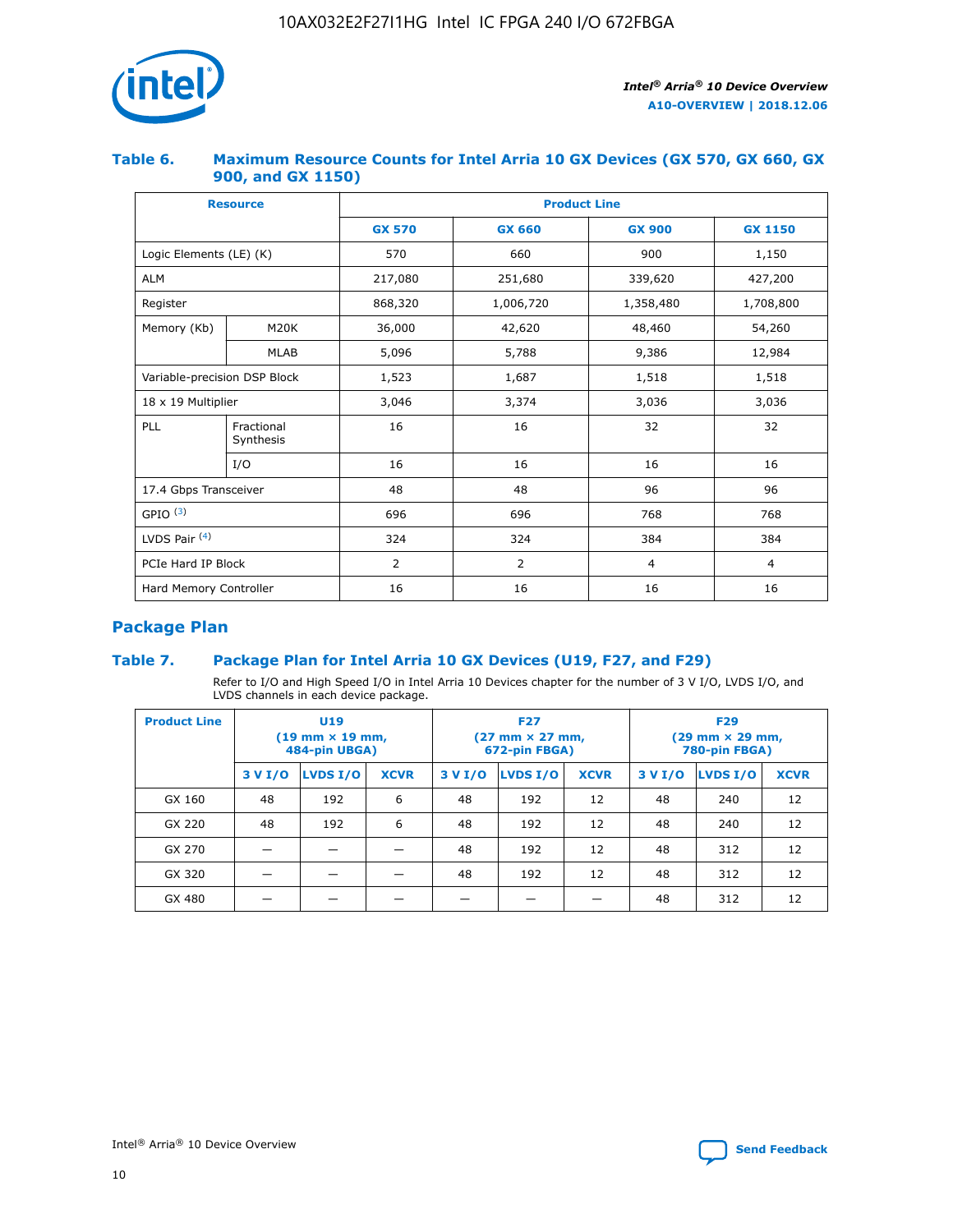

#### **Table 8. Package Plan for Intel Arria 10 GX Devices (F34, F35, NF40, and KF40)**

Refer to I/O and High Speed I/O in Intel Arria 10 Devices chapter for the number of 3 V I/O, LVDS I/O, and LVDS channels in each device package.

| <b>Product Line</b> | <b>F34</b><br>$(35 \text{ mm} \times 35 \text{ mm})$<br><b>1152-pin FBGA)</b> |                    | <b>F35</b><br>$(35 \text{ mm} \times 35 \text{ mm})$<br>1152-pin FBGA) |           | <b>KF40</b><br>$(40$ mm $\times$ 40 mm,<br><b>1517-pin FBGA)</b> |             |           | <b>NF40</b><br>$(40 \text{ mm} \times 40 \text{ mm})$<br>1517-pin FBGA) |             |           |                    |             |
|---------------------|-------------------------------------------------------------------------------|--------------------|------------------------------------------------------------------------|-----------|------------------------------------------------------------------|-------------|-----------|-------------------------------------------------------------------------|-------------|-----------|--------------------|-------------|
|                     | 3V<br>I/O                                                                     | <b>LVDS</b><br>I/O | <b>XCVR</b>                                                            | 3V<br>I/O | <b>LVDS</b><br>I/O                                               | <b>XCVR</b> | 3V<br>I/O | <b>LVDS</b><br>I/O                                                      | <b>XCVR</b> | 3V<br>I/O | <b>LVDS</b><br>I/O | <b>XCVR</b> |
| GX 270              | 48                                                                            | 336                | 24                                                                     | 48        | 336                                                              | 24          |           |                                                                         |             |           |                    |             |
| GX 320              | 48                                                                            | 336                | 24                                                                     | 48        | 336                                                              | 24          |           |                                                                         |             |           |                    |             |
| GX 480              | 48                                                                            | 444                | 24                                                                     | 48        | 348                                                              | 36          |           |                                                                         |             |           |                    |             |
| GX 570              | 48                                                                            | 444                | 24                                                                     | 48        | 348                                                              | 36          | 96        | 600                                                                     | 36          | 48        | 540                | 48          |
| GX 660              | 48                                                                            | 444                | 24                                                                     | 48        | 348                                                              | 36          | 96        | 600                                                                     | 36          | 48        | 540                | 48          |
| GX 900              |                                                                               | 504                | 24                                                                     | —         |                                                                  | -           |           |                                                                         |             |           | 600                | 48          |
| GX 1150             |                                                                               | 504                | 24                                                                     |           |                                                                  |             |           |                                                                         |             |           | 600                | 48          |

#### **Table 9. Package Plan for Intel Arria 10 GX Devices (RF40, NF45, SF45, and UF45)**

Refer to I/O and High Speed I/O in Intel Arria 10 Devices chapter for the number of 3 V I/O, LVDS I/O, and LVDS channels in each device package.

| <b>Product Line</b> | <b>RF40</b><br>$(40$ mm $\times$ 40 mm,<br>1517-pin FBGA) |                    |             | <b>NF45</b><br>$(45 \text{ mm} \times 45 \text{ mm})$<br><b>1932-pin FBGA)</b> |                    |             | <b>SF45</b><br>$(45 \text{ mm} \times 45 \text{ mm})$<br><b>1932-pin FBGA)</b> |                    |             | <b>UF45</b><br>$(45 \text{ mm} \times 45 \text{ mm})$<br><b>1932-pin FBGA)</b> |                    |             |
|---------------------|-----------------------------------------------------------|--------------------|-------------|--------------------------------------------------------------------------------|--------------------|-------------|--------------------------------------------------------------------------------|--------------------|-------------|--------------------------------------------------------------------------------|--------------------|-------------|
|                     | 3V<br>I/O                                                 | <b>LVDS</b><br>I/O | <b>XCVR</b> | 3 V<br>I/O                                                                     | <b>LVDS</b><br>I/O | <b>XCVR</b> | 3 V<br>I/O                                                                     | <b>LVDS</b><br>I/O | <b>XCVR</b> | 3V<br>I/O                                                                      | <b>LVDS</b><br>I/O | <b>XCVR</b> |
| GX 900              |                                                           | 342                | 66          | _                                                                              | 768                | 48          |                                                                                | 624                | 72          |                                                                                | 480                | 96          |
| GX 1150             |                                                           | 342                | 66          | _                                                                              | 768                | 48          |                                                                                | 624                | 72          |                                                                                | 480                | 96          |

#### **Related Information**

[I/O and High-Speed Differential I/O Interfaces in Intel Arria 10 Devices chapter, Intel](https://www.intel.com/content/www/us/en/programmable/documentation/sam1403482614086.html#sam1403482030321) [Arria 10 Device Handbook](https://www.intel.com/content/www/us/en/programmable/documentation/sam1403482614086.html#sam1403482030321)

Provides the number of 3 V and LVDS I/Os, and LVDS channels for each Intel Arria 10 device package.

# **Intel Arria 10 GT**

This section provides the available options, maximum resource counts, and package plan for the Intel Arria 10 GT devices.

The information in this section is correct at the time of publication. For the latest information and to get more details, refer to the Intel FPGA Product Selector.

#### **Related Information**

#### [Intel FPGA Product Selector](http://www.altera.com/products/selector/psg-selector.html)

Provides the latest information on Intel products.

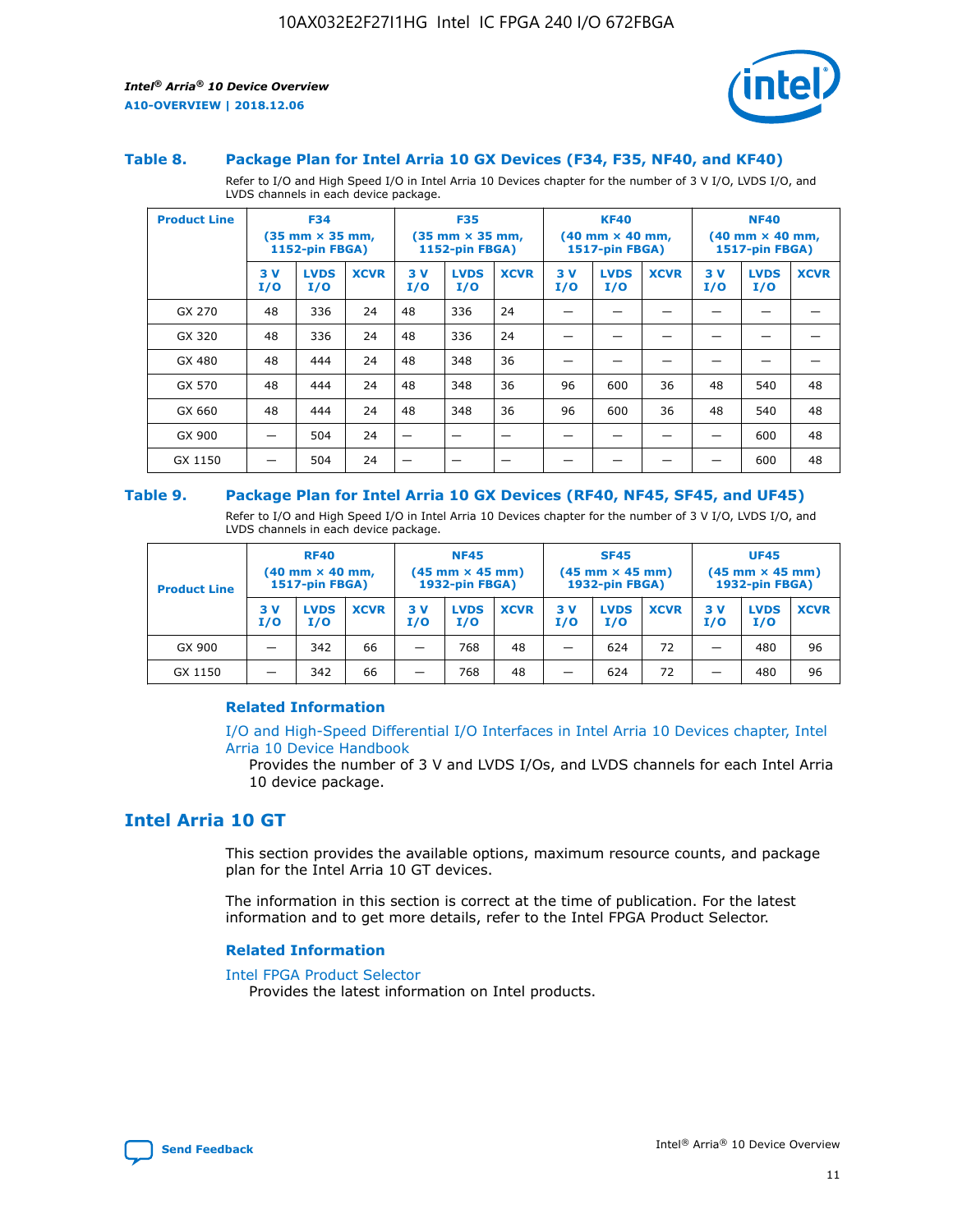

# **Available Options**

# **Figure 2. Sample Ordering Code and Available Options for Intel Arria 10 GT Devices**

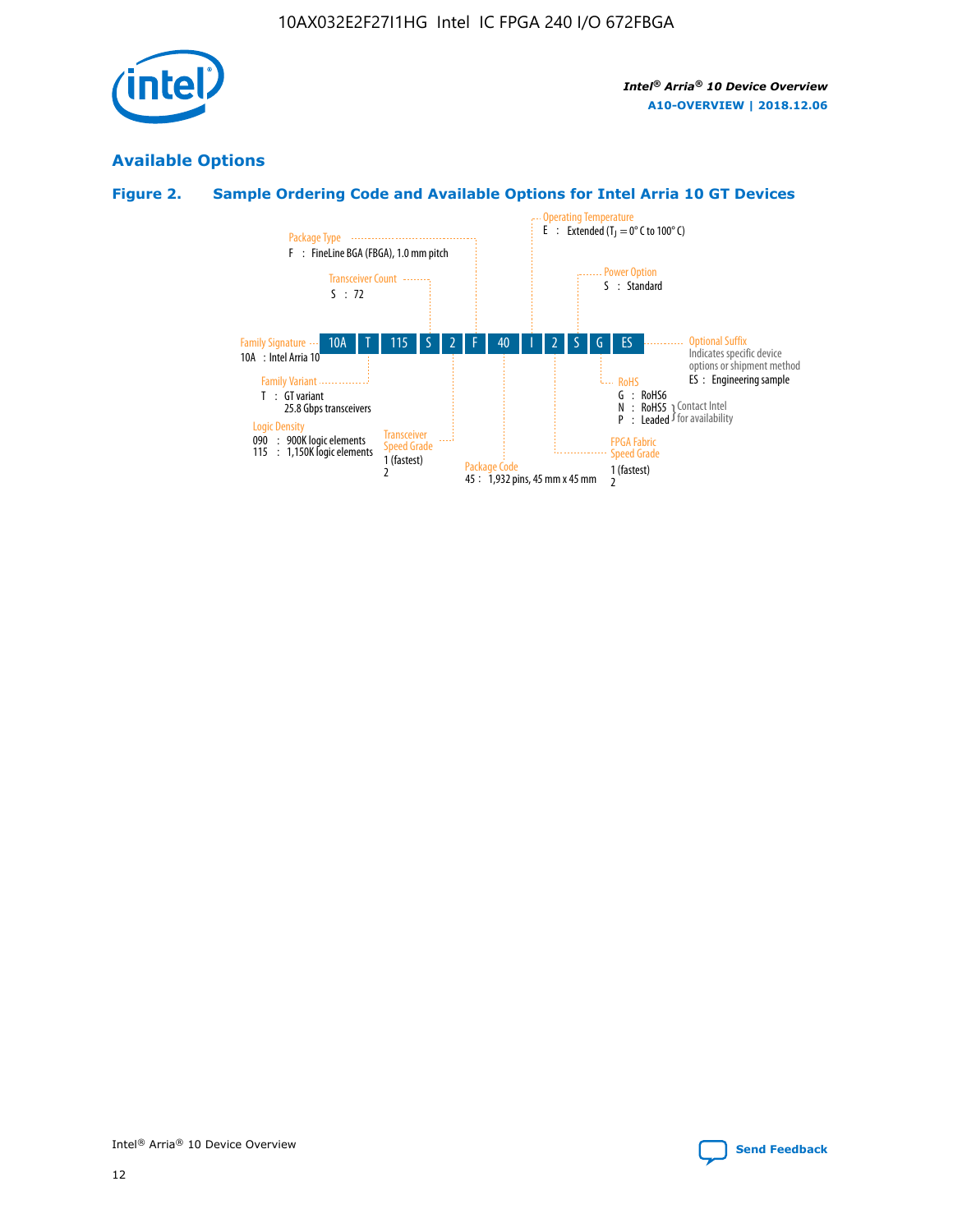

## **Maximum Resources**

#### **Table 10. Maximum Resource Counts for Intel Arria 10 GT Devices**

|                              | <b>Resource</b>      | <b>Product Line</b> |                |  |
|------------------------------|----------------------|---------------------|----------------|--|
|                              |                      | <b>GT 900</b>       | GT 1150        |  |
| Logic Elements (LE) (K)      |                      | 900                 | 1,150          |  |
| <b>ALM</b>                   |                      | 339,620             | 427,200        |  |
| Register                     |                      | 1,358,480           | 1,708,800      |  |
| Memory (Kb)                  | M20K                 | 48,460              | 54,260         |  |
|                              | <b>MLAB</b>          | 9,386               | 12,984         |  |
| Variable-precision DSP Block |                      | 1,518               | 1,518          |  |
| 18 x 19 Multiplier           |                      | 3,036               | 3,036          |  |
| PLL                          | Fractional Synthesis | 32                  | 32             |  |
|                              | I/O                  | 16                  | 16             |  |
| Transceiver                  | 17.4 Gbps            | 72(5)               | 72(5)          |  |
|                              | 25.8 Gbps            | 6                   | 6              |  |
| GPIO <sup>(6)</sup>          |                      | 624                 | 624            |  |
| LVDS Pair $(7)$              |                      | 312                 | 312            |  |
| PCIe Hard IP Block           |                      | $\overline{4}$      | $\overline{4}$ |  |
| Hard Memory Controller       |                      | 16                  | 16             |  |

#### **Related Information**

#### [Intel Arria 10 GT Channel Usage](https://www.intel.com/content/www/us/en/programmable/documentation/nik1398707230472.html#nik1398707008178)

Configuring GT/GX channels in Intel Arria 10 GT devices.

## **Package Plan**

#### **Table 11. Package Plan for Intel Arria 10 GT Devices**

Refer to I/O and High Speed I/O in Intel Arria 10 Devices chapter for the number of 3 V I/O, LVDS I/O, and LVDS channels in each device package.

| <b>Product Line</b> | <b>SF45</b><br>(45 mm × 45 mm, 1932-pin FBGA) |                 |             |  |  |  |
|---------------------|-----------------------------------------------|-----------------|-------------|--|--|--|
|                     | 3 V I/O                                       | <b>LVDS I/O</b> | <b>XCVR</b> |  |  |  |
| GT 900              |                                               | 624             | 72          |  |  |  |
| GT 1150             |                                               | 624             | 72          |  |  |  |

<sup>(7)</sup> Each LVDS I/O pair can be used as differential input or output.



 $(5)$  If all 6 GT channels are in use, 12 of the GX channels are not usable.

<sup>(6)</sup> The number of GPIOs does not include transceiver I/Os. In the Intel Quartus Prime software, the number of user I/Os includes transceiver I/Os.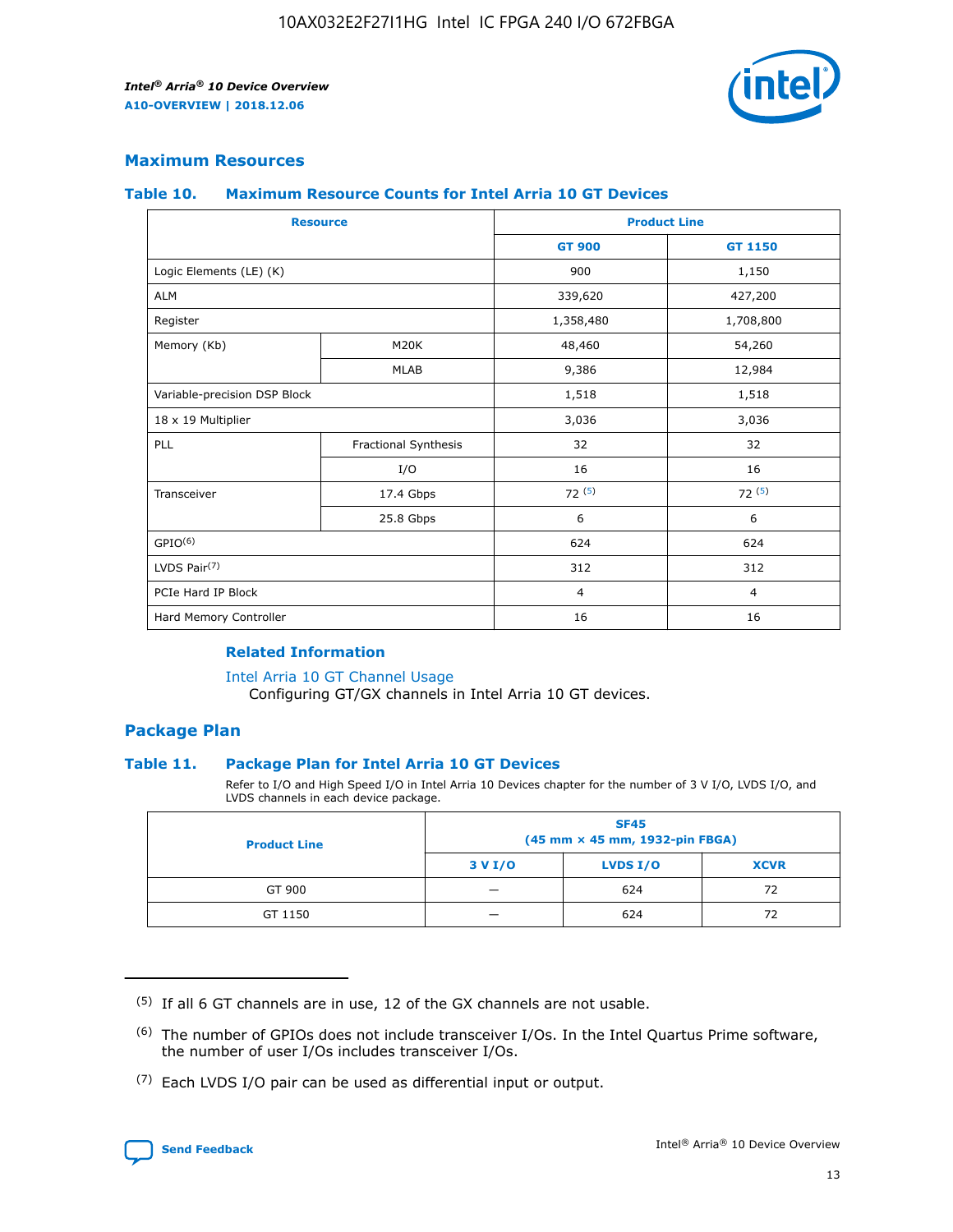

#### **Related Information**

[I/O and High-Speed Differential I/O Interfaces in Intel Arria 10 Devices chapter, Intel](https://www.intel.com/content/www/us/en/programmable/documentation/sam1403482614086.html#sam1403482030321) [Arria 10 Device Handbook](https://www.intel.com/content/www/us/en/programmable/documentation/sam1403482614086.html#sam1403482030321)

Provides the number of 3 V and LVDS I/Os, and LVDS channels for each Intel Arria 10 device package.

# **Intel Arria 10 SX**

This section provides the available options, maximum resource counts, and package plan for the Intel Arria 10 SX devices.

The information in this section is correct at the time of publication. For the latest information and to get more details, refer to the Intel FPGA Product Selector.

#### **Related Information**

[Intel FPGA Product Selector](http://www.altera.com/products/selector/psg-selector.html) Provides the latest information on Intel products.

#### **Available Options**

#### **Figure 3. Sample Ordering Code and Available Options for Intel Arria 10 SX Devices**



#### **Related Information**

[Transceiver Performance for Intel Arria 10 GX/SX Devices](https://www.intel.com/content/www/us/en/programmable/documentation/mcn1413182292568.html#mcn1413213965502) Provides more information about the transceiver speed grade.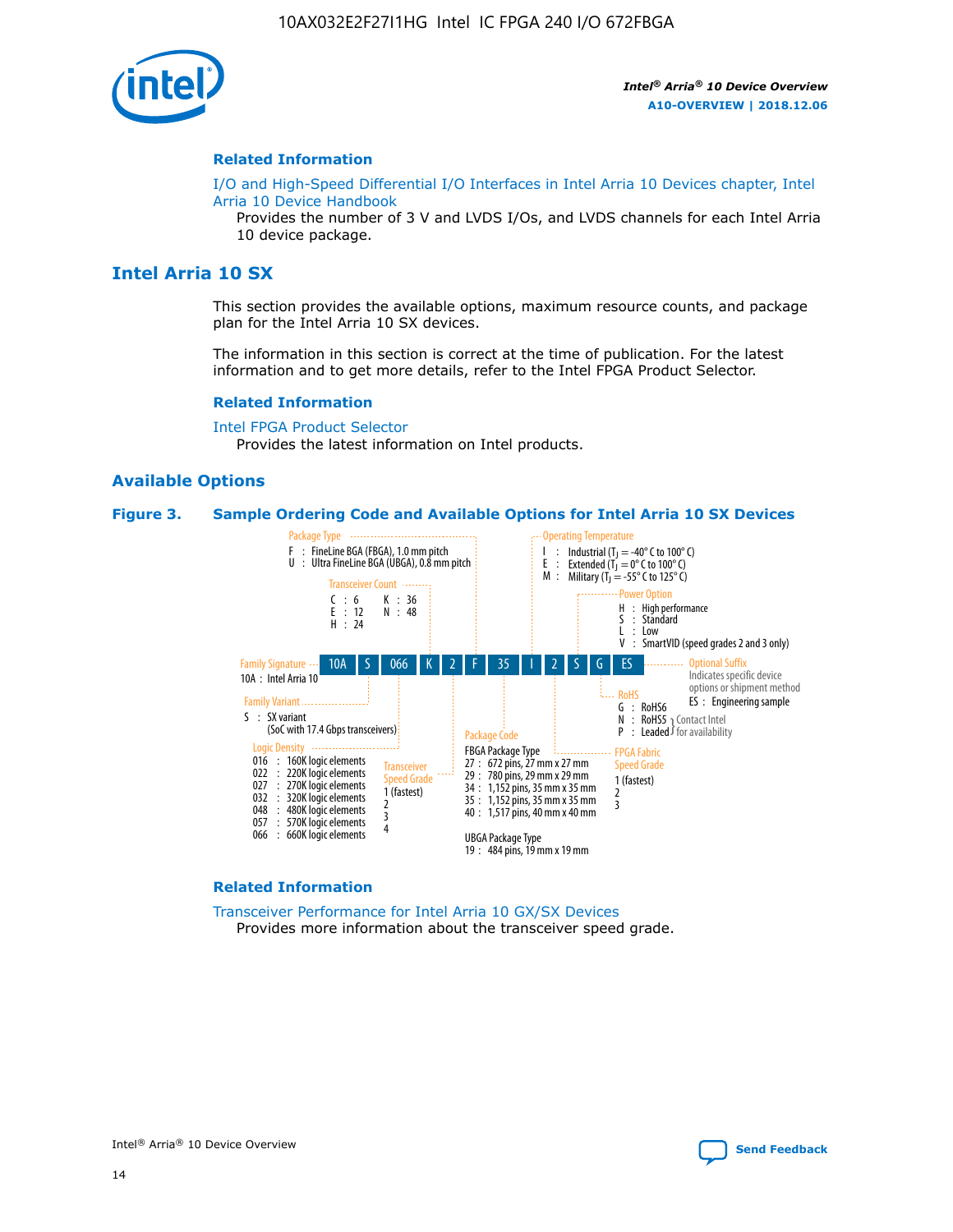

## **Maximum Resources**

#### **Table 12. Maximum Resource Counts for Intel Arria 10 SX Devices**

|                                   | <b>Resource</b>         | <b>Product Line</b> |               |                |                |                |                |                |  |  |  |
|-----------------------------------|-------------------------|---------------------|---------------|----------------|----------------|----------------|----------------|----------------|--|--|--|
|                                   |                         | <b>SX 160</b>       | <b>SX 220</b> | <b>SX 270</b>  | <b>SX 320</b>  | <b>SX 480</b>  | <b>SX 570</b>  | <b>SX 660</b>  |  |  |  |
| Logic Elements (LE) (K)           |                         | 160                 | 220           | 270            | 320            | 480            | 570            | 660            |  |  |  |
| <b>ALM</b>                        |                         | 61,510              | 80,330        | 101,620        | 119,900        | 183,590        | 217,080        | 251,680        |  |  |  |
| Register                          |                         | 246,040             | 321,320       | 406,480        | 479,600        | 734,360        | 868,320        | 1,006,720      |  |  |  |
| Memory (Kb)                       | M <sub>20</sub> K       | 8,800               | 11,740        | 15,000         | 17,820         | 28,620         | 36,000         | 42,620         |  |  |  |
|                                   | <b>MLAB</b>             | 1,050               | 1,690         | 2,452          | 2,727          | 4,164          | 5,096          | 5,788          |  |  |  |
| Variable-precision DSP Block      |                         | 156                 | 192           | 830            | 985            | 1,368          | 1,523          | 1,687          |  |  |  |
| 18 x 19 Multiplier                |                         | 312                 | 384           | 1,660          | 1,970          | 2,736          | 3,046          | 3,374          |  |  |  |
| <b>PLL</b>                        | Fractional<br>Synthesis | 6                   | 6             | 8              | 8              | 12             | 16             | 16             |  |  |  |
|                                   | I/O                     | 6                   | 6             | 8              | 8              | 12             | 16             | 16             |  |  |  |
| 17.4 Gbps Transceiver             |                         | 12                  | 12            | 24             | 24             | 36             | 48             | 48             |  |  |  |
| GPIO <sup>(8)</sup>               |                         | 288                 | 288           | 384            | 384            | 492            | 696            | 696            |  |  |  |
| LVDS Pair $(9)$                   |                         | 120                 | 120           | 168            | 168            | 174            | 324            | 324            |  |  |  |
| PCIe Hard IP Block                |                         | $\mathbf{1}$        | $\mathbf{1}$  | $\overline{2}$ | $\overline{2}$ | $\overline{2}$ | $\overline{2}$ | $\overline{2}$ |  |  |  |
| Hard Memory Controller            |                         | 6                   | 6             | 8              | 8              | 12             | 16             | 16             |  |  |  |
| ARM Cortex-A9 MPCore<br>Processor |                         | Yes                 | Yes           | Yes            | Yes            | Yes            | Yes            | Yes            |  |  |  |

## **Package Plan**

#### **Table 13. Package Plan for Intel Arria 10 SX Devices (U19, F27, F29, and F34)**

Refer to I/O and High Speed I/O in Intel Arria 10 Devices chapter for the number of 3 V I/O, LVDS I/O, and LVDS channels in each device package.

| <b>Product Line</b> | U19<br>$(19 \text{ mm} \times 19 \text{ mm})$<br>484-pin UBGA) |                    |             | <b>F27</b><br>$(27 \text{ mm} \times 27 \text{ mm})$ .<br>672-pin FBGA) |                    | <b>F29</b><br>$(29 \text{ mm} \times 29 \text{ mm})$ .<br>780-pin FBGA) |            |                    | <b>F34</b><br>$(35 \text{ mm} \times 35 \text{ mm})$<br><b>1152-pin FBGA)</b> |           |                    |             |
|---------------------|----------------------------------------------------------------|--------------------|-------------|-------------------------------------------------------------------------|--------------------|-------------------------------------------------------------------------|------------|--------------------|-------------------------------------------------------------------------------|-----------|--------------------|-------------|
|                     | 3V<br>I/O                                                      | <b>LVDS</b><br>I/O | <b>XCVR</b> | 3V<br>I/O                                                               | <b>LVDS</b><br>I/O | <b>XCVR</b>                                                             | 3 V<br>I/O | <b>LVDS</b><br>I/O | <b>XCVR</b>                                                                   | 3V<br>I/O | <b>LVDS</b><br>I/O | <b>XCVR</b> |
| SX 160              | 48                                                             | 144                | 6           | 48                                                                      | 192                | 12                                                                      | 48         | 240                | 12                                                                            |           |                    |             |
| SX 220              | 48                                                             | 144                | 6           | 48                                                                      | 192                | 12                                                                      | 48         | 240                | 12                                                                            |           |                    |             |
| SX 270              |                                                                |                    |             | 48                                                                      | 192                | 12                                                                      | 48         | 312                | 12                                                                            | 48        | 336                | 24          |
| SX 320              |                                                                |                    |             | 48                                                                      | 192                | 12                                                                      | 48         | 312                | 12                                                                            | 48        | 336                | 24          |
|                     | continued                                                      |                    |             |                                                                         |                    |                                                                         |            |                    |                                                                               |           |                    |             |

 $(8)$  The number of GPIOs does not include transceiver I/Os. In the Intel Quartus Prime software, the number of user I/Os includes transceiver I/Os.

 $(9)$  Each LVDS I/O pair can be used as differential input or output.

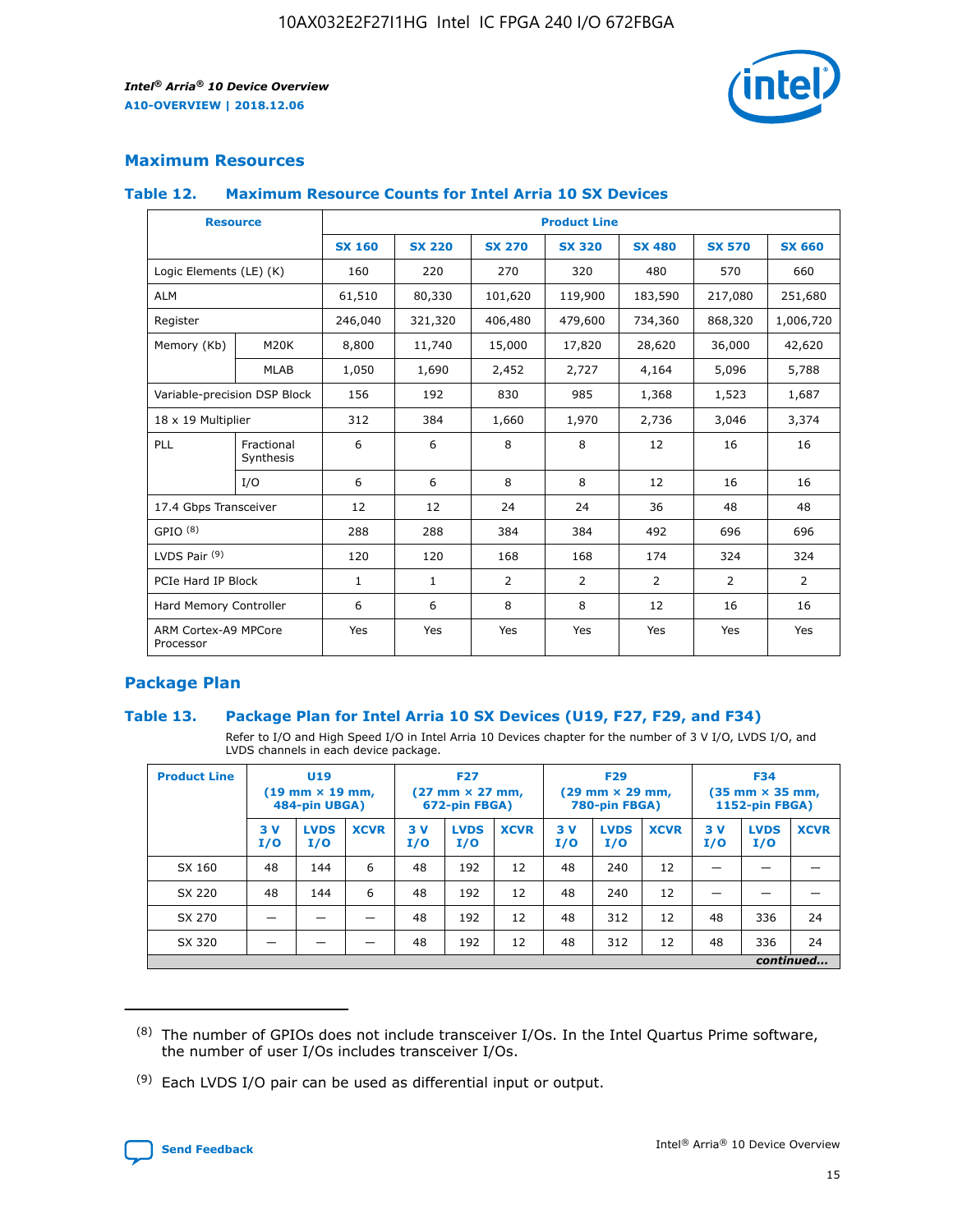

| <b>Product Line</b> | <b>U19</b><br>$(19 \text{ mm} \times 19 \text{ mm})$<br>484-pin UBGA) |                    | <b>F27</b><br>$(27 \text{ mm} \times 27 \text{ mm})$<br>672-pin FBGA) |           | <b>F29</b><br>$(29$ mm $\times$ 29 mm,<br>780-pin FBGA) |             |           | <b>F34</b><br>$(35$ mm $\times$ 35 mm,<br><b>1152-pin FBGA)</b> |             |           |                    |             |
|---------------------|-----------------------------------------------------------------------|--------------------|-----------------------------------------------------------------------|-----------|---------------------------------------------------------|-------------|-----------|-----------------------------------------------------------------|-------------|-----------|--------------------|-------------|
|                     | 3 V<br>I/O                                                            | <b>LVDS</b><br>I/O | <b>XCVR</b>                                                           | 3V<br>I/O | <b>LVDS</b><br>I/O                                      | <b>XCVR</b> | 3V<br>I/O | <b>LVDS</b><br>I/O                                              | <b>XCVR</b> | 3V<br>I/O | <b>LVDS</b><br>I/O | <b>XCVR</b> |
| SX 480              |                                                                       |                    |                                                                       |           |                                                         |             | 48        | 312                                                             | 12          | 48        | 444                | 24          |
| SX 570              |                                                                       |                    |                                                                       |           |                                                         |             |           |                                                                 |             | 48        | 444                | 24          |
| SX 660              |                                                                       |                    |                                                                       |           |                                                         |             |           |                                                                 |             | 48        | 444                | 24          |

## **Table 14. Package Plan for Intel Arria 10 SX Devices (F35, KF40, and NF40)**

Refer to I/O and High Speed I/O in Intel Arria 10 Devices chapter for the number of 3 V I/O, LVDS I/O, and LVDS channels in each device package.

| <b>Product Line</b> | <b>F35</b><br>(35 mm × 35 mm,<br><b>1152-pin FBGA)</b> |          |             |                                           | <b>KF40</b><br>(40 mm × 40 mm,<br>1517-pin FBGA) |    | <b>NF40</b><br>$(40 \text{ mm} \times 40 \text{ mm})$<br>1517-pin FBGA) |          |             |  |
|---------------------|--------------------------------------------------------|----------|-------------|-------------------------------------------|--------------------------------------------------|----|-------------------------------------------------------------------------|----------|-------------|--|
|                     | 3 V I/O                                                | LVDS I/O | <b>XCVR</b> | <b>LVDS I/O</b><br>3 V I/O<br><b>XCVR</b> |                                                  |    | 3 V I/O                                                                 | LVDS I/O | <b>XCVR</b> |  |
| SX 270              | 48                                                     | 336      | 24          |                                           |                                                  |    |                                                                         |          |             |  |
| SX 320              | 48                                                     | 336      | 24          |                                           |                                                  |    |                                                                         |          |             |  |
| SX 480              | 48                                                     | 348      | 36          |                                           |                                                  |    |                                                                         |          |             |  |
| SX 570              | 48                                                     | 348      | 36          | 96<br>36<br>600                           |                                                  |    | 48                                                                      | 540      | 48          |  |
| SX 660              | 48                                                     | 348      | 36          | 96                                        | 600                                              | 36 | 48                                                                      | 540      | 48          |  |

# **Related Information**

[I/O and High-Speed Differential I/O Interfaces in Intel Arria 10 Devices chapter, Intel](https://www.intel.com/content/www/us/en/programmable/documentation/sam1403482614086.html#sam1403482030321) [Arria 10 Device Handbook](https://www.intel.com/content/www/us/en/programmable/documentation/sam1403482614086.html#sam1403482030321)

Provides the number of 3 V and LVDS I/Os, and LVDS channels for each Intel Arria 10 device package.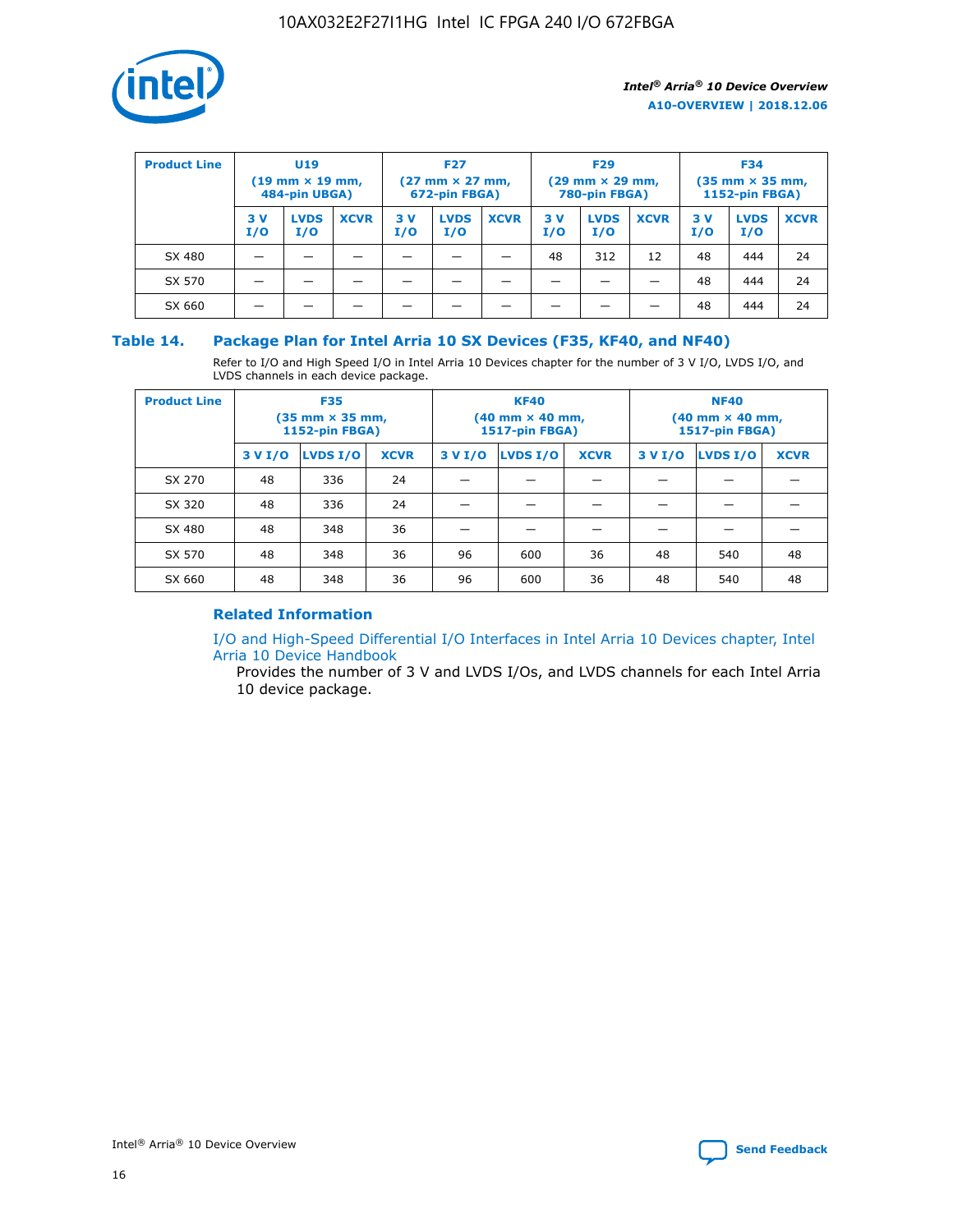

# **I/O Vertical Migration for Intel Arria 10 Devices**

#### **Figure 4. Migration Capability Across Intel Arria 10 Product Lines**

- The arrows indicate the migration paths. The devices included in each vertical migration path are shaded. Devices with fewer resources in the same path have lighter shades.
- To achieve the full I/O migration across product lines in the same migration path, restrict I/Os and transceivers usage to match the product line with the lowest I/O and transceiver counts.
- An LVDS I/O bank in the source device may be mapped to a 3 V I/O bank in the target device. To use memory interface clock frequency higher than 533 MHz, assign external memory interface pins only to banks that are LVDS I/O in both devices.
- There may be nominal 0.15 mm package height difference between some product lines in the same package type.
	- **Variant Product Line Package U19 F27 F29 F34 F35 KF40 NF40 RF40 NF45 SF45 UF45** Intel® Arria® 10 GX GX 160 GX 220 GX 270 GX 320 GX 480 GX 570 GX 660 GX 900 GX 1150 Intel Arria 10 GT GT 900 GT 1150 Intel Arria 10 SX SX 160 SX 220 SX 270 SX 320 SX 480 SX 570 SX 660
- Some migration paths are not shown in the Intel Quartus Prime software **Pin Migration View**.

*Note:* To verify the pin migration compatibility, use the **Pin Migration View** window in the Intel Quartus Prime software Pin Planner.

# **Adaptive Logic Module**

Intel Arria 10 devices use a 20 nm ALM as the basic building block of the logic fabric.

The ALM architecture is the same as the previous generation FPGAs, allowing for efficient implementation of logic functions and easy conversion of IP between the device generations.

The ALM, as shown in following figure, uses an 8-input fracturable look-up table (LUT) with four dedicated registers to help improve timing closure in register-rich designs and achieve an even higher design packing capability than the traditional two-register per LUT architecture.

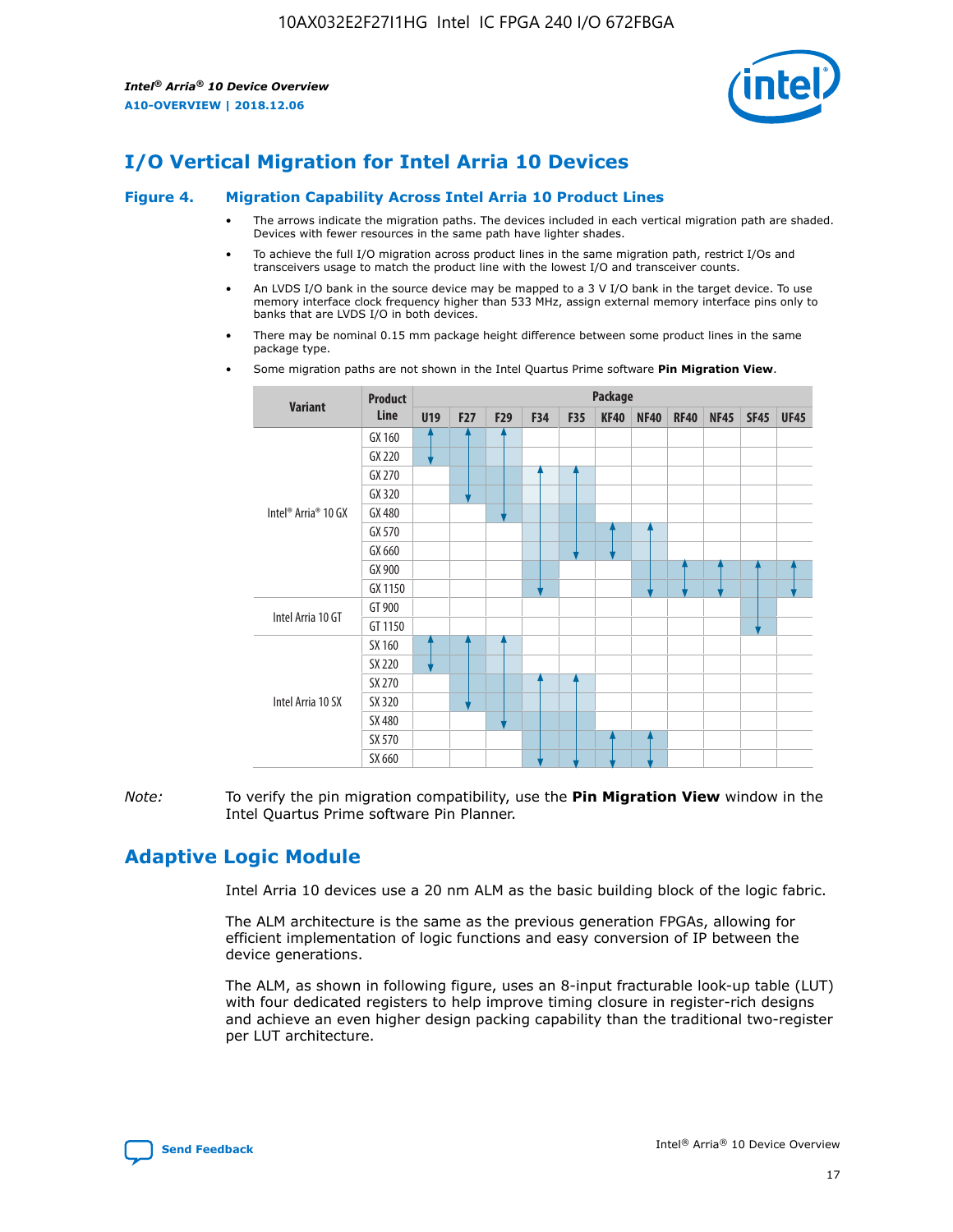

**Figure 5. ALM for Intel Arria 10 Devices**



The Intel Quartus Prime software optimizes your design according to the ALM logic structure and automatically maps legacy designs into the Intel Arria 10 ALM architecture.

# **Variable-Precision DSP Block**

The Intel Arria 10 variable precision DSP blocks support fixed-point arithmetic and floating-point arithmetic.

Features for fixed-point arithmetic:

- High-performance, power-optimized, and fully registered multiplication operations
- 18-bit and 27-bit word lengths
- Two 18 x 19 multipliers or one 27 x 27 multiplier per DSP block
- Built-in addition, subtraction, and 64-bit double accumulation register to combine multiplication results
- Cascading 19-bit or 27-bit when pre-adder is disabled and cascading 18-bit when pre-adder is used to form the tap-delay line for filtering applications
- Cascading 64-bit output bus to propagate output results from one block to the next block without external logic support
- Hard pre-adder supported in 19-bit and 27-bit modes for symmetric filters
- Internal coefficient register bank in both 18-bit and 27-bit modes for filter implementation
- 18-bit and 27-bit systolic finite impulse response (FIR) filters with distributed output adder
- Biased rounding support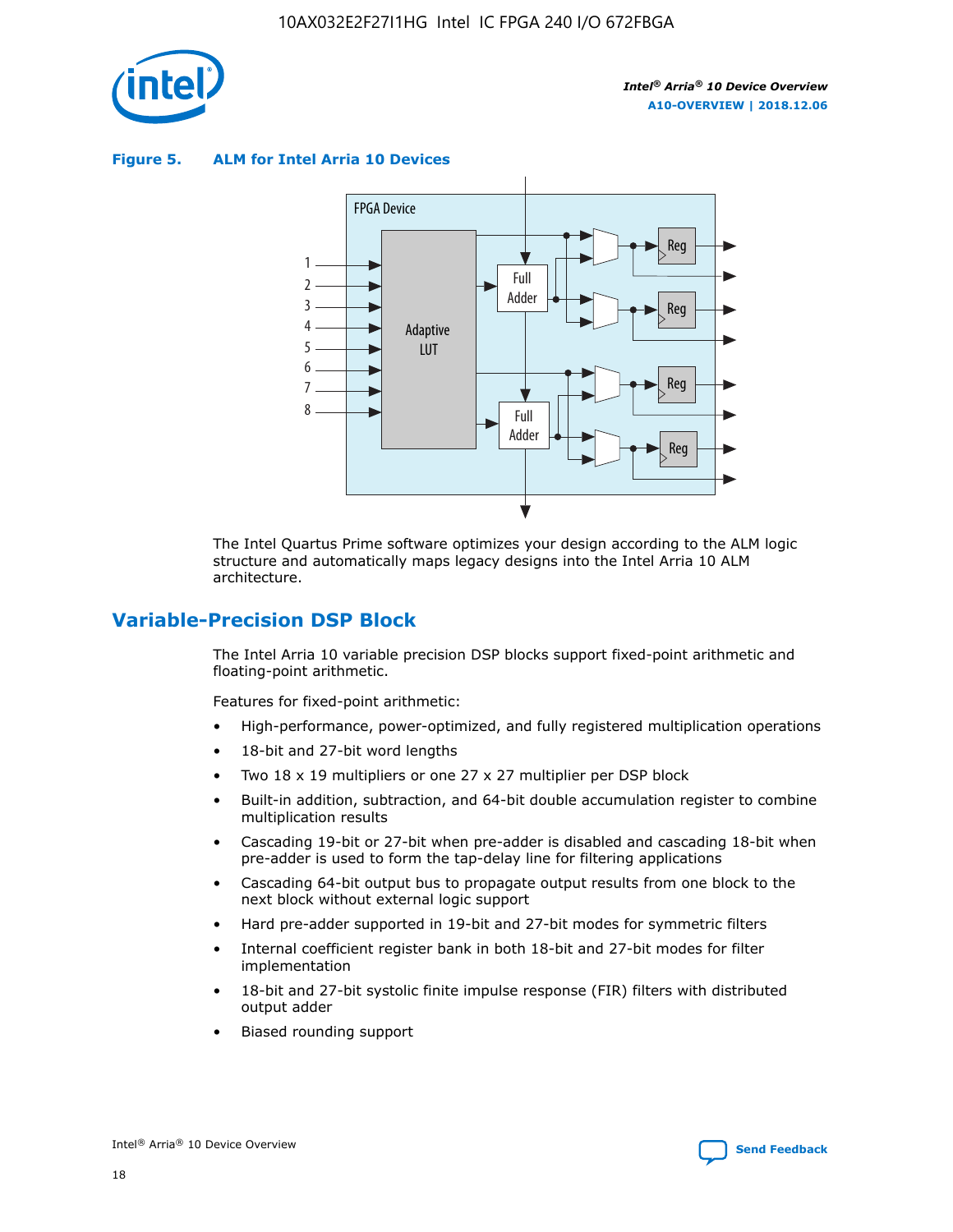

Features for floating-point arithmetic:

- A completely hardened architecture that supports multiplication, addition, subtraction, multiply-add, and multiply-subtract
- Multiplication with accumulation capability and a dynamic accumulator reset control
- Multiplication with cascade summation capability
- Multiplication with cascade subtraction capability
- Complex multiplication
- Direct vector dot product
- Systolic FIR filter

#### **Table 15. Variable-Precision DSP Block Configurations for Intel Arria 10 Devices**

| <b>Usage Example</b>                                       | <b>Multiplier Size (Bit)</b>    | <b>DSP Block Resources</b> |
|------------------------------------------------------------|---------------------------------|----------------------------|
| Medium precision fixed point                               | Two 18 x 19                     |                            |
| High precision fixed or Single precision<br>floating point | One 27 x 27                     |                            |
| Fixed point FFTs                                           | One 19 x 36 with external adder |                            |
| Very high precision fixed point                            | One 36 x 36 with external adder |                            |
| Double precision floating point                            | One 54 x 54 with external adder | 4                          |

#### **Table 16. Resources for Fixed-Point Arithmetic in Intel Arria 10 Devices**

The table lists the variable-precision DSP resources by bit precision for each Intel Arria 10 device.

| <b>Variant</b>  | <b>Product Line</b> | Variable-<br>precision<br><b>DSP Block</b> | <b>Independent Input and Output</b><br><b>Multiplications Operator</b> |                                     | 18 x 19<br><b>Multiplier</b><br><b>Adder Sum</b> | $18 \times 18$<br><b>Multiplier</b><br><b>Adder</b> |
|-----------------|---------------------|--------------------------------------------|------------------------------------------------------------------------|-------------------------------------|--------------------------------------------------|-----------------------------------------------------|
|                 |                     |                                            | 18 x 19<br><b>Multiplier</b>                                           | $27 \times 27$<br><b>Multiplier</b> | <b>Mode</b>                                      | <b>Summed with</b><br>36 bit Input                  |
| AIntel Arria 10 | GX 160              | 156                                        | 312                                                                    | 156                                 | 156                                              | 156                                                 |
| GX              | GX 220              | 192                                        | 384                                                                    | 192                                 | 192                                              | 192                                                 |
|                 | GX 270              | 830                                        | 1,660                                                                  | 830                                 | 830                                              | 830                                                 |
|                 | GX 320              | 984                                        | 1,968                                                                  | 984                                 | 984                                              | 984                                                 |
|                 | GX 480              | 1,368                                      | 2,736                                                                  | 1,368                               | 1,368                                            | 1,368                                               |
|                 | GX 570              | 1,523                                      | 3,046                                                                  | 1,523                               | 1,523                                            | 1,523                                               |
|                 | GX 660              | 1,687                                      | 3,374                                                                  | 1,687                               | 1,687                                            | 1,687                                               |
|                 | GX 900              | 1,518                                      | 3,036                                                                  | 1,518                               | 1,518                                            | 1,518                                               |
|                 | GX 1150             | 1,518                                      | 3,036                                                                  | 1,518                               | 1,518                                            | 1,518                                               |
| Intel Arria 10  | GT 900              | 1,518                                      | 3,036                                                                  | 1,518                               | 1,518                                            | 1,518                                               |
| GT              | GT 1150             | 1,518                                      | 3,036                                                                  | 1,518                               | 1,518                                            | 1,518                                               |
| Intel Arria 10  | SX 160              | 156                                        | 312                                                                    | 156                                 | 156                                              | 156                                                 |
| <b>SX</b>       | SX 220              | 192                                        | 384                                                                    | 192                                 | 192                                              | 192                                                 |
|                 | SX 270              | 830                                        | 1,660                                                                  | 830                                 | 830                                              | 830                                                 |
|                 |                     |                                            |                                                                        |                                     |                                                  | continued                                           |

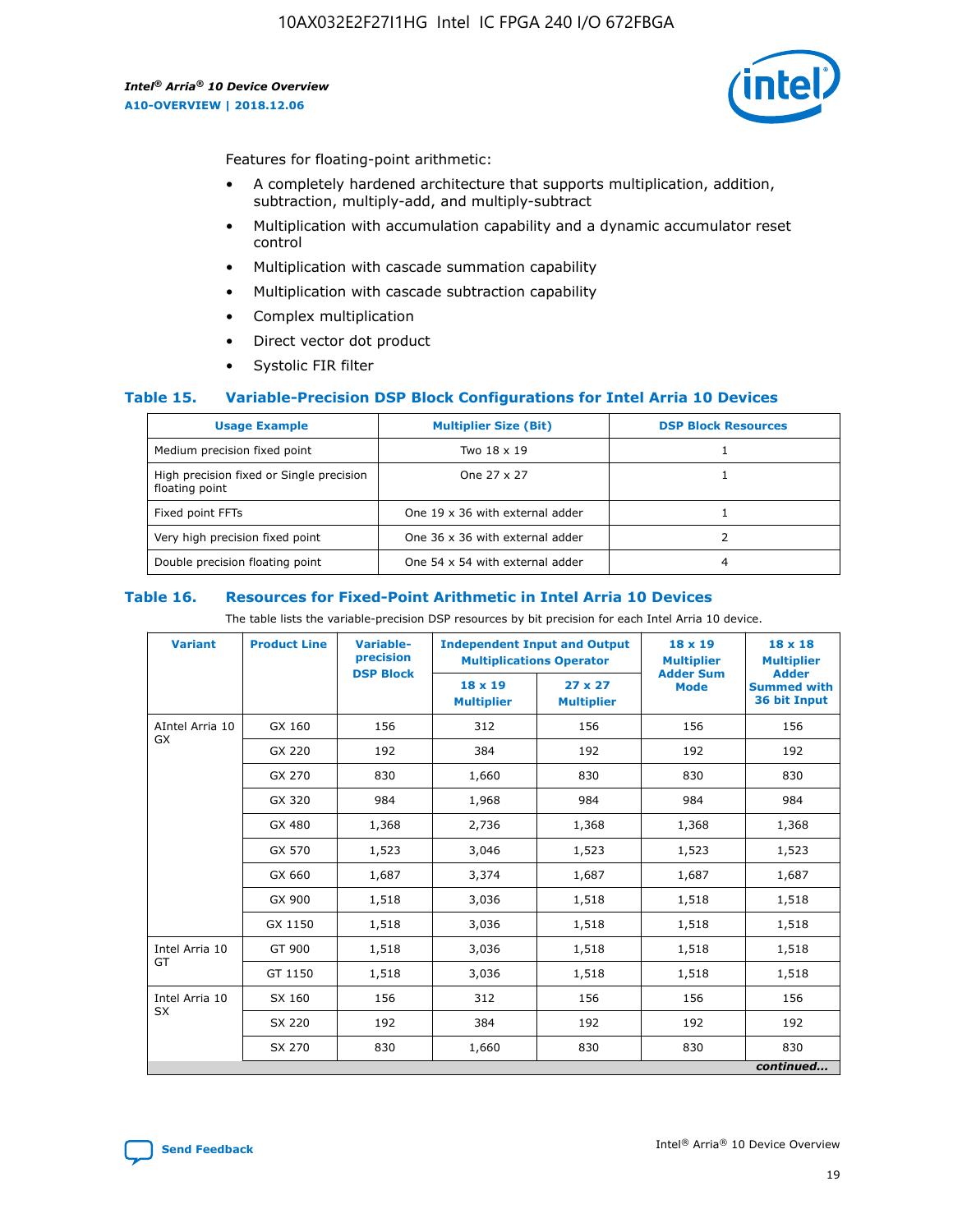

| <b>Variant</b> | <b>Product Line</b> | Variable-<br>precision | <b>Independent Input and Output</b><br><b>Multiplications Operator</b> |                                     | $18 \times 19$<br><b>Multiplier</b> | $18 \times 18$<br><b>Multiplier</b><br><b>Adder</b> |  |
|----------------|---------------------|------------------------|------------------------------------------------------------------------|-------------------------------------|-------------------------------------|-----------------------------------------------------|--|
|                |                     | <b>DSP Block</b>       | $18 \times 19$<br><b>Multiplier</b>                                    | $27 \times 27$<br><b>Multiplier</b> | <b>Adder Sum</b><br><b>Mode</b>     | <b>Summed with</b><br>36 bit Input                  |  |
|                | SX 320              | 984                    | 1,968                                                                  | 984                                 | 984                                 | 984                                                 |  |
|                | SX 480              | 1,368                  | 2,736                                                                  | 1,368                               | 1,368                               | 1,368                                               |  |
|                | SX 570              | 1,523                  | 3,046                                                                  | 1,523                               | 1,523                               | 1,523                                               |  |
|                | SX 660              | 1,687                  | 3,374                                                                  | 1,687                               | 1,687                               | 1,687                                               |  |

# **Table 17. Resources for Floating-Point Arithmetic in Intel Arria 10 Devices**

The table lists the variable-precision DSP resources by bit precision for each Intel Arria 10 device.

| <b>Variant</b>              | <b>Product Line</b> | <b>Variable-</b><br>precision<br><b>DSP Block</b> | <b>Single</b><br><b>Precision</b><br><b>Floating-Point</b><br><b>Multiplication</b><br><b>Mode</b> | <b>Single-Precision</b><br><b>Floating-Point</b><br><b>Adder Mode</b> | Single-<br><b>Precision</b><br><b>Floating-Point</b><br><b>Multiply</b><br><b>Accumulate</b><br><b>Mode</b> | <b>Peak</b><br><b>Giga Floating-</b><br><b>Point</b><br><b>Operations</b><br>per Second<br>(GFLOPs) |
|-----------------------------|---------------------|---------------------------------------------------|----------------------------------------------------------------------------------------------------|-----------------------------------------------------------------------|-------------------------------------------------------------------------------------------------------------|-----------------------------------------------------------------------------------------------------|
| Intel Arria 10<br><b>GX</b> | GX 160              | 156                                               | 156                                                                                                | 156                                                                   | 156                                                                                                         | 140                                                                                                 |
|                             | GX 220              | 192                                               | 192                                                                                                | 192                                                                   | 192                                                                                                         | 173                                                                                                 |
|                             | GX 270              | 830                                               | 830                                                                                                | 830                                                                   | 830                                                                                                         | 747                                                                                                 |
|                             | GX 320              | 984                                               | 984                                                                                                | 984                                                                   | 984                                                                                                         | 886                                                                                                 |
|                             | GX 480              | 1,369                                             | 1,368                                                                                              | 1,368                                                                 | 1,368                                                                                                       | 1,231                                                                                               |
|                             | GX 570              | 1,523                                             | 1,523                                                                                              | 1,523                                                                 | 1,523                                                                                                       | 1,371                                                                                               |
|                             | GX 660              | 1,687                                             | 1,687                                                                                              | 1,687                                                                 | 1,687                                                                                                       | 1,518                                                                                               |
|                             | GX 900              | 1,518                                             | 1,518                                                                                              | 1,518                                                                 | 1,518                                                                                                       | 1,366                                                                                               |
|                             | GX 1150             | 1,518                                             | 1,518                                                                                              | 1,518                                                                 | 1,518                                                                                                       | 1,366                                                                                               |
| Intel Arria 10              | GT 900              | 1,518                                             | 1,518                                                                                              | 1,518                                                                 | 1,518                                                                                                       | 1,366                                                                                               |
| GT                          | GT 1150             | 1,518                                             | 1,518                                                                                              | 1,518                                                                 | 1,518                                                                                                       | 1,366                                                                                               |
| Intel Arria 10              | SX 160              | 156                                               | 156                                                                                                | 156                                                                   | 156                                                                                                         | 140                                                                                                 |
| <b>SX</b>                   | SX 220              | 192                                               | 192                                                                                                | 192                                                                   | 192                                                                                                         | 173                                                                                                 |
|                             | SX 270              | 830                                               | 830                                                                                                | 830                                                                   | 830                                                                                                         | 747                                                                                                 |
|                             | SX 320              | 984                                               | 984                                                                                                | 984                                                                   | 984                                                                                                         | 886                                                                                                 |
|                             | SX 480              | 1,369                                             | 1,368                                                                                              | 1,368                                                                 | 1,368                                                                                                       | 1,231                                                                                               |
|                             | SX 570              | 1,523                                             | 1,523                                                                                              | 1,523                                                                 | 1,523                                                                                                       | 1,371                                                                                               |
|                             | SX 660              | 1,687                                             | 1,687                                                                                              | 1,687                                                                 | 1,687                                                                                                       | 1,518                                                                                               |

# **Embedded Memory Blocks**

The embedded memory blocks in the devices are flexible and designed to provide an optimal amount of small- and large-sized memory arrays to fit your design requirements.

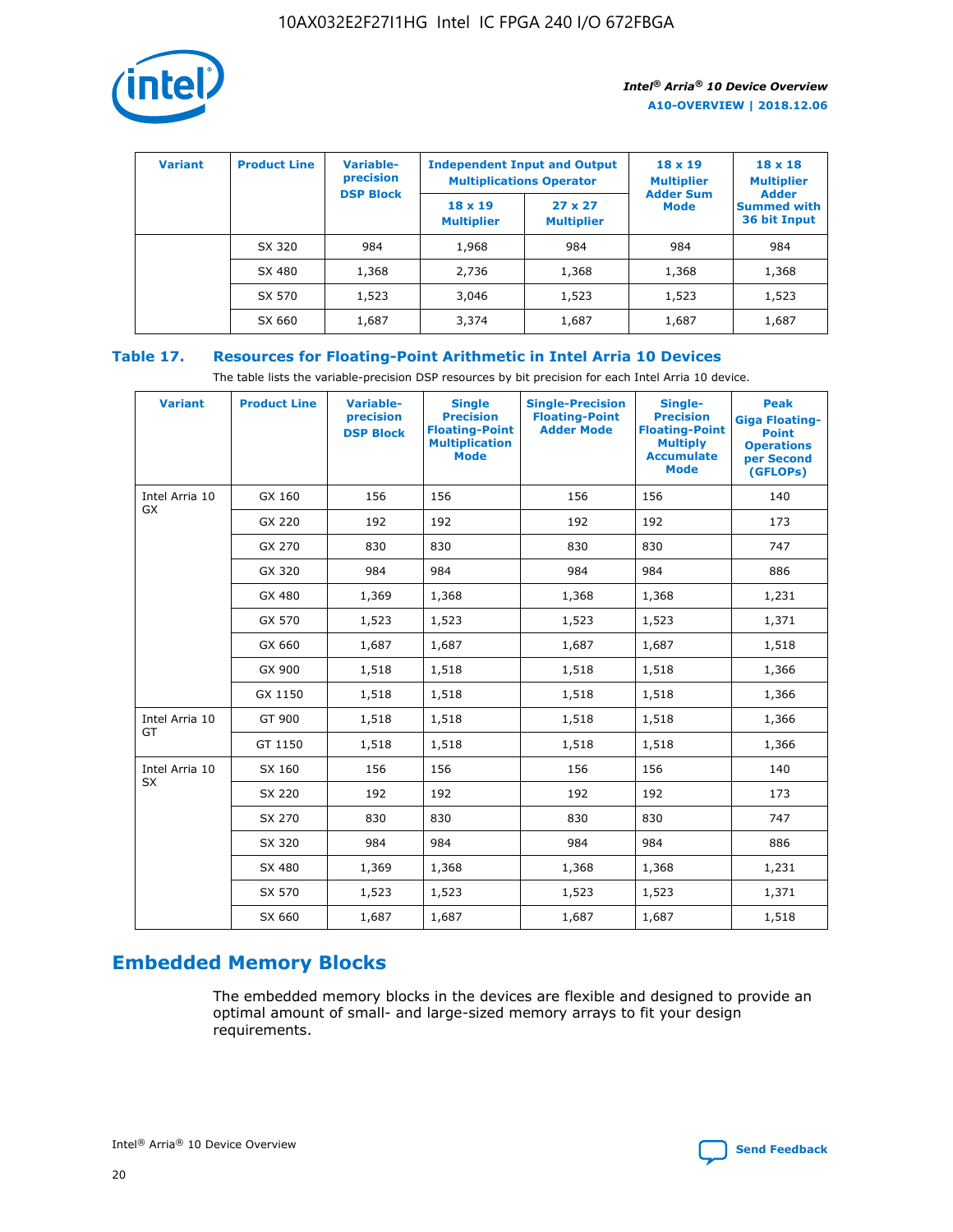

# **Types of Embedded Memory**

The Intel Arria 10 devices contain two types of memory blocks:

- 20 Kb M20K blocks—blocks of dedicated memory resources. The M20K blocks are ideal for larger memory arrays while still providing a large number of independent ports.
- 640 bit memory logic array blocks (MLABs)—enhanced memory blocks that are configured from dual-purpose logic array blocks (LABs). The MLABs are ideal for wide and shallow memory arrays. The MLABs are optimized for implementation of shift registers for digital signal processing (DSP) applications, wide and shallow FIFO buffers, and filter delay lines. Each MLAB is made up of ten adaptive logic modules (ALMs). In the Intel Arria 10 devices, you can configure these ALMs as ten 32 x 2 blocks, giving you one 32 x 20 simple dual-port SRAM block per MLAB.

# **Embedded Memory Capacity in Intel Arria 10 Devices**

|                   | <b>Product</b> |              | <b>M20K</b>         | <b>MLAB</b>  |                     | <b>Total RAM Bit</b> |
|-------------------|----------------|--------------|---------------------|--------------|---------------------|----------------------|
| <b>Variant</b>    | <b>Line</b>    | <b>Block</b> | <b>RAM Bit (Kb)</b> | <b>Block</b> | <b>RAM Bit (Kb)</b> | (Kb)                 |
| Intel Arria 10 GX | GX 160         | 440          | 8,800               | 1,680        | 1,050               | 9,850                |
|                   | GX 220         | 587          | 11,740              | 2,703        | 1,690               | 13,430               |
|                   | GX 270         | 750          | 15,000              | 3,922        | 2,452               | 17,452               |
|                   | GX 320         | 891          | 17,820              | 4,363        | 2,727               | 20,547               |
|                   | GX 480         | 1,431        | 28,620              | 6,662        | 4,164               | 32,784               |
|                   | GX 570         | 1,800        | 36,000              | 8,153        | 5,096               | 41,096               |
|                   | GX 660         | 2,131        | 42,620              | 9,260        | 5,788               | 48,408               |
|                   | GX 900         | 2,423        | 48,460              | 15,017       | 9,386               | 57,846               |
|                   | GX 1150        | 2,713        | 54,260              | 20,774       | 12,984              | 67,244               |
| Intel Arria 10 GT | GT 900         | 2,423        | 48,460              | 15,017       | 9,386               | 57,846               |
|                   | GT 1150        | 2,713        | 54,260              | 20,774       | 12,984              | 67,244               |
| Intel Arria 10 SX | SX 160         | 440          | 8,800               | 1,680        | 1,050               | 9,850                |
|                   | SX 220         | 587          | 11,740              | 2,703        | 1,690               | 13,430               |
|                   | SX 270         | 750          | 15,000              | 3,922        | 2,452               | 17,452               |
|                   | SX 320         | 891          | 17,820              | 4,363        | 2,727               | 20,547               |
|                   | SX 480         | 1,431        | 28,620              | 6,662        | 4,164               | 32,784               |
|                   | SX 570         | 1,800        | 36,000              | 8,153        | 5,096               | 41,096               |
|                   | SX 660         | 2,131        | 42,620              | 9,260        | 5,788               | 48,408               |

#### **Table 18. Embedded Memory Capacity and Distribution in Intel Arria 10 Devices**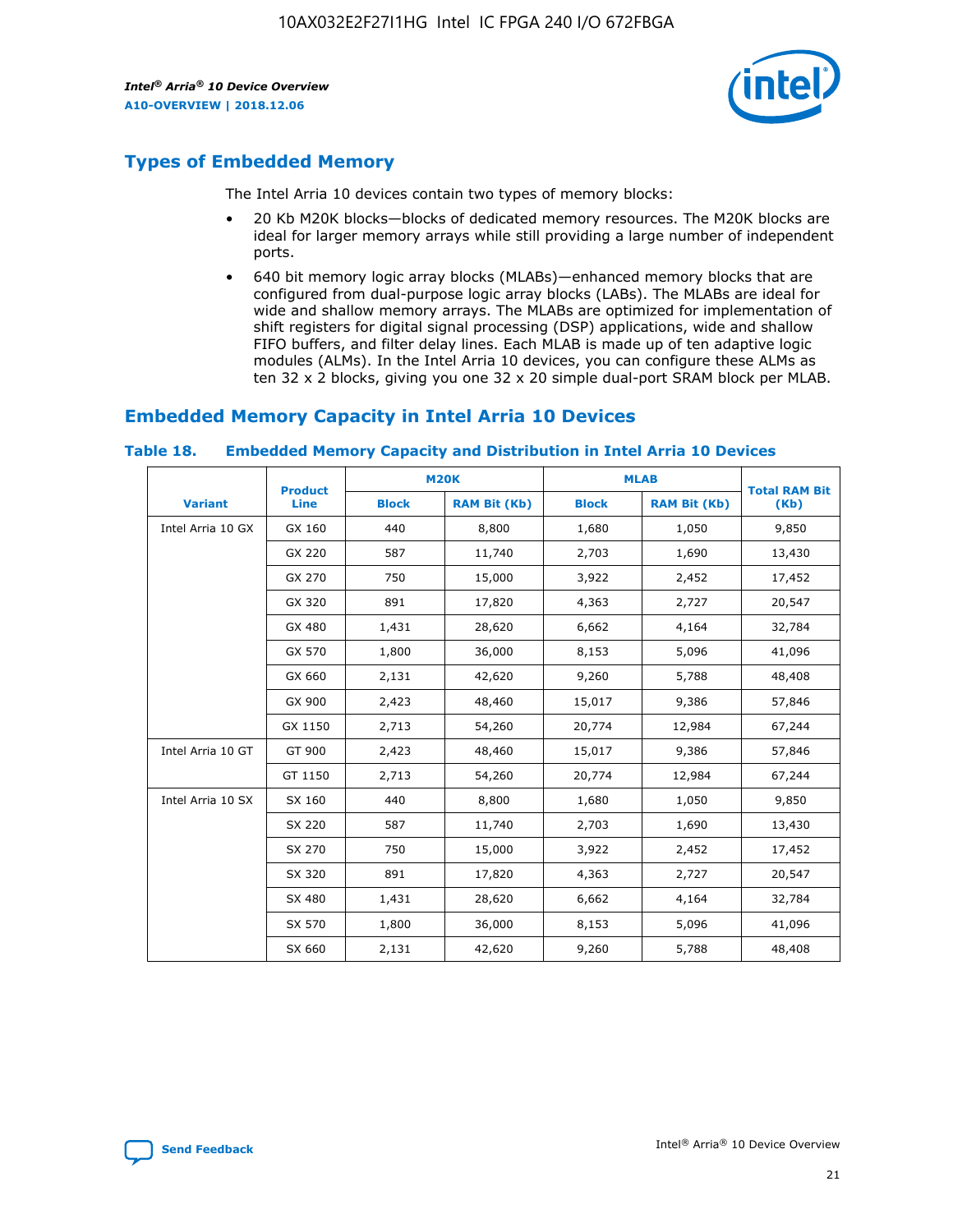

# **Embedded Memory Configurations for Single-port Mode**

#### **Table 19. Single-port Embedded Memory Configurations for Intel Arria 10 Devices**

This table lists the maximum configurations supported for single-port RAM and ROM modes.

| <b>Memory Block</b> | Depth (bits) | <b>Programmable Width</b> |
|---------------------|--------------|---------------------------|
| MLAB                | 32           | x16, x18, or x20          |
|                     | 64(10)       | x8, x9, x10               |
| M20K                | 512          | x40, x32                  |
|                     | 1K           | x20, x16                  |
|                     | 2K           | x10, x8                   |
|                     | 4K           | x5, x4                    |
|                     | 8K           | x2                        |
|                     | 16K          | x1                        |

# **Clock Networks and PLL Clock Sources**

The clock network architecture is based on Intel's global, regional, and peripheral clock structure. This clock structure is supported by dedicated clock input pins, fractional clock synthesis PLLs, and integer I/O PLLs.

## **Clock Networks**

The Intel Arria 10 core clock networks are capable of up to 800 MHz fabric operation across the full industrial temperature range. For the external memory interface, the clock network supports the hard memory controller with speeds up to 2,400 Mbps in a quarter-rate transfer.

To reduce power consumption, the Intel Quartus Prime software identifies all unused sections of the clock network and powers them down.

# **Fractional Synthesis and I/O PLLs**

Intel Arria 10 devices contain up to 32 fractional synthesis PLLs and up to 16 I/O PLLs that are available for both specific and general purpose uses in the core:

- Fractional synthesis PLLs—located in the column adjacent to the transceiver blocks
- I/O PLLs—located in each bank of the 48 I/Os

#### **Fractional Synthesis PLLs**

You can use the fractional synthesis PLLs to:

- Reduce the number of oscillators that are required on your board
- Reduce the number of clock pins that are used in the device by synthesizing multiple clock frequencies from a single reference clock source

<sup>(10)</sup> Supported through software emulation and consumes additional MLAB blocks.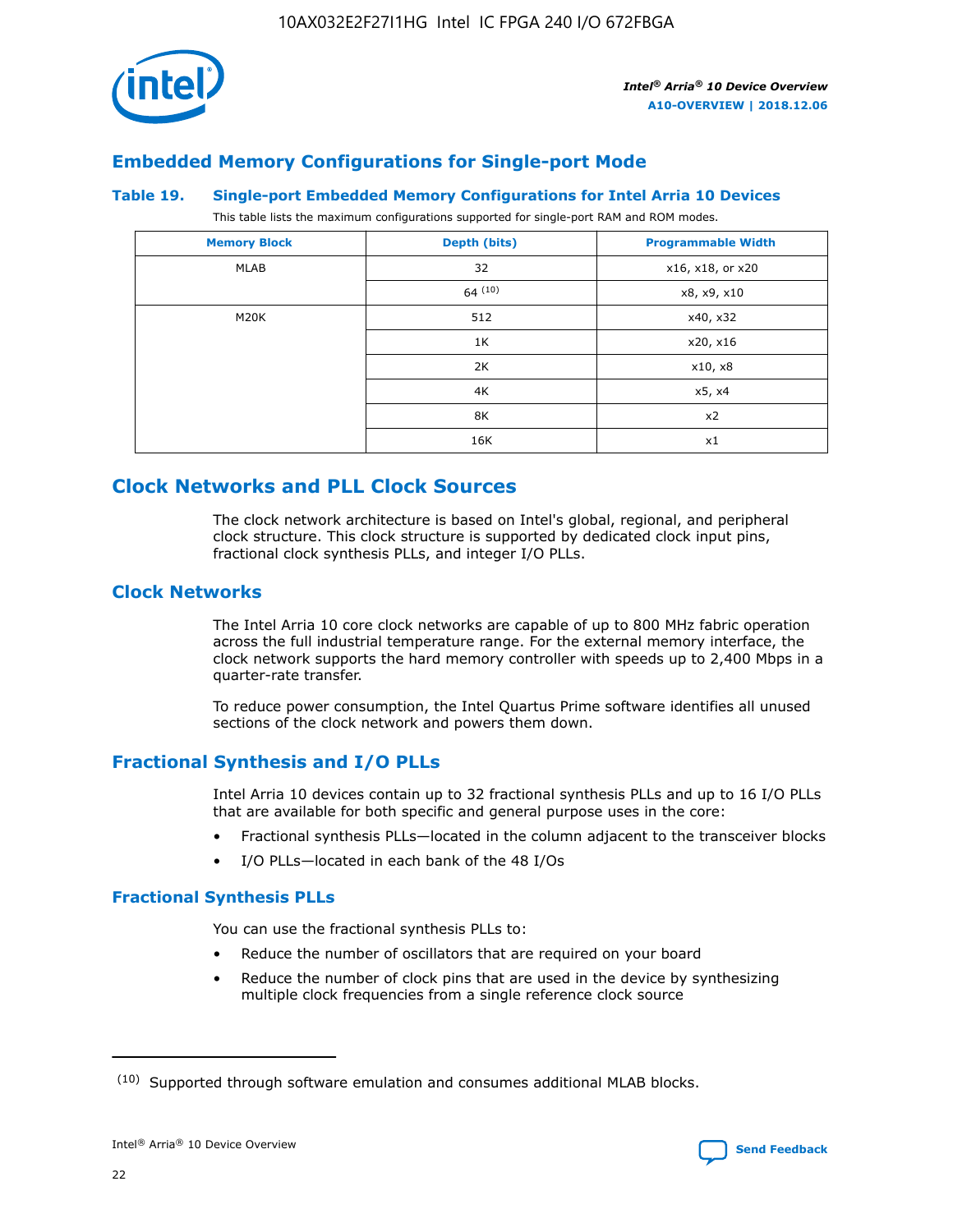

The fractional synthesis PLLs support the following features:

- Reference clock frequency synthesis for transceiver CMU and Advanced Transmit (ATX) PLLs
- Clock network delay compensation
- Zero-delay buffering
- Direct transmit clocking for transceivers
- Independently configurable into two modes:
	- Conventional integer mode equivalent to the general purpose PLL
	- Enhanced fractional mode with third order delta-sigma modulation
- PLL cascading

## **I/O PLLs**

The integer mode I/O PLLs are located in each bank of 48 I/Os. You can use the I/O PLLs to simplify the design of external memory and high-speed LVDS interfaces.

In each I/O bank, the I/O PLLs are adjacent to the hard memory controllers and LVDS SERDES. Because these PLLs are tightly coupled with the I/Os that need to use them, it makes it easier to close timing.

You can use the I/O PLLs for general purpose applications in the core such as clock network delay compensation and zero-delay buffering.

Intel Arria 10 devices support PLL-to-PLL cascading.

# **FPGA General Purpose I/O**

Intel Arria 10 devices offer highly configurable GPIOs. Each I/O bank contains 48 general purpose I/Os and a high-efficiency hard memory controller.

The following list describes the features of the GPIOs:

- Consist of 3 V I/Os for high-voltage application and LVDS I/Os for differential signaling
	- Up to two 3 V I/O banks, available in some devices, that support up to 3 V I/O standards
	- LVDS I/O banks that support up to 1.8 V I/O standards
- Support a wide range of single-ended and differential I/O interfaces
- LVDS speeds up to 1.6 Gbps
- Each LVDS pair of pins has differential input and output buffers, allowing you to configure the LVDS direction for each pair.
- Programmable bus hold and weak pull-up
- Programmable differential output voltage  $(V_{OD})$  and programmable pre-emphasis

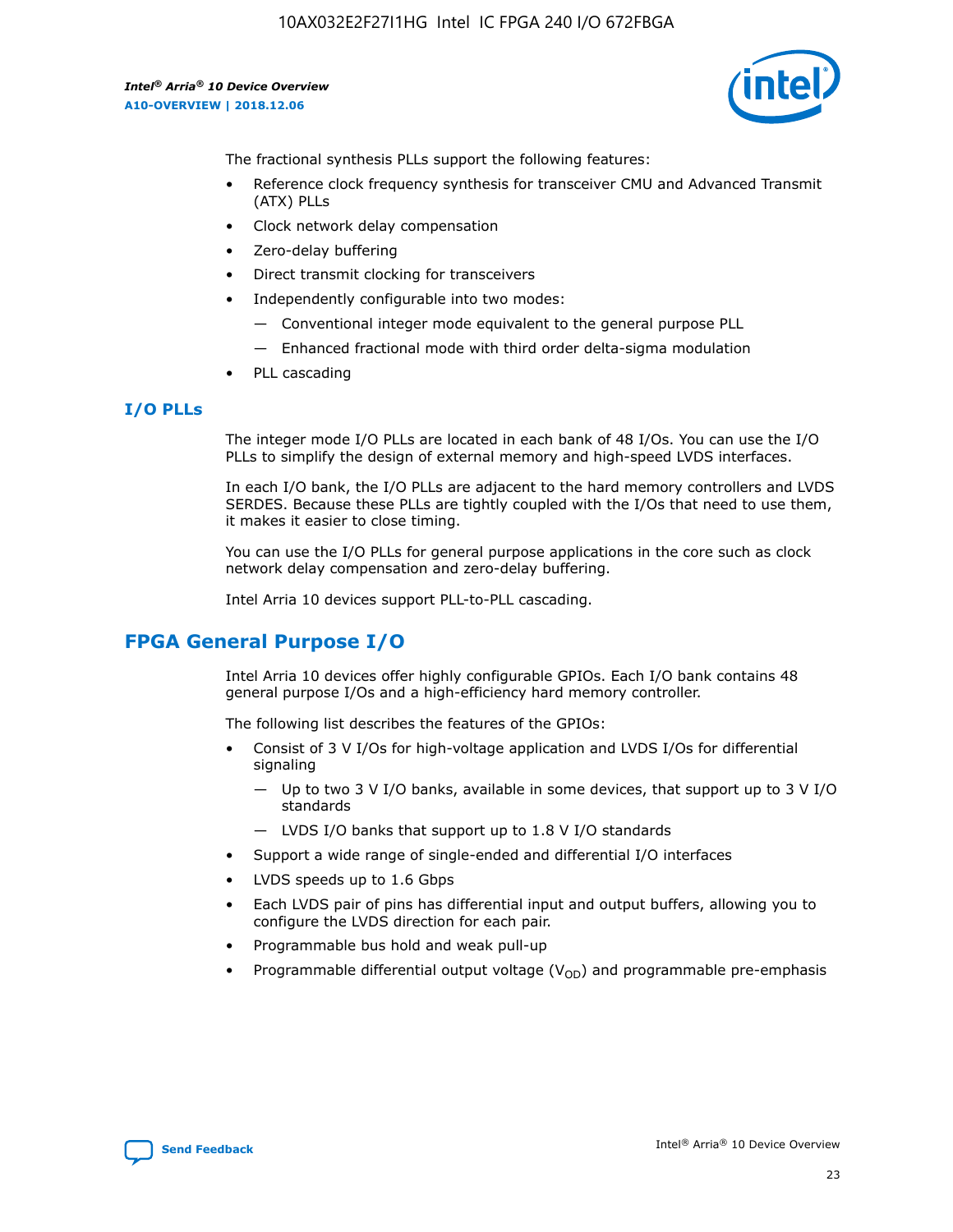

- Series (R<sub>S</sub>) and parallel (R<sub>T</sub>) on-chip termination (OCT) for all I/O banks with OCT calibration to limit the termination impedance variation
- On-chip dynamic termination that has the ability to swap between series and parallel termination, depending on whether there is read or write on a common bus for signal integrity
- Easy timing closure support using the hard read FIFO in the input register path, and delay-locked loop (DLL) delay chain with fine and coarse architecture

# **External Memory Interface**

Intel Arria 10 devices offer massive external memory bandwidth, with up to seven 32 bit DDR4 memory interfaces running at up to 2,400 Mbps. This bandwidth provides additional ease of design, lower power, and resource efficiencies of hardened highperformance memory controllers.

The memory interface within Intel Arria 10 FPGAs and SoCs delivers the highest performance and ease of use. You can configure up to a maximum width of 144 bits when using the hard or soft memory controllers. If required, you can bypass the hard memory controller and use a soft controller implemented in the user logic.

Each I/O contains a hardened DDR read/write path (PHY) capable of performing key memory interface functionality such as read/write leveling, FIFO buffering to lower latency and improve margin, timing calibration, and on-chip termination.

The timing calibration is aided by the inclusion of hard microcontrollers based on Intel's Nios® II technology, specifically tailored to control the calibration of multiple memory interfaces. This calibration allows the Intel Arria 10 device to compensate for any changes in process, voltage, or temperature either within the Intel Arria 10 device itself, or within the external memory device. The advanced calibration algorithms ensure maximum bandwidth and robust timing margin across all operating conditions.

In addition to parallel memory interfaces, Intel Arria 10 devices support serial memory technologies such as the Hybrid Memory Cube (HMC). The HMC is supported by the Intel Arria 10 high-speed serial transceivers which connect up to four HMC links, with each link running at data rates up to 15 Gbps.

#### **Related Information**

#### [External Memory Interface Spec Estimator](http://www.altera.com/technology/memory/estimator/mem-emif-index.html)

Provides a parametric tool that allows you to find and compare the performance of the supported external memory interfaces in IntelFPGAs.

# **Memory Standards Supported by Intel Arria 10 Devices**

The I/Os are designed to provide high performance support for existing and emerging external memory standards.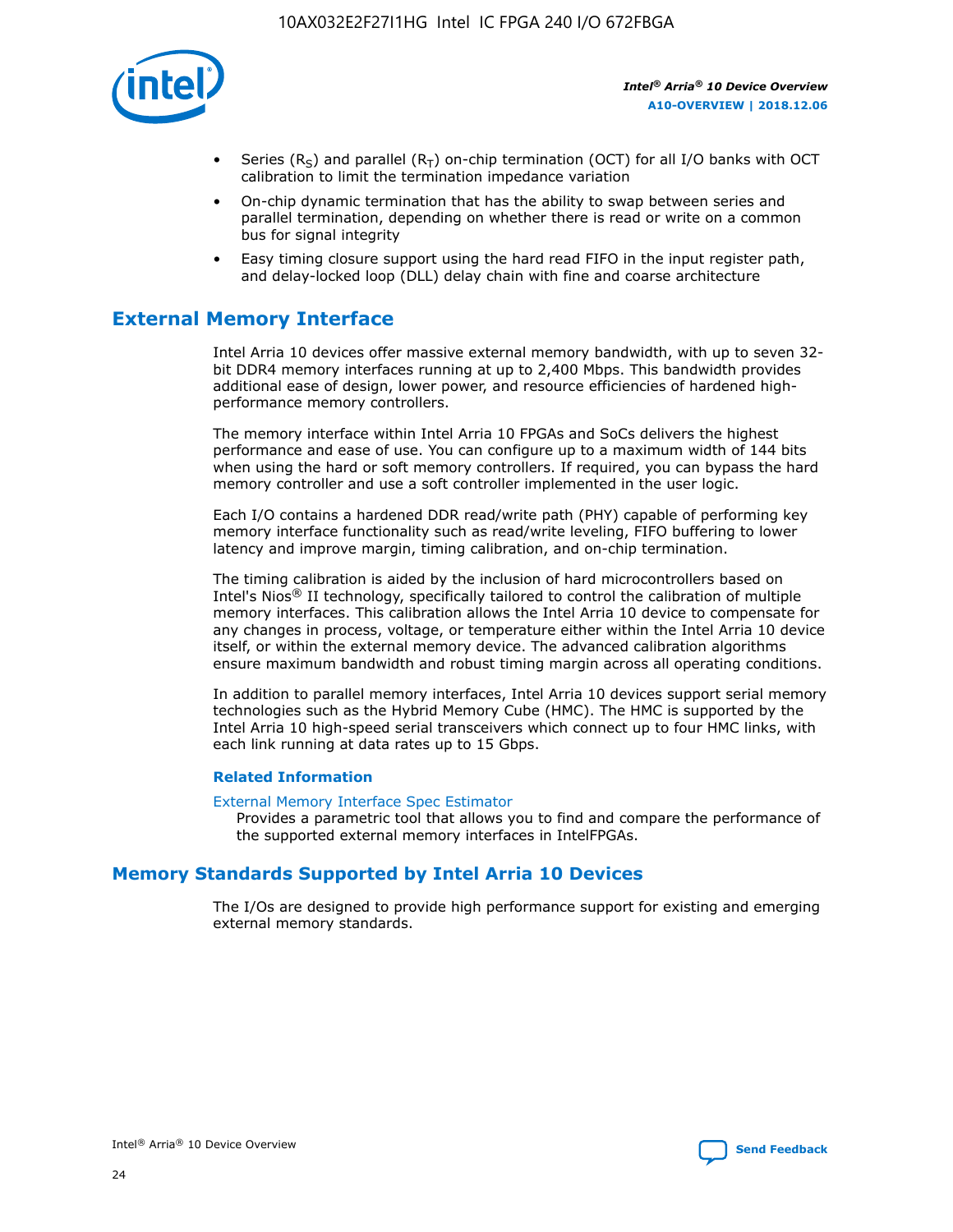

#### **Table 20. Memory Standards Supported by the Hard Memory Controller**

This table lists the overall capability of the hard memory controller. For specific details, refer to the External Memory Interface Spec Estimator and Intel Arria 10 Device Datasheet.

| <b>Memory Standard</b> | <b>Rate Support</b> | <b>Ping Pong PHY Support</b> | <b>Maximum Frequency</b><br>(MHz) |
|------------------------|---------------------|------------------------------|-----------------------------------|
| <b>DDR4 SDRAM</b>      | Quarter rate        | Yes                          | 1,067                             |
|                        |                     |                              | 1,200                             |
| DDR3 SDRAM             | Half rate           | Yes                          | 533                               |
|                        |                     |                              | 667                               |
|                        | Quarter rate        | Yes                          | 1,067                             |
|                        |                     |                              | 1,067                             |
| <b>DDR3L SDRAM</b>     | Half rate           | Yes                          | 533                               |
|                        |                     |                              | 667                               |
|                        | Quarter rate        | Yes                          | 933                               |
|                        |                     |                              | 933                               |
| LPDDR3 SDRAM           | Half rate           |                              | 533                               |
|                        | Quarter rate        |                              | 800                               |

#### **Table 21. Memory Standards Supported by the Soft Memory Controller**

| <b>Memory Standard</b>      | <b>Rate Support</b> | <b>Maximum Frequency</b><br>(MHz) |
|-----------------------------|---------------------|-----------------------------------|
| <b>RLDRAM 3 (11)</b>        | Quarter rate        | 1,200                             |
| ODR IV SRAM <sup>(11)</sup> | Quarter rate        | 1,067                             |
| <b>ODR II SRAM</b>          | Full rate           | 333                               |
|                             | Half rate           | 633                               |
| <b>ODR II+ SRAM</b>         | Full rate           | 333                               |
|                             | Half rate           | 633                               |
| <b>ODR II+ Xtreme SRAM</b>  | Full rate           | 333                               |
|                             | Half rate           | 633                               |

#### **Table 22. Memory Standards Supported by the HPS Hard Memory Controller**

The hard processor system (HPS) is available in Intel Arria 10 SoC devices only.

| <b>Memory Standard</b> | <b>Rate Support</b> | <b>Maximum Frequency</b><br>(MHz) |
|------------------------|---------------------|-----------------------------------|
| DDR4 SDRAM             | Half rate           | 1,200                             |
| <b>DDR3 SDRAM</b>      | Half rate           | 1,067                             |
| <b>DDR3L SDRAM</b>     | Half rate           | 933                               |

<sup>(11)</sup> Intel Arria 10 devices support this external memory interface using hard PHY with soft memory controller.

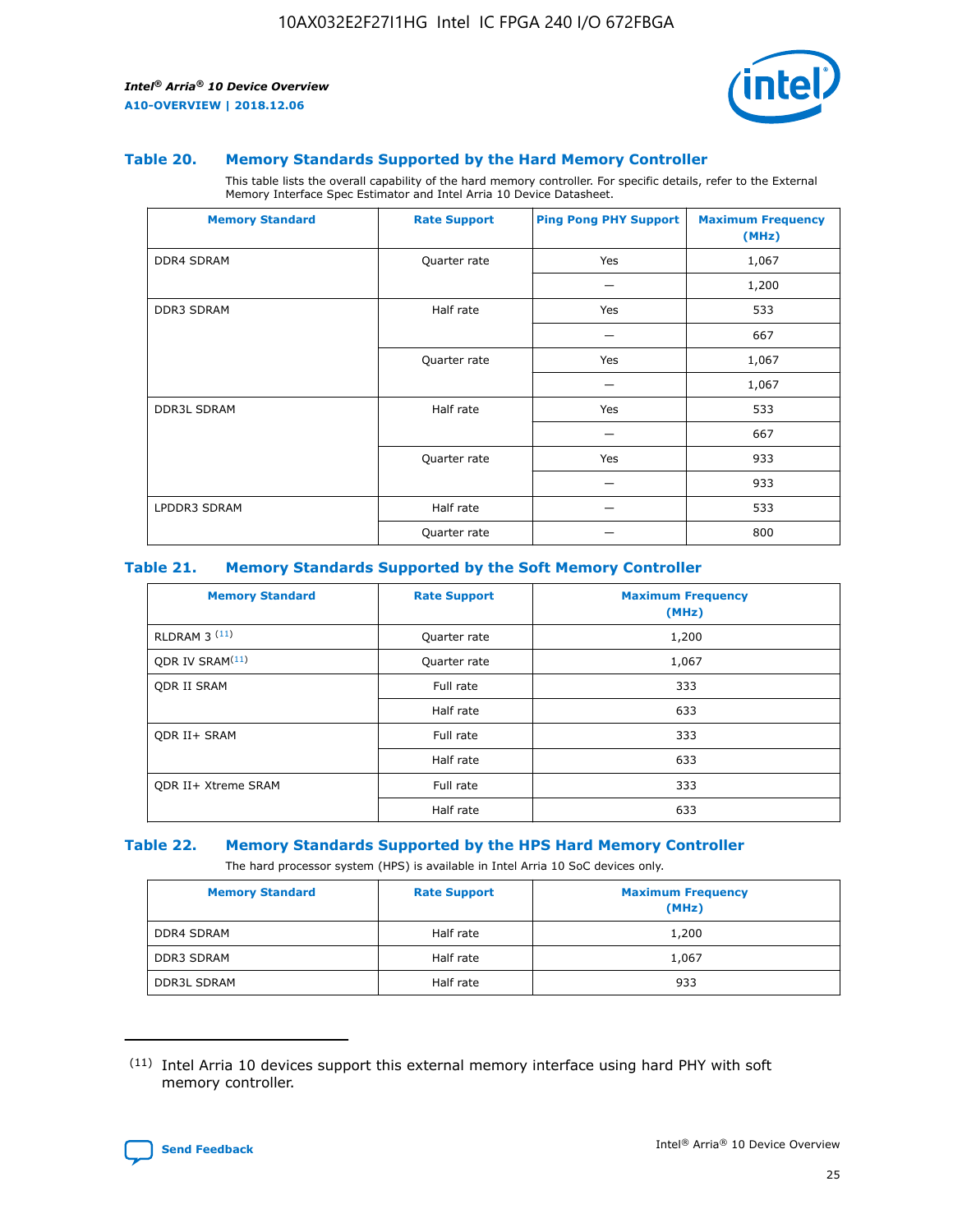

#### **Related Information**

#### [Intel Arria 10 Device Datasheet](https://www.intel.com/content/www/us/en/programmable/documentation/mcn1413182292568.html#mcn1413182153340)

Lists the memory interface performance according to memory interface standards, rank or chip select configurations, and Intel Arria 10 device speed grades.

# **PCIe Gen1, Gen2, and Gen3 Hard IP**

Intel Arria 10 devices contain PCIe hard IP that is designed for performance and ease-of-use:

- Includes all layers of the PCIe stack—transaction, data link and physical layers.
- Supports PCIe Gen3, Gen2, and Gen1 Endpoint and Root Port in x1, x2, x4, or x8 lane configuration.
- Operates independently from the core logic—optional configuration via protocol (CvP) allows the PCIe link to power up and complete link training in less than 100 ms while the Intel Arria 10 device completes loading the programming file for the rest of the FPGA.
- Provides added functionality that makes it easier to support emerging features such as Single Root I/O Virtualization (SR-IOV) and optional protocol extensions.
- Provides improved end-to-end datapath protection using ECC.
- Supports FPGA configuration via protocol (CvP) using PCIe at Gen3, Gen2, or Gen1 speed.

#### **Related Information**

PCS Features on page 30

# **Enhanced PCS Hard IP for Interlaken and 10 Gbps Ethernet**

# **Interlaken Support**

The Intel Arria 10 enhanced PCS hard IP provides integrated Interlaken PCS supporting rates up to 25.8 Gbps per lane.

The Interlaken PCS is based on the proven functionality of the PCS developed for Intel's previous generation FPGAs, which demonstrated interoperability with Interlaken ASSP vendors and third-party IP suppliers. The Interlaken PCS is present in every transceiver channel in Intel Arria 10 devices.

#### **Related Information**

PCS Features on page 30

## **10 Gbps Ethernet Support**

The Intel Arria 10 enhanced PCS hard IP supports 10GBASE-R PCS compliant with IEEE 802.3 10 Gbps Ethernet (10GbE). The integrated hard IP support for 10GbE and the 10 Gbps transceivers save external PHY cost, board space, and system power.

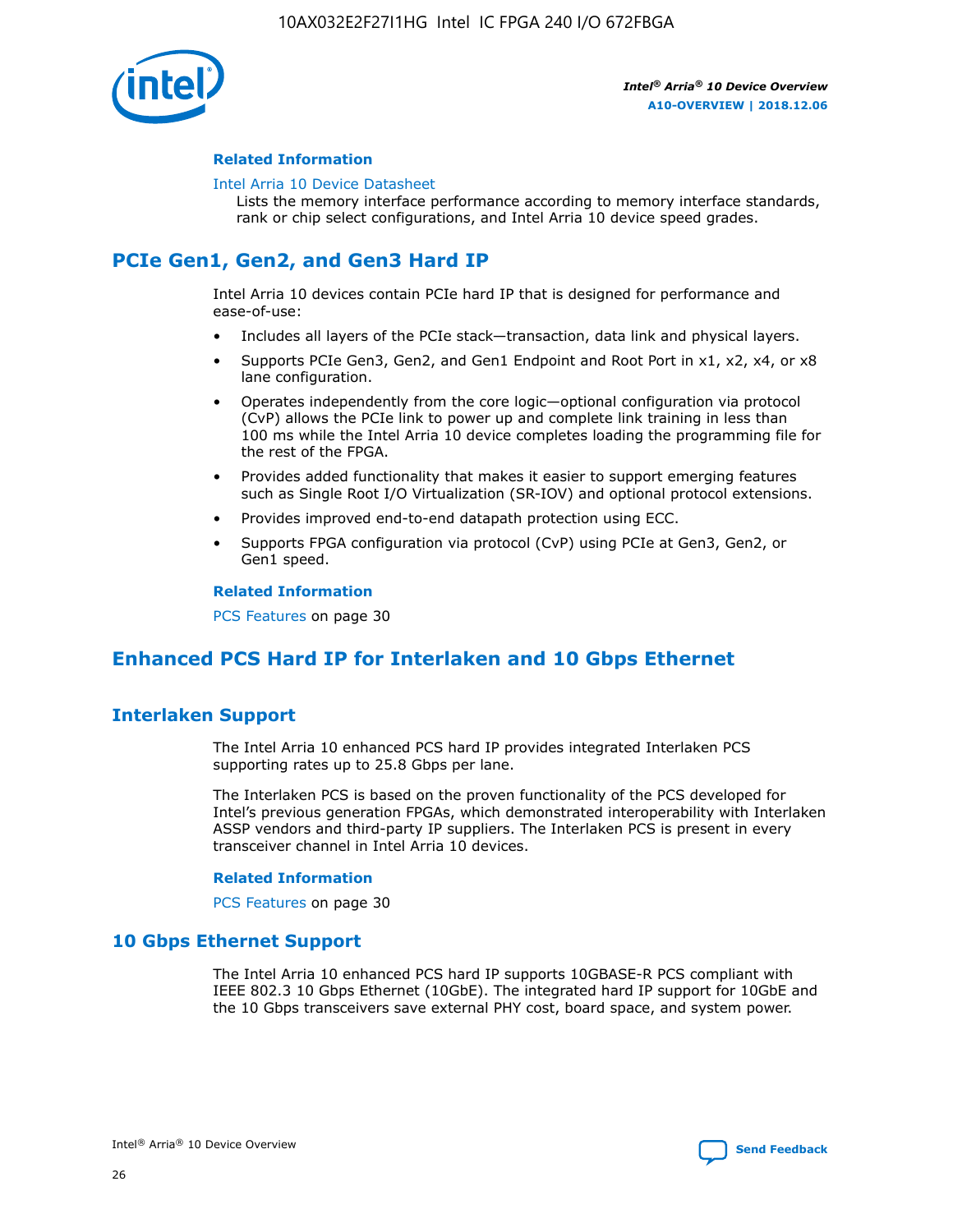

The scalable hard IP supports multiple independent 10GbE ports while using a single PLL for all the 10GBASE-R PCS instantiations, which saves on core logic resources and clock networks:

- Simplifies multiport 10GbE systems compared to XAUI interfaces that require an external XAUI-to-10G PHY.
- Incorporates Electronic Dispersion Compensation (EDC), which enables direct connection to standard 10 Gbps XFP and SFP+ pluggable optical modules.
- Supports backplane Ethernet applications and includes a hard 10GBASE-KR Forward Error Correction (FEC) circuit that you can use for 10 Gbps and 40 Gbps applications.

The 10 Gbps Ethernet PCS hard IP and 10GBASE-KR FEC are present in every transceiver channel.

#### **Related Information**

PCS Features on page 30

# **Low Power Serial Transceivers**

Intel Arria 10 FPGAs and SoCs include lowest power transceivers that deliver high bandwidth, throughput and low latency.

Intel Arria 10 devices deliver the industry's lowest power consumption per transceiver channel:

- 12.5 Gbps transceivers at as low as 242 mW
- 10 Gbps transceivers at as low as 168 mW
- 6 Gbps transceivers at as low as 117 mW

Intel Arria 10 transceivers support various data rates according to application:

- Chip-to-chip and chip-to-module applications—from 1 Gbps up to 25.8 Gbps
- Long reach and backplane applications—from 1 Gbps up to 12.5 with advanced adaptive equalization
- Critical power sensitive applications—from 1 Gbps up to 11.3 Gbps using lower power modes

The combination of 20 nm process technology and architectural advances provide the following benefits:

- Significant reduction in die area and power consumption
- Increase of up to two times in transceiver I/O density compared to previous generation devices while maintaining optimal signal integrity
- Up to 72 total transceiver channels—you can configure up to 6 of these channels to run as fast as 25.8 Gbps
- All channels feature continuous data rate support up to the maximum rated speed

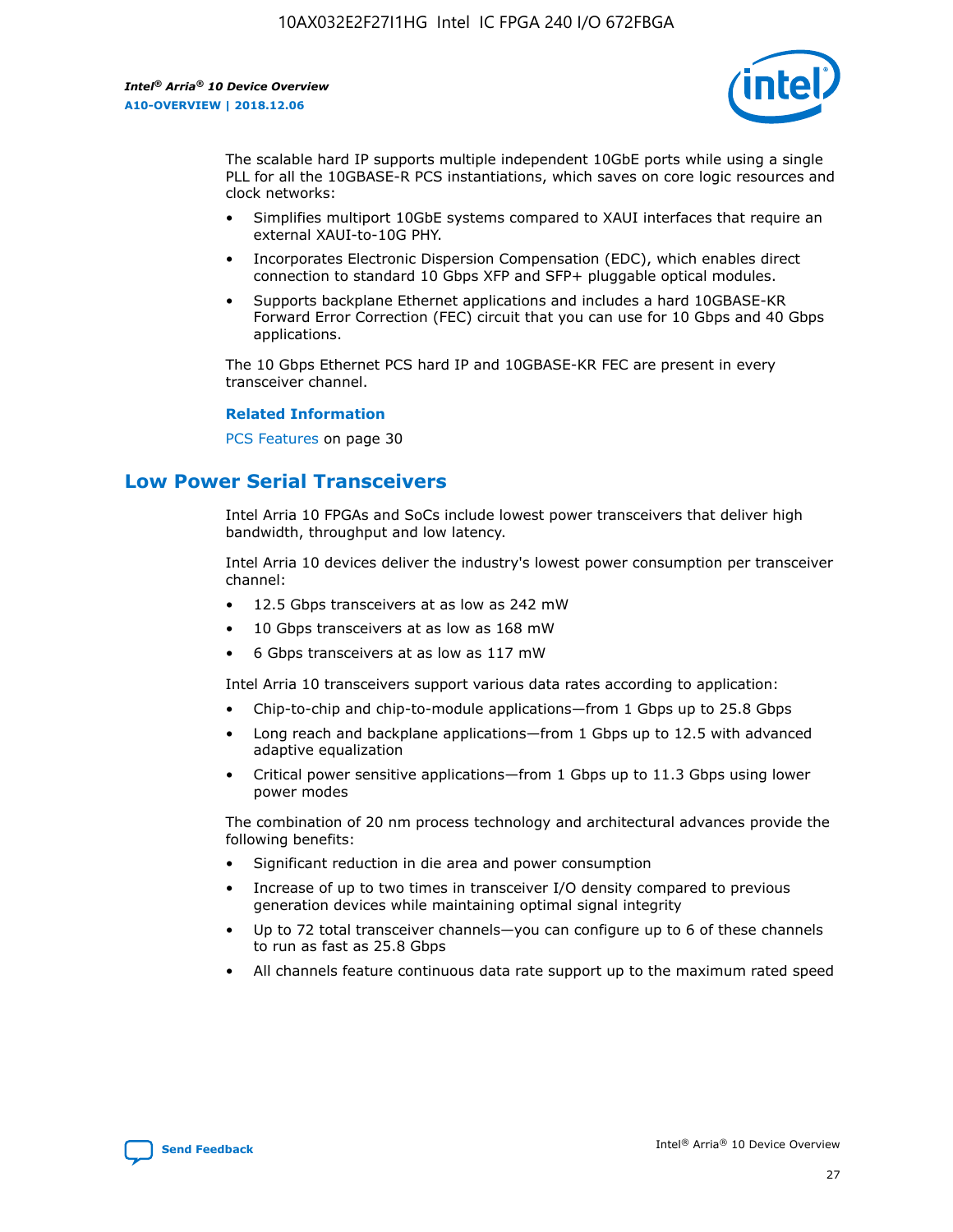



## **Figure 6. Intel Arria 10 Transceiver Block Architecture**

# **Transceiver Channels**

All transceiver channels feature a dedicated Physical Medium Attachment (PMA) and a hardened Physical Coding Sublayer (PCS).

- The PMA provides primary interfacing capabilities to physical channels.
- The PCS typically handles encoding/decoding, word alignment, and other preprocessing functions before transferring data to the FPGA core fabric.

A transceiver channel consists of a PMA and a PCS block. Most transceiver banks have 6 channels. There are some transceiver banks that contain only 3 channels.

A wide variety of bonded and non-bonded data rate configurations is possible using a highly configurable clock distribution network. Up to 80 independent transceiver data rates can be configured.

The following figures are graphical representations of top views of the silicon die, which correspond to reverse views for flip chip packages. Different Intel Arria 10 devices may have different floorplans than the ones shown in the figures.

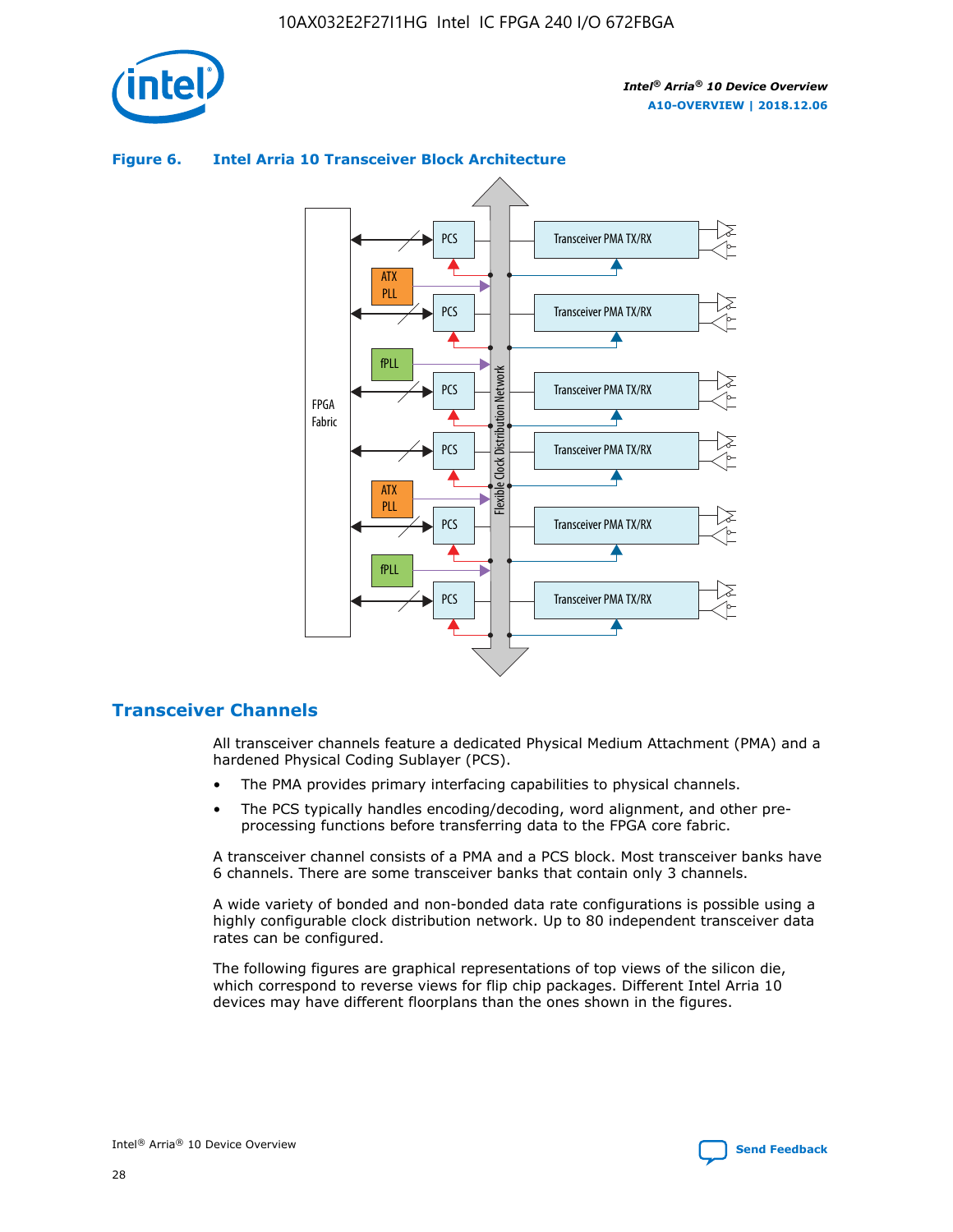

## **Figure 7. Device Chip Overview for Intel Arria 10 GX and GT Devices**





Intel Arria 10 transceivers provide exceptional signal integrity at data rates up to 25.8 Gbps. Clocking options include ultra-low jitter ATX PLLs (LC tank based), clock multiplier unit (CMU) PLLs, and fractional PLLs.

Hard PCS Hard PCS Hard PCS Hard PCS Hard PCS Hard PCS Hard PCS

**Transmit** PLL fPLL ATX (LC) Transmi PLL fPLL ATX (LC) **Transmit** PLL

Transceiver PMA Transceiver PMA Transceiver PMA Transceiver PMA Transceiver PMA

Transceiver PMA Transceiver PMA

Transceiver Clock Networks

Unused transceiver chann can be used as additional transceiver transmit PLLs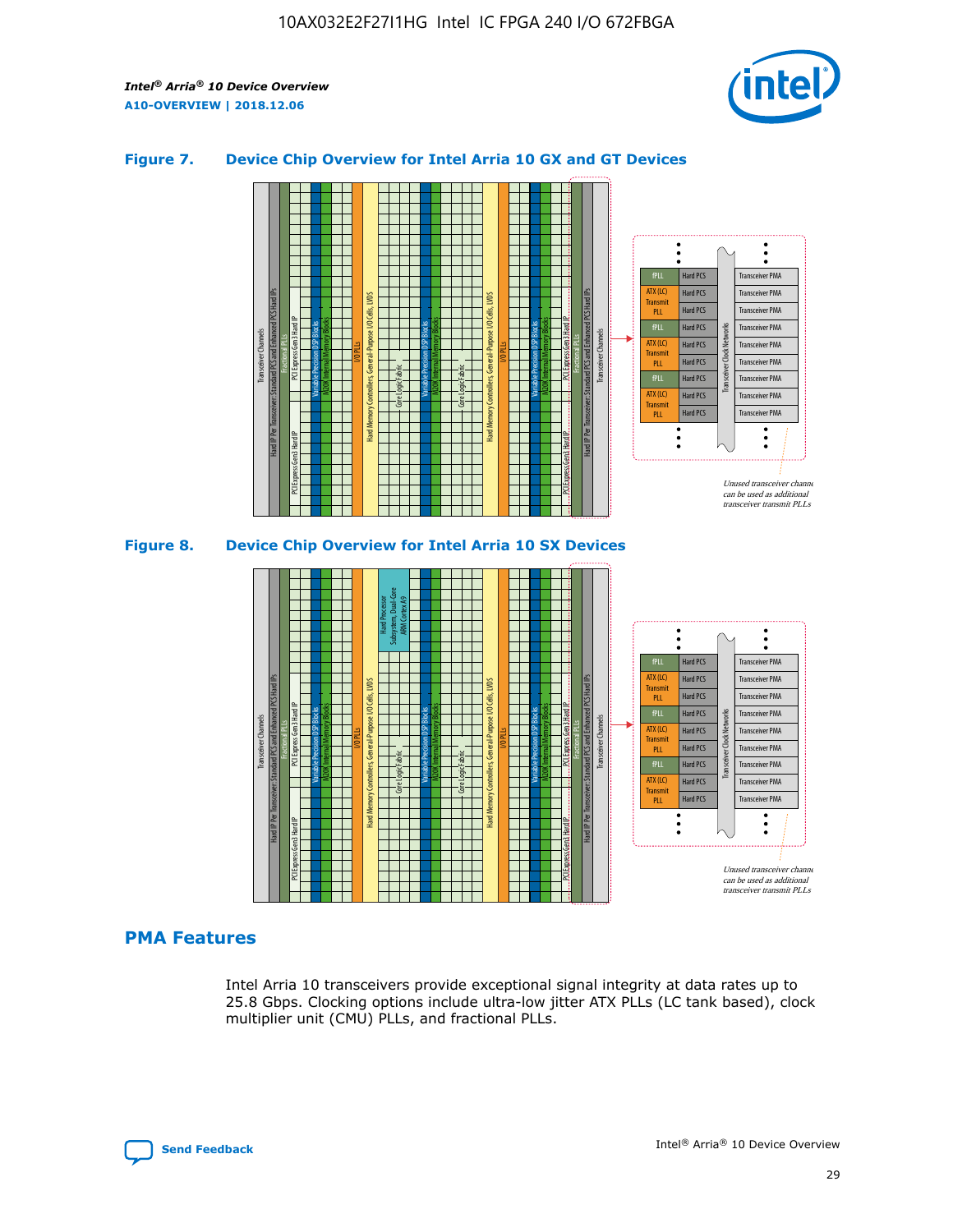

Each transceiver channel contains a channel PLL that can be used as the CMU PLL or clock data recovery (CDR) PLL. In CDR mode, the channel PLL recovers the receiver clock and data in the transceiver channel. Up to 80 independent data rates can be configured on a single Intel Arria 10 device.

## **Table 23. PMA Features of the Transceivers in Intel Arria 10 Devices**

| <b>Feature</b>                                             | <b>Capability</b>                                                                                                                                                                                                             |
|------------------------------------------------------------|-------------------------------------------------------------------------------------------------------------------------------------------------------------------------------------------------------------------------------|
| Chip-to-Chip Data Rates                                    | 1 Gbps to 17.4 Gbps (Intel Arria 10 GX devices)<br>1 Gbps to 25.8 Gbps (Intel Arria 10 GT devices)                                                                                                                            |
| <b>Backplane Support</b>                                   | Drive backplanes at data rates up to 12.5 Gbps                                                                                                                                                                                |
| <b>Optical Module Support</b>                              | SFP+/SFP, XFP, CXP, QSFP/QSFP28, CFP/CFP2/CFP4                                                                                                                                                                                |
| Cable Driving Support                                      | SFP+ Direct Attach, PCI Express over cable, eSATA                                                                                                                                                                             |
| Transmit Pre-Emphasis                                      | 4-tap transmit pre-emphasis and de-emphasis to compensate for system channel loss                                                                                                                                             |
| Continuous Time Linear<br>Equalizer (CTLE)                 | Dual mode, high-gain, and high-data rate, linear receive equalization to compensate for<br>system channel loss                                                                                                                |
| Decision Feedback Equalizer<br>(DFE)                       | 7-fixed and 4-floating tap DFE to equalize backplane channel loss in the presence of<br>crosstalk and noisy environments                                                                                                      |
| Variable Gain Amplifier                                    | Optimizes the signal amplitude prior to the CDR sampling and operates in fixed and<br>adaptive modes                                                                                                                          |
| Altera Digital Adaptive<br>Parametric Tuning (ADAPT)       | Fully digital adaptation engine to automatically adjust all link equalization parameters-<br>including CTLE, DFE, and variable gain amplifier blocks—that provide optimal link margin<br>without intervention from user logic |
| Precision Signal Integrity<br>Calibration Engine (PreSICE) | Hardened calibration controller to quickly calibrate all transceiver control parameters on<br>power-up, which provides the optimal signal integrity and jitter performance                                                    |
| Advanced Transmit (ATX)<br>PLL                             | Low jitter ATX (LC tank based) PLLs with continuous tuning range to cover a wide range of<br>standard and proprietary protocols                                                                                               |
| <b>Fractional PLLs</b>                                     | On-chip fractional frequency synthesizers to replace on-board crystal oscillators and reduce<br>system cost                                                                                                                   |
| Digitally Assisted Analog<br><b>CDR</b>                    | Superior jitter tolerance with fast lock time                                                                                                                                                                                 |
| Dynamic Partial<br>Reconfiguration                         | Allows independent control of the Avalon memory-mapped interface of each transceiver<br>channel for the highest transceiver flexibility                                                                                       |
| Multiple PCS-PMA and PCS-<br>PLD interface widths          | 8-, 10-, 16-, 20-, 32-, 40-, or 64-bit interface widths for flexibility of deserialization width,<br>encoding, and reduced latency                                                                                            |

# **PCS Features**

This table summarizes the Intel Arria 10 transceiver PCS features. You can use the transceiver PCS to support a wide range of protocols ranging from 1 Gbps to 25.8 Gbps.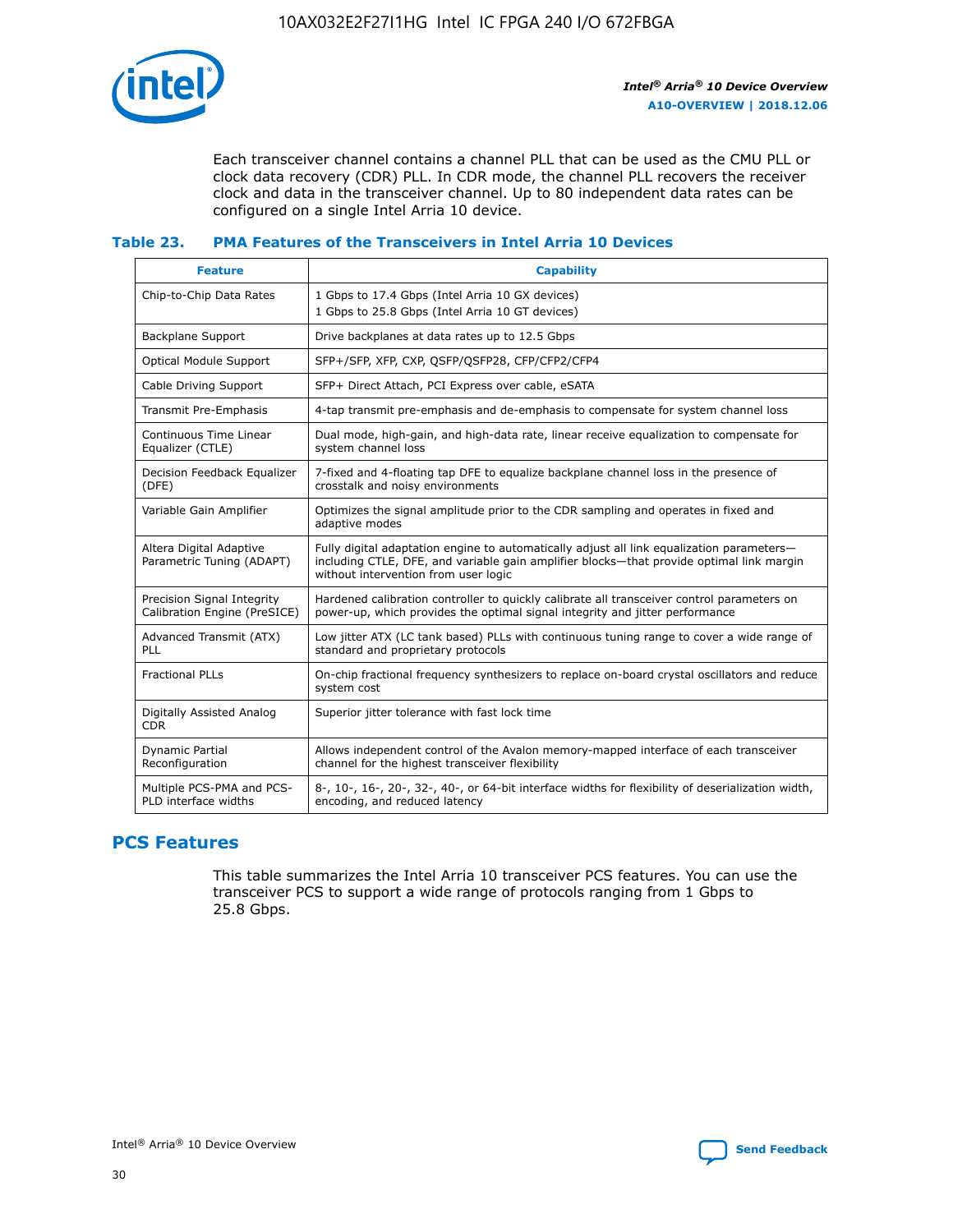

| <b>PCS</b>          | <b>Description</b>                                                                                                                                                                                                                                                                                                                                                                                             |
|---------------------|----------------------------------------------------------------------------------------------------------------------------------------------------------------------------------------------------------------------------------------------------------------------------------------------------------------------------------------------------------------------------------------------------------------|
| Standard PCS        | Operates at a data rate up to 12 Gbps<br>Supports protocols such as PCI-Express, CPRI 4.2+, GigE, IEEE 1588 in Hard PCS<br>Implements other protocols using Basic/Custom (Standard PCS) transceiver<br>configuration rules.                                                                                                                                                                                    |
| <b>Enhanced PCS</b> | Performs functions common to most serial data industry standards, such as word<br>alignment, encoding/decoding, and framing, before data is sent or received off-chip<br>through the PMA<br>• Handles data transfer to and from the FPGA fabric<br>Handles data transfer internally to and from the PMA<br>Provides frequency compensation<br>Performs channel bonding for multi-channel low skew applications |
| PCIe Gen3 PCS       | Supports the seamless switching of Data and Clock between the Gen1, Gen2, and Gen3<br>data rates<br>Provides support for PIPE 3.0 features<br>Supports the PIPE interface with the Hard IP enabled, as well as with the Hard IP<br>bypassed                                                                                                                                                                    |

#### **Related Information**

- PCIe Gen1, Gen2, and Gen3 Hard IP on page 26
- Interlaken Support on page 26
- 10 Gbps Ethernet Support on page 26

# **PCS Protocol Support**

This table lists some of the protocols supported by the Intel Arria 10 transceiver PCS. For more information about the blocks in the transmitter and receiver data paths, refer to the related information.

| <b>Protocol</b>                                 | <b>Data Rate</b><br>(Gbps) | <b>Transceiver IP</b>       | <b>PCS Support</b>                      |
|-------------------------------------------------|----------------------------|-----------------------------|-----------------------------------------|
| PCIe Gen3 x1, x2, x4, x8                        | 8.0                        | Native PHY (PIPE)           | Standard PCS and PCIe<br>Gen3 PCS       |
| PCIe Gen2 x1, x2, x4, x8                        | 5.0                        | Native PHY (PIPE)           | <b>Standard PCS</b>                     |
| PCIe Gen1 x1, x2, x4, x8                        | 2.5                        | Native PHY (PIPE)           | Standard PCS                            |
| 1000BASE-X Gigabit Ethernet                     | 1.25                       | Native PHY                  | <b>Standard PCS</b>                     |
| 1000BASE-X Gigabit Ethernet with<br>IEEE 1588v2 | 1.25                       | Native PHY                  | Standard PCS                            |
| 10GBASE-R                                       | 10.3125                    | Native PHY                  | <b>Enhanced PCS</b>                     |
| 10GBASE-R with IEEE 1588v2                      | 10.3125                    | Native PHY                  | <b>Enhanced PCS</b>                     |
| 10GBASE-R with KR FEC                           | 10.3125                    | Native PHY                  | <b>Enhanced PCS</b>                     |
| 10GBASE-KR and 1000BASE-X                       | 10.3125                    | 1G/10GbE and 10GBASE-KR PHY | Standard PCS and<br><b>Enhanced PCS</b> |
| Interlaken (CEI-6G/11G)                         | 3.125 to 17.4              | Native PHY                  | <b>Enhanced PCS</b>                     |
| SFI-S/SFI-5.2                                   | 11.2                       | Native PHY                  | <b>Enhanced PCS</b>                     |
| $10G$ SDI                                       | 10.692                     | Native PHY                  | <b>Enhanced PCS</b>                     |
|                                                 |                            |                             | continued                               |

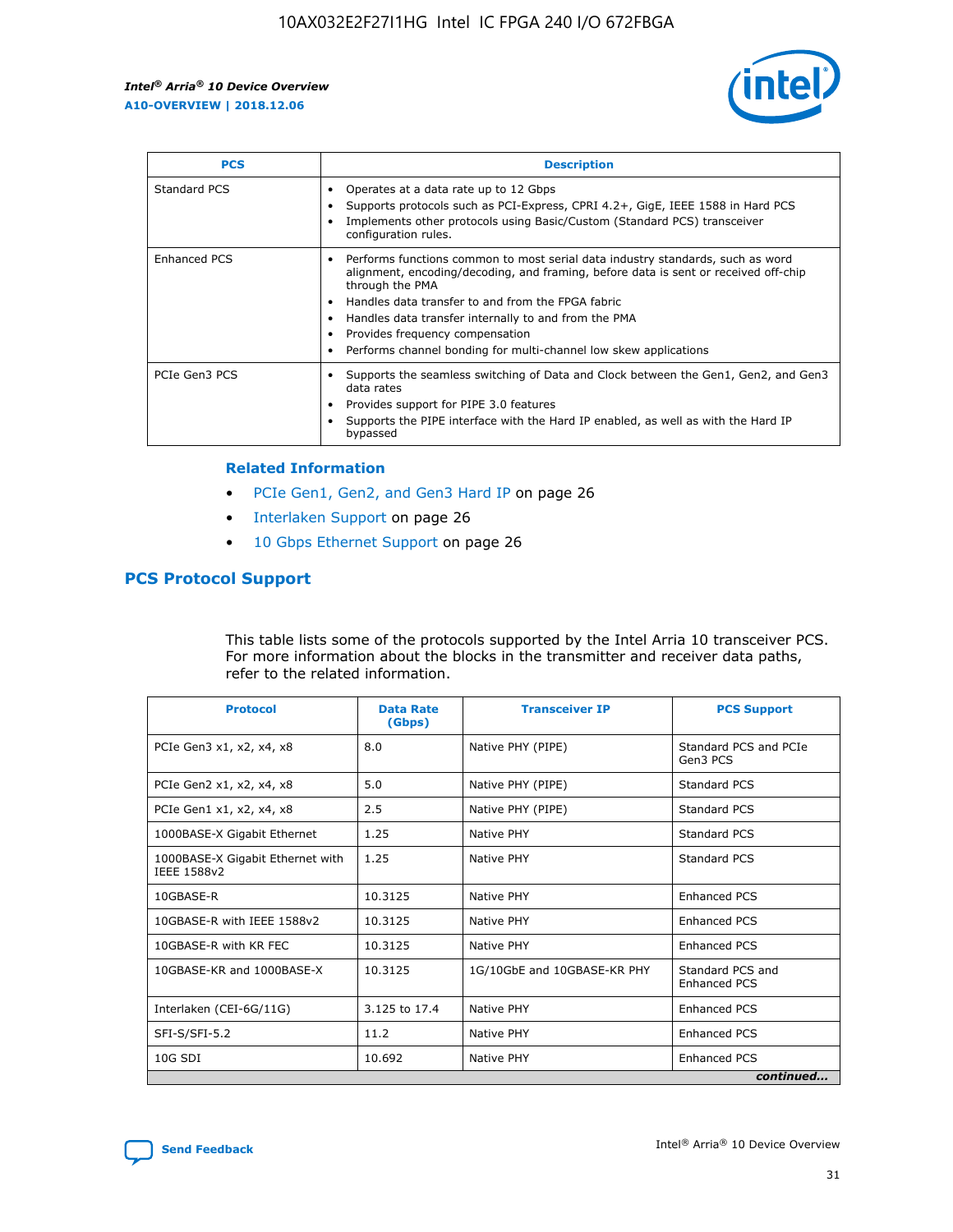

| <b>Protocol</b>      | <b>Data Rate</b><br>(Gbps) | <b>Transceiver IP</b> | <b>PCS Support</b> |
|----------------------|----------------------------|-----------------------|--------------------|
| CPRI 6.0 (64B/66B)   | 0.6144 to<br>10.1376       | Native PHY            | Enhanced PCS       |
| CPRI 4.2 (8B/10B)    | 0.6144 to<br>9.8304        | Native PHY            | Standard PCS       |
| OBSAI RP3 v4.2       | 0.6144 to 6.144            | Native PHY            | Standard PCS       |
| SD-SDI/HD-SDI/3G-SDI | $0.143(12)$ to<br>2.97     | Native PHY            | Standard PCS       |

## **Related Information**

#### [Intel Arria 10 Transceiver PHY User Guide](https://www.intel.com/content/www/us/en/programmable/documentation/nik1398707230472.html#nik1398707091164)

Provides more information about the supported transceiver protocols and PHY IP, the PMA architecture, and the standard, enhanced, and PCIe Gen3 PCS architecture.

# **SoC with Hard Processor System**

Each SoC device combines an FPGA fabric and a hard processor system (HPS) in a single device. This combination delivers the flexibility of programmable logic with the power and cost savings of hard IP in these ways:

- Reduces board space, system power, and bill of materials cost by eliminating a discrete embedded processor
- Allows you to differentiate the end product in both hardware and software, and to support virtually any interface standard
- Extends the product life and revenue through in-field hardware and software updates

 $(12)$  The 0.143 Gbps data rate is supported using oversampling of user logic that you must implement in the FPGA fabric.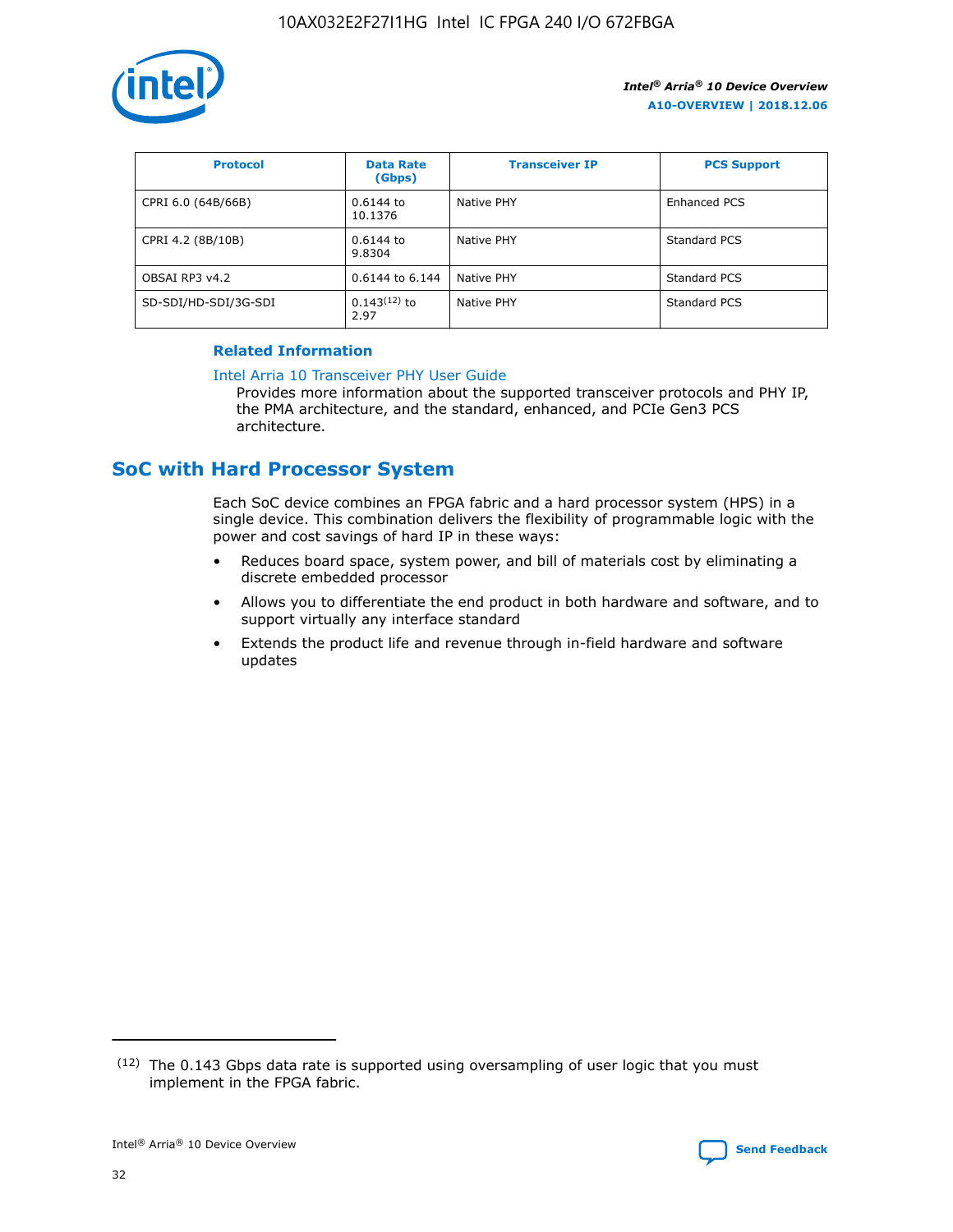

#### **Figure 9. HPS Block Diagram**

This figure shows a block diagram of the HPS with the dual ARM Cortex-A9 MPCore processor.



# **Key Advantages of 20-nm HPS**

The 20-nm HPS strikes a balance between enabling maximum software compatibility with 28-nm SoCs while still improving upon the 28-nm HPS architecture. These improvements address the requirements of the next generation target markets such as wireless and wireline communications, compute and storage equipment, broadcast and military in terms of performance, memory bandwidth, connectivity via backplane and security.

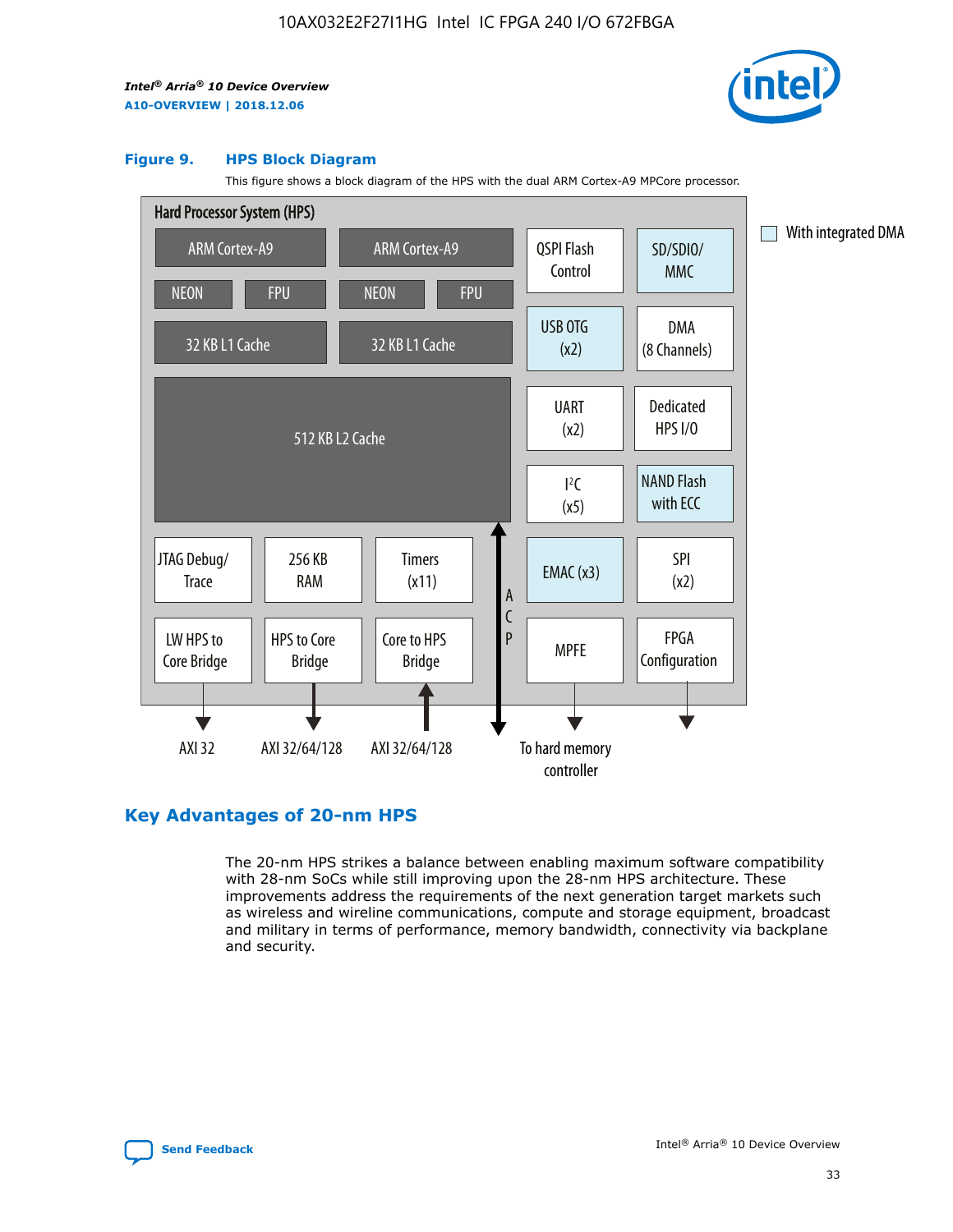

## **Table 24. Improvements in 20 nm HPS**

This table lists the key improvements of the 20 nm HPS compared to the 28 nm HPS.

| Advantages/<br><b>Improvements</b>                          | <b>Description</b>                                                                                                                                                                                                                                                                                                                                                                                                                                                                                                                                                                                                                                                                                                                                                                                                                                                                                                                                |
|-------------------------------------------------------------|---------------------------------------------------------------------------------------------------------------------------------------------------------------------------------------------------------------------------------------------------------------------------------------------------------------------------------------------------------------------------------------------------------------------------------------------------------------------------------------------------------------------------------------------------------------------------------------------------------------------------------------------------------------------------------------------------------------------------------------------------------------------------------------------------------------------------------------------------------------------------------------------------------------------------------------------------|
| Increased performance and<br>overdrive capability           | While the nominal processor frequency is 1.2 GHz, the 20 nm HPS offers an "overdrive"<br>feature which enables a higher processor operating frequency. This requires a higher supply<br>voltage value that is unique to the HPS and may require a separate regulator.                                                                                                                                                                                                                                                                                                                                                                                                                                                                                                                                                                                                                                                                             |
| Increased processor memory<br>bandwidth and DDR4<br>support | Up to 64-bit DDR4 memory at 2,400 Mbps support is available for the processor. The hard<br>memory controller for the HPS comprises a multi-port front end that manages connections<br>to a single port memory controller. The multi-port front end allows logic core and the HPS<br>to share ports and thereby the available bandwidth of the memory controller.                                                                                                                                                                                                                                                                                                                                                                                                                                                                                                                                                                                  |
| Flexible I/O sharing                                        | An advanced I/O pin muxing scheme allows improved sharing of I/O between the HPS and<br>the core logic. The following types of I/O are available for SoC:<br>$\bullet$<br>17 dedicated I/Os-physically located inside the HPS block and are not accessible to<br>logic within the core. The 17 dedicated I/Os are used for HPS clock, resets, and<br>interfacing with boot devices, QSPI, and SD/MMC.<br>48 direct shared I/O-located closest to the HPS block and are ideal for high speed HPS<br>$\bullet$<br>peripherals such as EMAC, USB, and others. There is one bank of 48 I/Os that supports<br>direct sharing where the 48 I/Os can be shared 12 I/Os at a time.<br>Standard (shared) I/O-all standard I/Os can be shared by the HPS peripherals and any<br>logic within the core. For designs where more than 48 I/Os are required to fully use all<br>the peripherals in the HPS, these I/Os can be connected through the core logic. |
| <b>EMAC</b> core                                            | Three EMAC cores are available in the HPS. The EMAC cores enable an application to<br>support two redundant Ethernet connections; for example, backplane, or two EMAC cores<br>for managing IEEE 1588 time stamp information while allowing a third EMAC core for debug<br>and configuration. All three EMACs can potentially share the same time stamps, simplifying<br>the 1588 time stamping implementation. A new serial time stamp interface allows core<br>logic to access and read the time stamp values. The integrated EMAC controllers can be<br>connected to external Ethernet PHY through the provided MDIO or I <sup>2</sup> C interface.                                                                                                                                                                                                                                                                                            |
| On-chip memory                                              | The on-chip memory is updated to 256 KB support and can support larger data sets and<br>real time algorithms.                                                                                                                                                                                                                                                                                                                                                                                                                                                                                                                                                                                                                                                                                                                                                                                                                                     |
| <b>ECC</b> enhancements                                     | Improvements in L2 Cache ECC management allow identification of errors down to the<br>address level. ECC enhancements also enable improved error injection and status reporting<br>via the introduction of new memory mapped access to syndrome and data signals.                                                                                                                                                                                                                                                                                                                                                                                                                                                                                                                                                                                                                                                                                 |
| HPS to FPGA Interconnect<br>Backbone                        | Although the HPS and the Logic Core can operate independently, they are tightly coupled<br>via a high-bandwidth system interconnect built from high-performance ARM AMBA AXI bus<br>bridges. IP bus masters in the FPGA fabric have access to HPS bus slaves via the FPGA-to-<br>HPS interconnect. Similarly, HPS bus masters have access to bus slaves in the core fabric<br>via the HPS-to-FPGA bridge. Both bridges are AMBA AXI-3 compliant and support<br>simultaneous read and write transactions. Up to three masters within the core fabric can<br>share the HPS SDRAM controller with the processor. Additionally, the processor can be used<br>to configure the core fabric under program control via a dedicated 32-bit configuration port.                                                                                                                                                                                            |
| FPGA configuration and HPS<br>booting                       | The FPGA fabric and HPS in the SoCs are powered independently. You can reduce the clock<br>frequencies or gate the clocks to reduce dynamic power.<br>You can configure the FPGA fabric and boot the HPS independently, in any order, providing<br>you with more design flexibility.                                                                                                                                                                                                                                                                                                                                                                                                                                                                                                                                                                                                                                                              |
| Security                                                    | New security features have been introduced for anti-tamper management, secure boot,<br>encryption (AES), and authentication (SHA).                                                                                                                                                                                                                                                                                                                                                                                                                                                                                                                                                                                                                                                                                                                                                                                                                |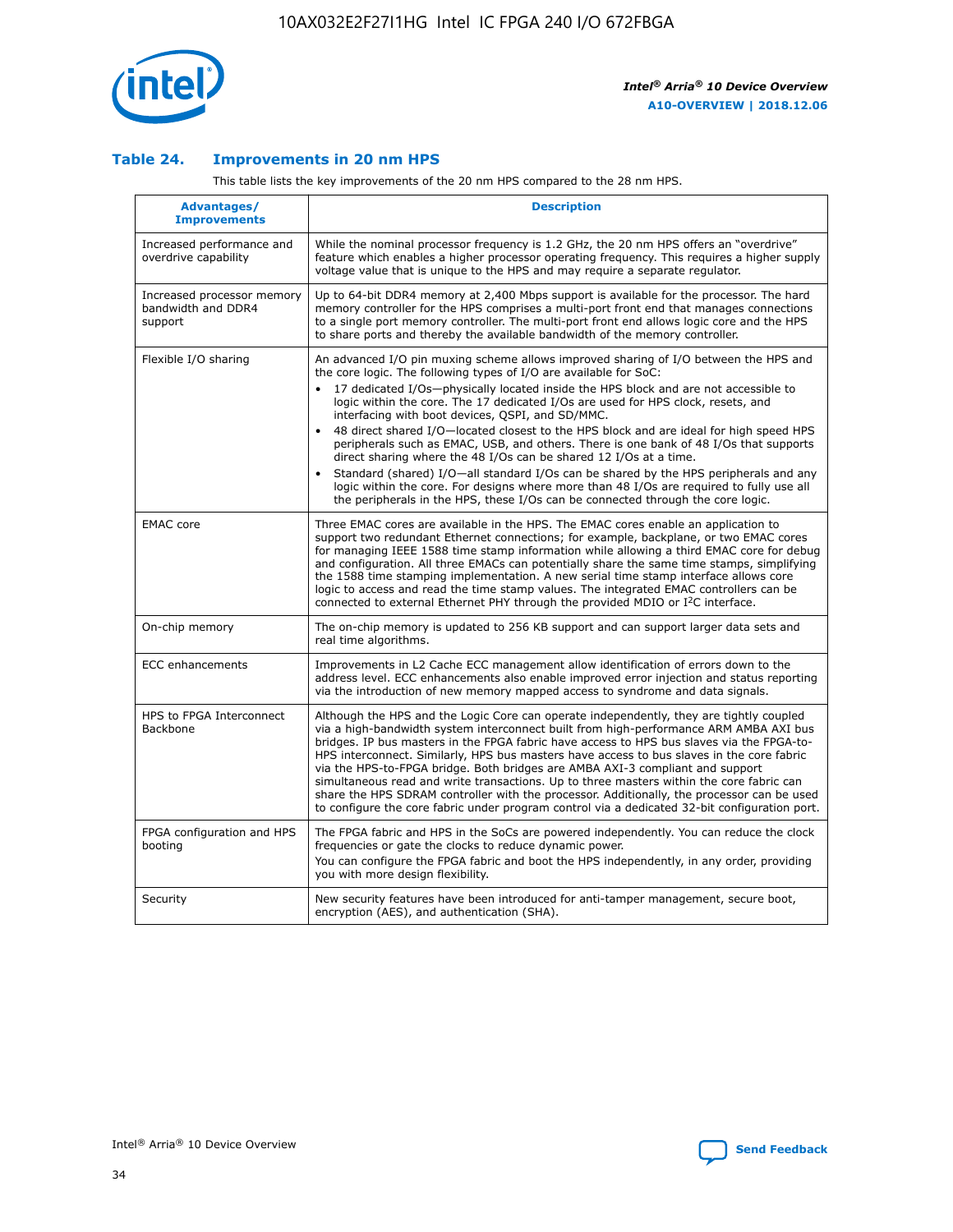

# **Features of the HPS**

The HPS has the following features:

- 1.2-GHz, dual-core ARM Cortex-A9 MPCore processor with up to 1.5-GHz via overdrive
	- ARMv7-A architecture that runs 32-bit ARM instructions, 16-bit and 32-bit Thumb instructions, and 8-bit Java byte codes in Jazelle style
	- Superscalar, variable length, out-of-order pipeline with dynamic branch prediction
	- Instruction Efficiency 2.5 MIPS/MHz, which provides total performance of 7500 MIPS at 1.5 GHz
- Each processor core includes:
	- 32 KB of L1 instruction cache, 32 KB of L1 data cache
	- Single- and double-precision floating-point unit and NEON media engine
	- CoreSight debug and trace technology
	- Snoop Control Unit (SCU) and Acceleration Coherency Port (ACP)
- 512 KB of shared L2 cache
- 256 KB of scratch RAM
- Hard memory controller with support for DDR3, DDR4 and optional error correction code (ECC) support
- Multiport Front End (MPFE) Scheduler interface to the hard memory controller
- 8-channel direct memory access (DMA) controller
- QSPI flash controller with SIO, DIO, QIO SPI Flash support
- NAND flash controller (ONFI 1.0 or later) with DMA and ECC support, updated to support 8 and 16-bit Flash devices and new command DMA to offload CPU for fast power down recovery
- Updated SD/SDIO/MMC controller to eMMC 4.5 with DMA with CE-ATA digital command support
- 3 10/100/1000 Ethernet media access control (MAC) with DMA
- 2 USB On-the-Go (OTG) controllers with DMA
- $\bullet$  5 I<sup>2</sup>C controllers (3 can be used by EMAC for MIO to external PHY)
- 2 UART 16550 Compatible controllers
- 4 serial peripheral interfaces (SPI) (2 Master, 2 Slaves)
- 62 programmable general-purpose I/Os, which includes 48 direct share I/Os that allows the HPS peripherals to connect directly to the FPGA I/Os
- 7 general-purpose timers
- 4 watchdog timers
- Anti-tamper, Secure Boot, Encryption (AES) and Authentication (SHA)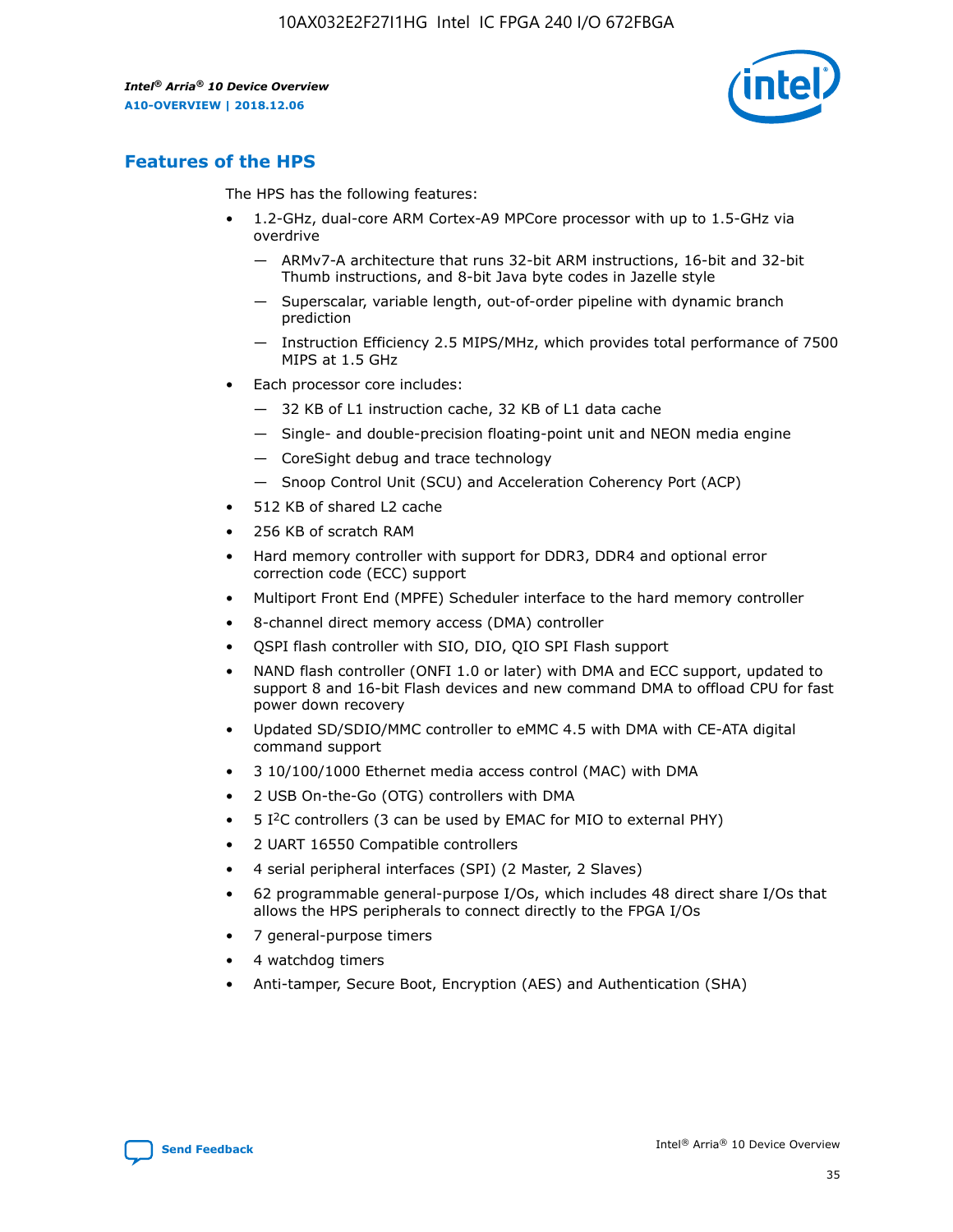

## **System Peripherals and Debug Access Port**

Each Ethernet MAC, USB OTG, NAND flash controller, and SD/MMC controller module has an integrated DMA controller. For modules without an integrated DMA controller, an additional DMA controller module provides up to eight channels of high-bandwidth data transfers. Peripherals that communicate off-chip are multiplexed with other peripherals at the HPS pin level. This allows you to choose which peripherals interface with other devices on your PCB.

The debug access port provides interfaces to industry standard JTAG debug probes and supports ARM CoreSight debug and core traces to facilitate software development.

## **HPS–FPGA AXI Bridges**

The HPS–FPGA bridges, which support the Advanced Microcontroller Bus Architecture (AMBA) Advanced eXtensible Interface (AXI™) specifications, consist of the following bridges:

- FPGA-to-HPS AMBA AXI bridge—a high-performance bus supporting 32, 64, and 128 bit data widths that allows the FPGA fabric to issue transactions to slaves in the HPS.
- HPS-to-FPGA Avalon/AMBA AXI bridge—a high-performance bus supporting 32, 64, and 128 bit data widths that allows the HPS to issue transactions to slaves in the FPGA fabric.
- Lightweight HPS-to-FPGA AXI bridge—a lower latency 32 bit width bus that allows the HPS to issue transactions to soft peripherals in the FPGA fabric. This bridge is primarily used for control and status register (CSR) accesses to peripherals in the FPGA fabric.

The HPS–FPGA AXI bridges allow masters in the FPGA fabric to communicate with slaves in the HPS logic, and vice versa. For example, the HPS-to-FPGA AXI bridge allows you to share memories instantiated in the FPGA fabric with one or both microprocessors in the HPS, while the FPGA-to-HPS AXI bridge allows logic in the FPGA fabric to access the memory and peripherals in the HPS.

Each HPS–FPGA bridge also provides asynchronous clock crossing for data transferred between the FPGA fabric and the HPS.

#### **HPS SDRAM Controller Subsystem**

The HPS SDRAM controller subsystem contains a multiport SDRAM controller and DDR PHY that are shared between the FPGA fabric (through the FPGA-to-HPS SDRAM interface), the level 2 (L2) cache, and the level 3 (L3) system interconnect. The FPGA-to-HPS SDRAM interface supports AMBA AXI and Avalon® Memory-Mapped (Avalon-MM) interface standards, and provides up to six individual ports for access by masters implemented in the FPGA fabric.

The HPS SDRAM controller supports up to 3 masters (command ports), 3x 64-bit read data ports and 3x 64-bit write data ports.

To maximize memory performance, the SDRAM controller subsystem supports command and data reordering, deficit round-robin arbitration with aging, and high-priority bypass features.

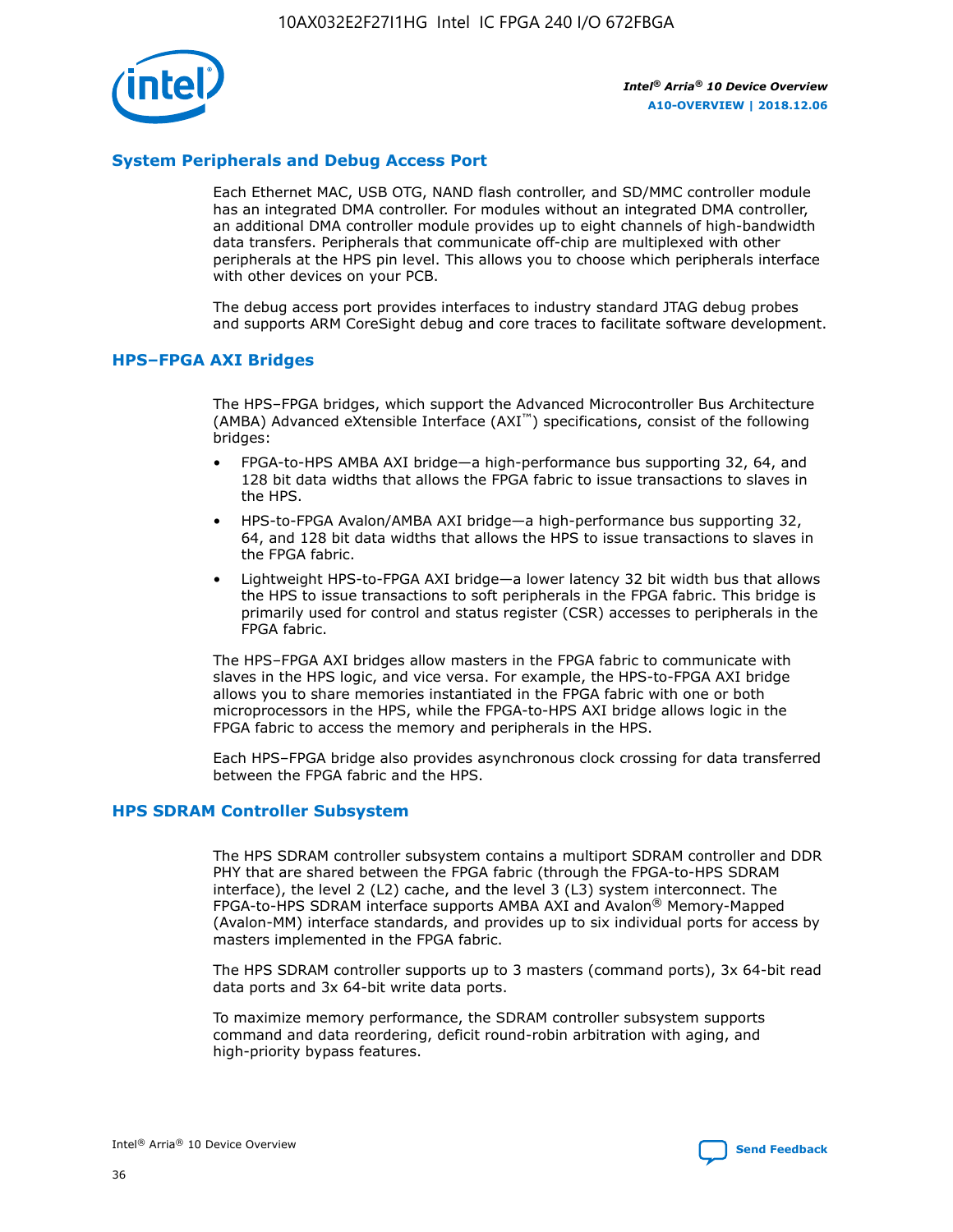

# **FPGA Configuration and HPS Booting**

The FPGA fabric and HPS in the SoC FPGA must be powered at the same time. You can reduce the clock frequencies or gate the clocks to reduce dynamic power.

Once powered, the FPGA fabric and HPS can be configured independently thus providing you with more design flexibility:

- You can boot the HPS independently. After the HPS is running, the HPS can fully or partially reconfigure the FPGA fabric at any time under software control. The HPS can also configure other FPGAs on the board through the FPGA configuration controller.
- Configure the FPGA fabric first, and then boot the HPS from memory accessible to the FPGA fabric.

## **Hardware and Software Development**

For hardware development, you can configure the HPS and connect your soft logic in the FPGA fabric to the HPS interfaces using the Platform Designer system integration tool in the Intel Quartus Prime software.

For software development, the ARM-based SoC FPGA devices inherit the rich software development ecosystem available for the ARM Cortex-A9 MPCore processor. The software development process for Intel SoC FPGAs follows the same steps as those for other SoC devices from other manufacturers. Support for Linux\*, VxWorks\*, and other operating systems are available for the SoC FPGAs. For more information on the operating systems support availability, contact the Intel FPGA sales team.

You can begin device-specific firmware and software development on the Intel SoC FPGA Virtual Target. The Virtual Target is a fast PC-based functional simulation of a target development system—a model of a complete development board. The Virtual Target enables the development of device-specific production software that can run unmodified on actual hardware.

# **Dynamic and Partial Reconfiguration**

The Intel Arria 10 devices support dynamic and partial reconfiguration. You can use dynamic and partial reconfiguration simultaneously to enable seamless reconfiguration of both the device core and transceivers.

# **Dynamic Reconfiguration**

You can reconfigure the PMA and PCS blocks while the device continues to operate. This feature allows you to change the data rates, protocol, and analog settings of a channel in a transceiver bank without affecting on-going data transfer in other transceiver banks. This feature is ideal for applications that require dynamic multiprotocol or multirate support.

# **Partial Reconfiguration**

Using partial reconfiguration, you can reconfigure some parts of the device while keeping the device in operation.

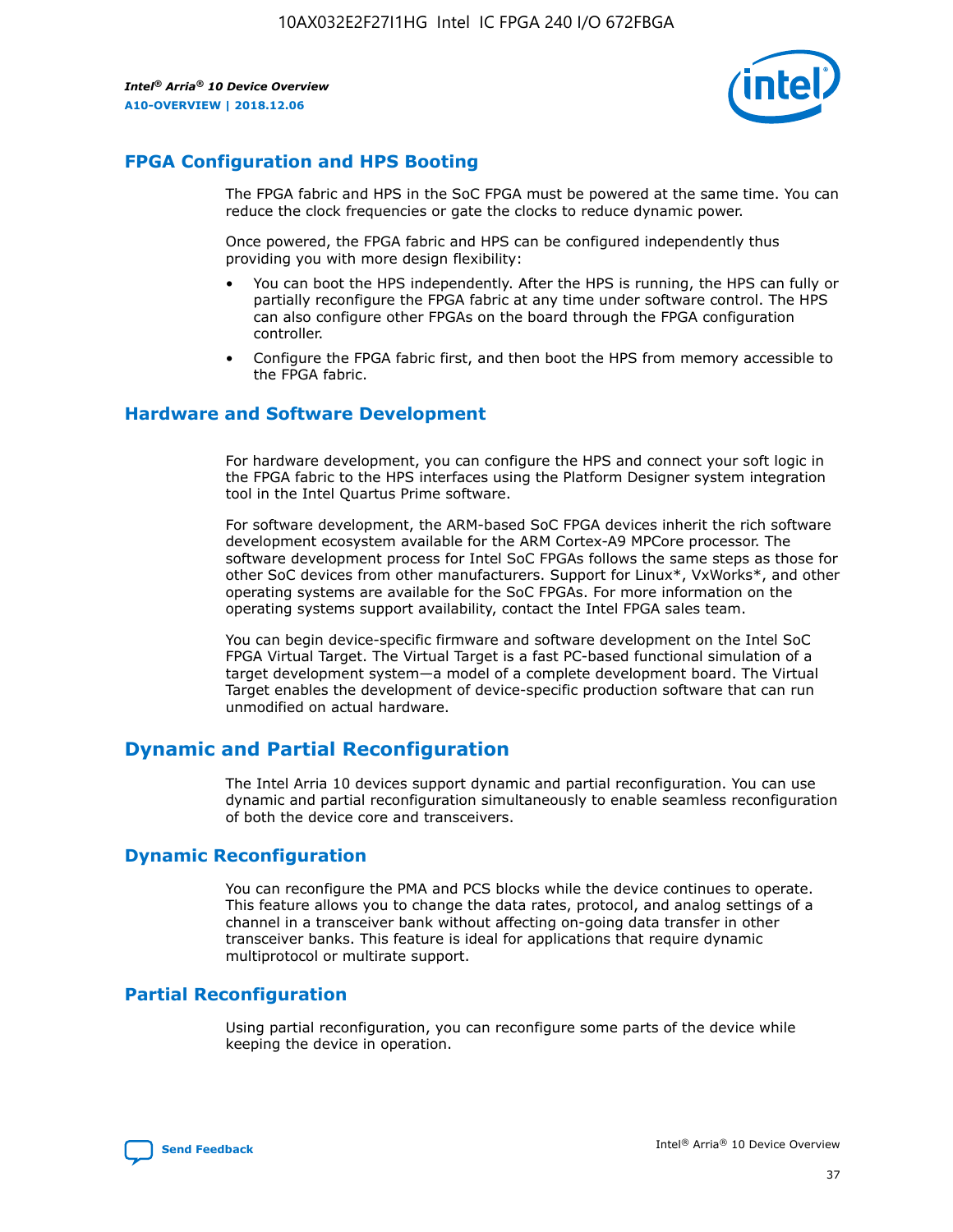

Instead of placing all device functions in the FPGA fabric, you can store some functions that do not run simultaneously in external memory and load them only when required. This capability increases the effective logic density of the device, and lowers cost and power consumption.

In the Intel solution, you do not have to worry about intricate device architecture to perform a partial reconfiguration. The partial reconfiguration capability is built into the Intel Quartus Prime design software, making such time-intensive task simple.

Intel Arria 10 devices support partial reconfiguration in the following configuration options:

- Using an internal host:
	- All supported configuration modes where the FPGA has access to external memory devices such as serial and parallel flash memory.
	- Configuration via Protocol [CvP (PCIe)]
- Using an external host—passive serial (PS), fast passive parallel (FPP) x8, FPP x16, and FPP x32 I/O interface.

# **Enhanced Configuration and Configuration via Protocol**

## **Table 25. Configuration Schemes and Features of Intel Arria 10 Devices**

Intel Arria 10 devices support 1.8 V programming voltage and several configuration schemes.

| <b>Scheme</b>                                                          | <b>Data</b><br><b>Width</b> | <b>Max Clock</b><br>Rate<br>(MHz) | <b>Max Data</b><br>Rate<br>(Mbps)<br>(13) | <b>Decompression</b> | <b>Design</b><br>Security <sup>(1</sup><br>4) | <b>Partial</b><br>Reconfiguration<br>(15) | <b>Remote</b><br><b>System</b><br><b>Update</b> |
|------------------------------------------------------------------------|-----------------------------|-----------------------------------|-------------------------------------------|----------------------|-----------------------------------------------|-------------------------------------------|-------------------------------------------------|
| <b>JTAG</b>                                                            | 1 bit                       | 33                                | 33                                        |                      |                                               | Yes <sup>(16)</sup>                       |                                                 |
| Active Serial (AS)<br>through the<br>EPCO-L<br>configuration<br>device | 1 bit,<br>4 bits            | 100                               | 400                                       | Yes                  | Yes                                           | $Y_{PS}(16)$                              | Yes                                             |
| Passive serial (PS)<br>through CPLD or<br>external<br>microcontroller  | 1 bit                       | 100                               | 100                                       | Yes                  | Yes                                           | Yes(16)                                   | Parallel<br>Flash<br>Loader<br>(PFL) IP<br>core |
|                                                                        |                             |                                   |                                           |                      |                                               |                                           | continued                                       |

<sup>(13)</sup> Enabling either compression or design security features affects the maximum data rate. Refer to the Intel Arria 10 Device Datasheet for more information.

<sup>(14)</sup> Encryption and compression cannot be used simultaneously.

 $(15)$  Partial reconfiguration is an advanced feature of the device family. If you are interested in using partial reconfiguration, contact Intel for support.

 $(16)$  Partial configuration can be performed only when it is configured as internal host.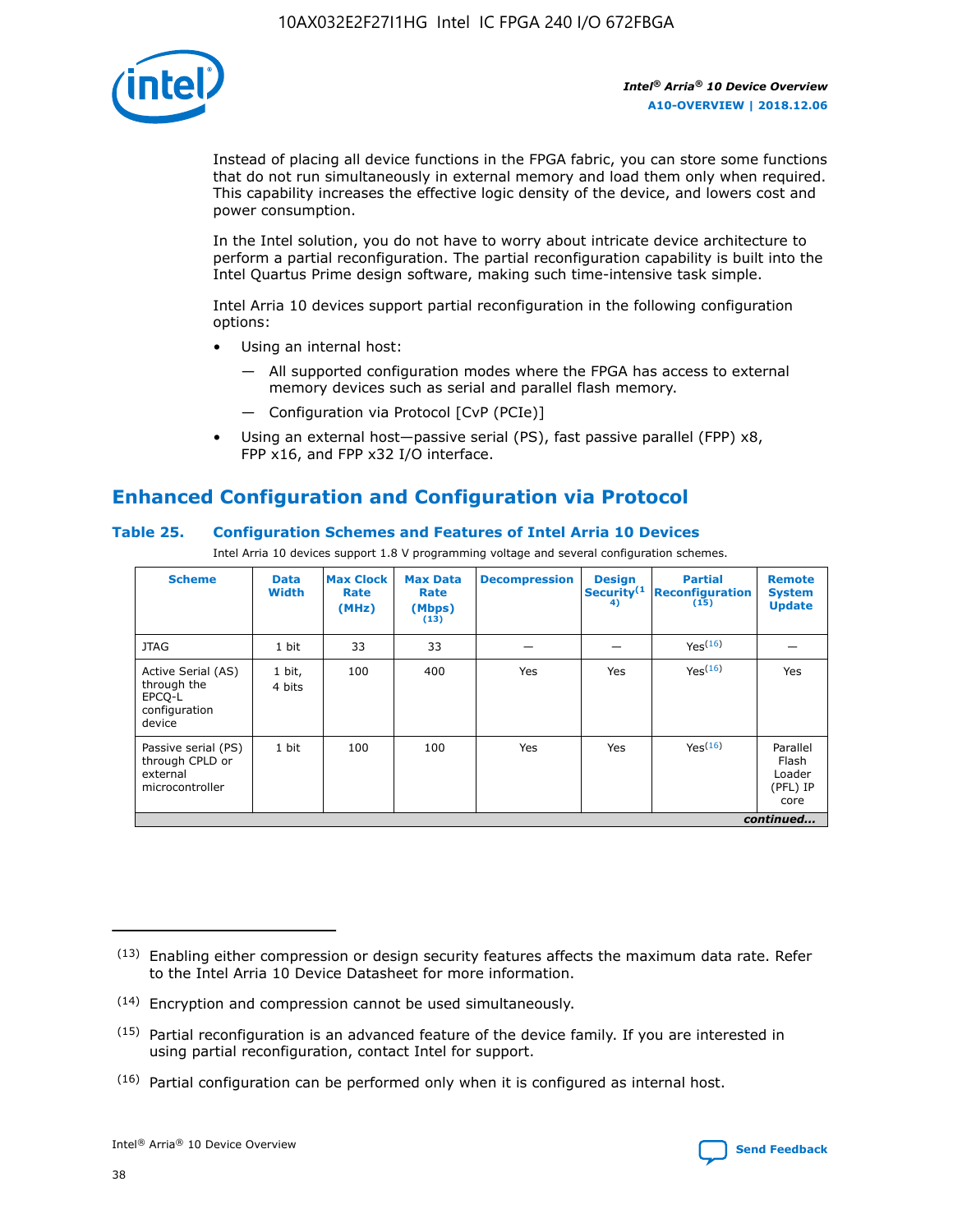

| <b>Scheme</b>                                   | <b>Data</b><br><b>Width</b> | <b>Max Clock</b><br>Rate<br>(MHz) | <b>Max Data</b><br>Rate<br>(Mbps)<br>(13) | <b>Decompression</b> | <b>Design</b><br>Security <sup>(1</sup><br>4) | <b>Partial</b><br><b>Reconfiguration</b><br>(15) | <b>Remote</b><br><b>System</b><br><b>Update</b> |
|-------------------------------------------------|-----------------------------|-----------------------------------|-------------------------------------------|----------------------|-----------------------------------------------|--------------------------------------------------|-------------------------------------------------|
| Fast passive                                    | 8 bits                      | 100                               | 3200                                      | Yes                  | Yes                                           | Yes(17)                                          | PFL IP                                          |
| parallel (FPP)<br>through CPLD or               | 16 bits                     |                                   |                                           | Yes                  | Yes                                           |                                                  | core                                            |
| external<br>microcontroller                     | 32 bits                     |                                   |                                           | Yes                  | Yes                                           |                                                  |                                                 |
| Configuration via                               | 16 bits                     | 100                               | 3200                                      | Yes                  | Yes                                           | Yes <sup>(17)</sup>                              |                                                 |
| <b>HPS</b>                                      | 32 bits                     |                                   |                                           | Yes                  | Yes                                           |                                                  |                                                 |
| Configuration via<br>Protocol [CvP<br>$(PCIe*)$ | x1, x2,<br>x4, x8<br>lanes  |                                   | 8000                                      | Yes                  | Yes                                           | Yes <sup>(16)</sup>                              |                                                 |

You can configure Intel Arria 10 devices through PCIe using Configuration via Protocol (CvP). The Intel Arria 10 CvP implementation conforms to the PCIe 100 ms power-up-to-active time requirement.

#### **Related Information**

[Configuration via Protocol \(CvP\) Implementation in Intel FPGAs User Guide](https://www.intel.com/content/www/us/en/programmable/documentation/dsu1441819344145.html#dsu1442269728522) Provides more information about the CvP configuration scheme.

# **SEU Error Detection and Correction**

Intel Arria 10 devices offer robust and easy-to-use single-event upset (SEU) error detection and correction circuitry.

The detection and correction circuitry includes protection for Configuration RAM (CRAM) programming bits and user memories. The CRAM is protected by a continuously running CRC error detection circuit with integrated ECC that automatically corrects one or two errors and detects higher order multi-bit errors. When more than two errors occur, correction is available through reloading of the core programming file, providing a complete design refresh while the FPGA continues to operate.

The physical layout of the Intel Arria 10 CRAM array is optimized to make the majority of multi-bit upsets appear as independent single-bit or double-bit errors which are automatically corrected by the integrated CRAM ECC circuitry. In addition to the CRAM protection, the M20K memory blocks also include integrated ECC circuitry and are layout-optimized for error detection and correction. The MLAB does not have ECC.

(14) Encryption and compression cannot be used simultaneously.

<sup>(17)</sup> Supported at a maximum clock rate of 100 MHz.



 $(13)$  Enabling either compression or design security features affects the maximum data rate. Refer to the Intel Arria 10 Device Datasheet for more information.

 $(15)$  Partial reconfiguration is an advanced feature of the device family. If you are interested in using partial reconfiguration, contact Intel for support.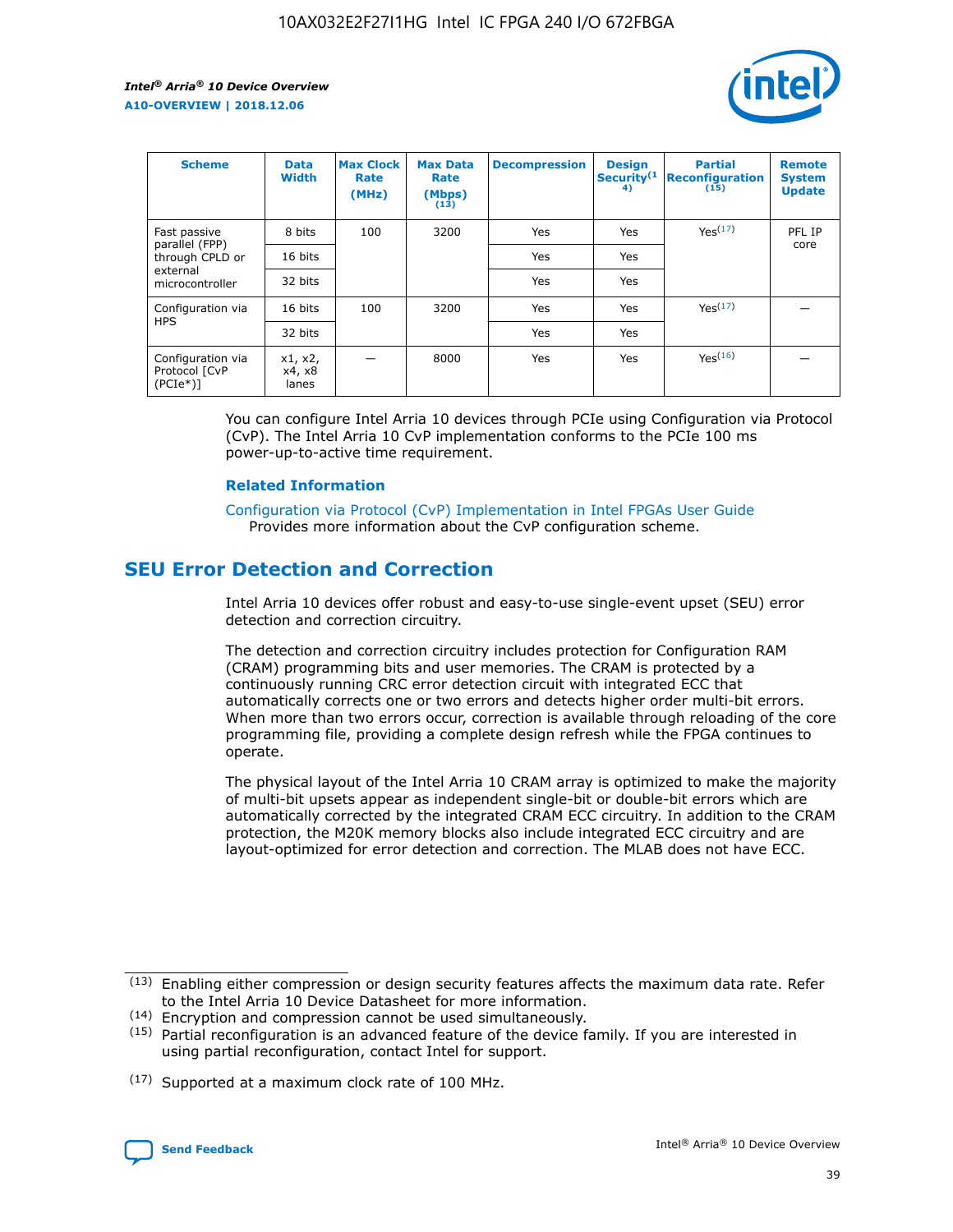

# **Power Management**

Intel Arria 10 devices leverage the advanced 20 nm process technology, a low 0.9 V core power supply, an enhanced core architecture, and several optional power reduction techniques to reduce total power consumption by as much as 40% compared to Arria V devices and as much as 60% compared to Stratix V devices.

The optional power reduction techniques in Intel Arria 10 devices include:

- **SmartVID**—a code is programmed into each device during manufacturing that allows a smart regulator to operate the device at lower core  $V_{CC}$  while maintaining performance
- **Programmable Power Technology**—non-critical timing paths are identified by the Intel Quartus Prime software and the logic in these paths is biased for low power instead of high performance
- **Low Static Power Options**—devices are available with either standard static power or low static power while maintaining performance

Furthermore, Intel Arria 10 devices feature Intel's industry-leading low power transceivers and include a number of hard IP blocks that not only reduce logic resources but also deliver substantial power savings compared to soft implementations. In general, hard IP blocks consume up to 90% less power than the equivalent soft logic implementations.

# **Incremental Compilation**

The Intel Quartus Prime software incremental compilation feature reduces compilation time and helps preserve performance to ease timing closure. The incremental compilation feature enables the partial reconfiguration flow for Intel Arria 10 devices.

Incremental compilation supports top-down, bottom-up, and team-based design flows. This feature facilitates modular, hierarchical, and team-based design flows where different designers compile their respective design sections in parallel. Furthermore, different designers or IP providers can develop and optimize different blocks of the design independently. These blocks can then be imported into the top level project.

# **Document Revision History for Intel Arria 10 Device Overview**

| <b>Document</b><br><b>Version</b> | <b>Changes</b>                                                                                                                                                                                                                                                              |
|-----------------------------------|-----------------------------------------------------------------------------------------------------------------------------------------------------------------------------------------------------------------------------------------------------------------------------|
| 2018.12.06                        | Added links to Intel Arria 10 device errata documents.<br>Removed automotive temperature option from the Intel Arria 10 GX devices.<br>Removed -3 fabric speed grade from the Intel Arria 10 GT devices.<br>Updated power options for the Intel Arria 10 GX and GT devices. |
| 2018.04.09                        | Updated the lowest $V_{CC}$ from 0.83 V to 0.82 V in the topic listing a summary of the device features.                                                                                                                                                                    |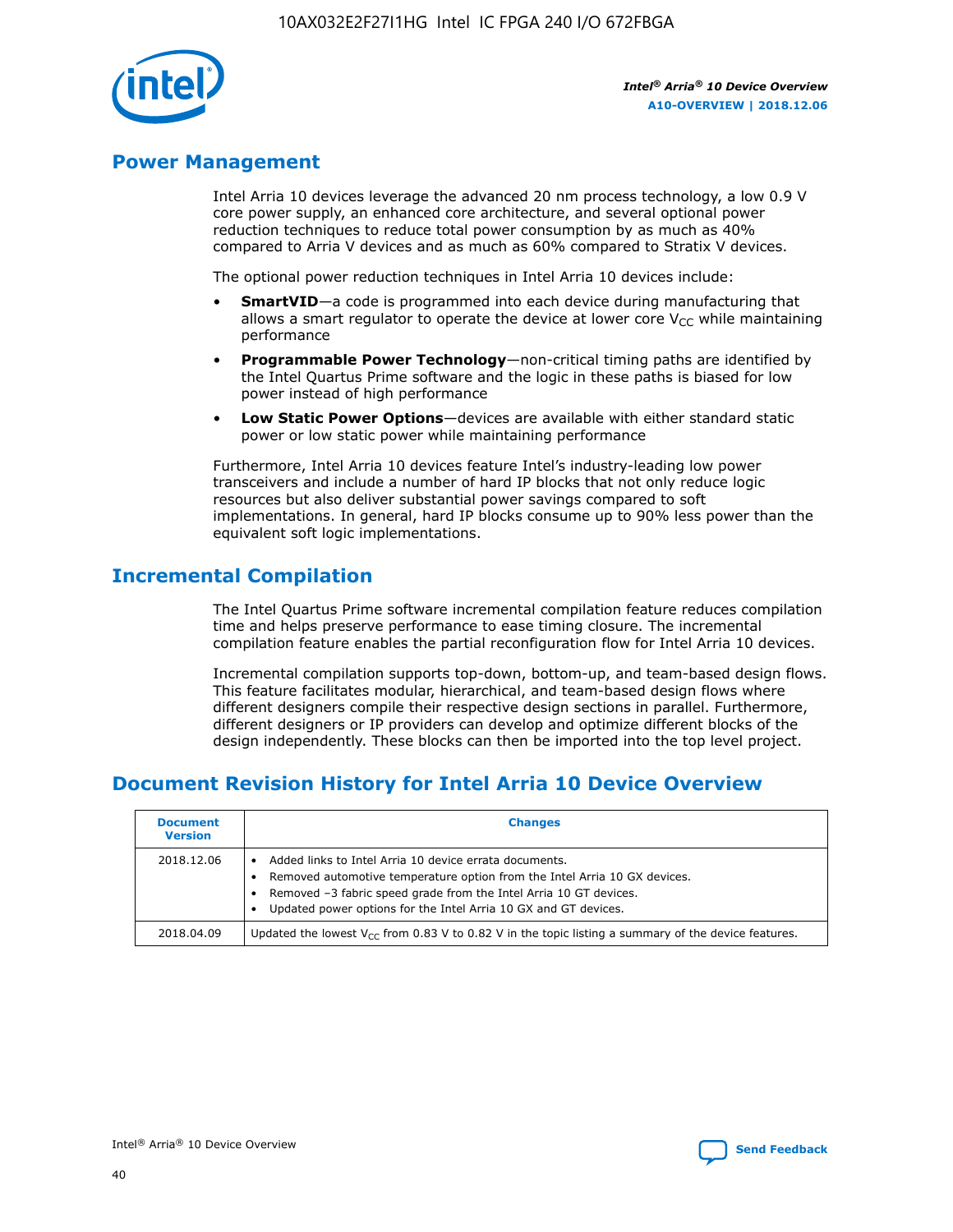F

 $\mathsf{r}$ 



| January 2018<br>Updated the maximum data rate for HPS (Intel Arria 10 SX devices<br>2018.01.17<br>external memory interface DDR3 controller from 2,166 Mbps to 2,133<br>Mbps.<br>$\bullet$<br>+ SRAM to 633 MHz in Memory Standards Supported by the Soft<br>Memory Controller table.<br>Updated transceiver backplane capability to 12.5 Gbps.<br>$\bullet$<br>Removed transceiver speed grade 5 in Sample Ordering Core and<br>Available Options for Intel Arria 10 GX Devices figure.<br>Available Options for Intel Arria 10 GT Devices figure.<br>Updated short reach transceiver rate for Intel Arria 10 GT devices to<br>$\bullet$<br>25.8 Gbps.<br>Removed On-Die Instrumentation - EyeQ and Jitter Margin Tool<br>table.<br>2017.09.20<br>September 2017<br>1,333 MHz/2,666 Mbps to 1,200 MHz/2,400 Mbps.<br>July 2017<br>2017.07.13<br>Corrected the automotive temperature range in the figure showing the<br>available options for the Intel Arria 10 GX devices from "-40°C to 100°C"<br>to "-40°C to 125°C".<br>July 2017<br>2017.07.06<br>Added automotive temperature option to Intel Arria 10 GX device family.<br>2017.05.08<br>Corrected protocol names with "1588" to "IEEE 1588v2".<br>May 2017<br>$\bullet$<br>Updated the vertical migration table to remove vertical migration<br>$\bullet$<br>between Intel Arria 10 GX and Intel Arria 10 SX device variants.<br>Removed all "Preliminary" marks.<br>2017.03.15<br>March 2017<br>Removed the topic about migration from Intel Arria 10 to Intel Stratix<br>10 devices.<br>Rebranded as Intel.<br>$\bullet$<br>October 2016<br>2016.10.31<br>Removed package F36 from Intel Arria 10 GX devices.<br>$\bullet$<br>Updated Intel Arria 10 GT sample ordering code and maximum GX<br>$\bullet$<br>transceiver count. Intel Arria 10 GT devices are available only in the<br>SF45 package option with a maximum of 72 transceivers.<br>May 2016<br>2016.05.02<br>Updated the FPGA Configuration and HPS Booting topic.<br>Remove $V_{CC}$ PowerManager from the Summary of Features, Power<br>Management and Arria 10 Device Variants and packages topics. This<br>feature is no longer supported in Arria 10 devices.<br>Removed LPDDR3 from the Memory Standards Supported by the HPS<br>Hard Memory Controller table in the Memory Standards Supported by<br>Intel Arria 10 Devices topic. This standard is only supported by the<br>FPGA.<br>Removed transceiver speed grade 5 from the Device Variants and<br>Packages topic for Arria 10 GX and SX devices.<br>Changed the maximum Arria 10 GT datarate to 25.8 Gbps and the<br>February 2016<br>2016.02.11<br>minimum datarate to 1 Gbps globally.<br>Revised the state for Core clock networks in the Summary of Features<br>$\bullet$<br>topic.<br>• Changed the transceiver parameters in the "Summary of Features for<br>Arria 10 Devices" table.<br>for Arria 10 GT Devices" table.<br>• Changed the package availability for GT devices in the "Package Plan<br>for Arria 10 GT Devices" table.<br>Changed the package configurations for GT devices in the "Migration"<br>Capability Across Arria 10 Product Lines" figure. | <b>Date</b> | <b>Version</b> | <b>Changes</b>                                                                                                                                                                                                                                                                               |
|----------------------------------------------------------------------------------------------------------------------------------------------------------------------------------------------------------------------------------------------------------------------------------------------------------------------------------------------------------------------------------------------------------------------------------------------------------------------------------------------------------------------------------------------------------------------------------------------------------------------------------------------------------------------------------------------------------------------------------------------------------------------------------------------------------------------------------------------------------------------------------------------------------------------------------------------------------------------------------------------------------------------------------------------------------------------------------------------------------------------------------------------------------------------------------------------------------------------------------------------------------------------------------------------------------------------------------------------------------------------------------------------------------------------------------------------------------------------------------------------------------------------------------------------------------------------------------------------------------------------------------------------------------------------------------------------------------------------------------------------------------------------------------------------------------------------------------------------------------------------------------------------------------------------------------------------------------------------------------------------------------------------------------------------------------------------------------------------------------------------------------------------------------------------------------------------------------------------------------------------------------------------------------------------------------------------------------------------------------------------------------------------------------------------------------------------------------------------------------------------------------------------------------------------------------------------------------------------------------------------------------------------------------------------------------------------------------------------------------------------------------------------------------------------------------------------------------------------------------------------------------------------------------------------------------------------------------------------------------------------------------------------------------------------------------------------------------------------------------------------------------------------------------------|-------------|----------------|----------------------------------------------------------------------------------------------------------------------------------------------------------------------------------------------------------------------------------------------------------------------------------------------|
|                                                                                                                                                                                                                                                                                                                                                                                                                                                                                                                                                                                                                                                                                                                                                                                                                                                                                                                                                                                                                                                                                                                                                                                                                                                                                                                                                                                                                                                                                                                                                                                                                                                                                                                                                                                                                                                                                                                                                                                                                                                                                                                                                                                                                                                                                                                                                                                                                                                                                                                                                                                                                                                                                                                                                                                                                                                                                                                                                                                                                                                                                                                                                                |             |                | Updated maximum frequency supported for half rate QDRII and QDRII<br>Removed package code 40, low static power, SmartVID, industrial, and<br>military operating temperature support from Sample Ordering Core and<br>support from PMA Features of the Transceivers in Intel Arria 10 Devices |
|                                                                                                                                                                                                                                                                                                                                                                                                                                                                                                                                                                                                                                                                                                                                                                                                                                                                                                                                                                                                                                                                                                                                                                                                                                                                                                                                                                                                                                                                                                                                                                                                                                                                                                                                                                                                                                                                                                                                                                                                                                                                                                                                                                                                                                                                                                                                                                                                                                                                                                                                                                                                                                                                                                                                                                                                                                                                                                                                                                                                                                                                                                                                                                |             |                | Updated the maximum speed of the DDR4 external memory interface from                                                                                                                                                                                                                         |
|                                                                                                                                                                                                                                                                                                                                                                                                                                                                                                                                                                                                                                                                                                                                                                                                                                                                                                                                                                                                                                                                                                                                                                                                                                                                                                                                                                                                                                                                                                                                                                                                                                                                                                                                                                                                                                                                                                                                                                                                                                                                                                                                                                                                                                                                                                                                                                                                                                                                                                                                                                                                                                                                                                                                                                                                                                                                                                                                                                                                                                                                                                                                                                |             |                |                                                                                                                                                                                                                                                                                              |
|                                                                                                                                                                                                                                                                                                                                                                                                                                                                                                                                                                                                                                                                                                                                                                                                                                                                                                                                                                                                                                                                                                                                                                                                                                                                                                                                                                                                                                                                                                                                                                                                                                                                                                                                                                                                                                                                                                                                                                                                                                                                                                                                                                                                                                                                                                                                                                                                                                                                                                                                                                                                                                                                                                                                                                                                                                                                                                                                                                                                                                                                                                                                                                |             |                |                                                                                                                                                                                                                                                                                              |
|                                                                                                                                                                                                                                                                                                                                                                                                                                                                                                                                                                                                                                                                                                                                                                                                                                                                                                                                                                                                                                                                                                                                                                                                                                                                                                                                                                                                                                                                                                                                                                                                                                                                                                                                                                                                                                                                                                                                                                                                                                                                                                                                                                                                                                                                                                                                                                                                                                                                                                                                                                                                                                                                                                                                                                                                                                                                                                                                                                                                                                                                                                                                                                |             |                |                                                                                                                                                                                                                                                                                              |
|                                                                                                                                                                                                                                                                                                                                                                                                                                                                                                                                                                                                                                                                                                                                                                                                                                                                                                                                                                                                                                                                                                                                                                                                                                                                                                                                                                                                                                                                                                                                                                                                                                                                                                                                                                                                                                                                                                                                                                                                                                                                                                                                                                                                                                                                                                                                                                                                                                                                                                                                                                                                                                                                                                                                                                                                                                                                                                                                                                                                                                                                                                                                                                |             |                |                                                                                                                                                                                                                                                                                              |
|                                                                                                                                                                                                                                                                                                                                                                                                                                                                                                                                                                                                                                                                                                                                                                                                                                                                                                                                                                                                                                                                                                                                                                                                                                                                                                                                                                                                                                                                                                                                                                                                                                                                                                                                                                                                                                                                                                                                                                                                                                                                                                                                                                                                                                                                                                                                                                                                                                                                                                                                                                                                                                                                                                                                                                                                                                                                                                                                                                                                                                                                                                                                                                |             |                |                                                                                                                                                                                                                                                                                              |
|                                                                                                                                                                                                                                                                                                                                                                                                                                                                                                                                                                                                                                                                                                                                                                                                                                                                                                                                                                                                                                                                                                                                                                                                                                                                                                                                                                                                                                                                                                                                                                                                                                                                                                                                                                                                                                                                                                                                                                                                                                                                                                                                                                                                                                                                                                                                                                                                                                                                                                                                                                                                                                                                                                                                                                                                                                                                                                                                                                                                                                                                                                                                                                |             |                |                                                                                                                                                                                                                                                                                              |
|                                                                                                                                                                                                                                                                                                                                                                                                                                                                                                                                                                                                                                                                                                                                                                                                                                                                                                                                                                                                                                                                                                                                                                                                                                                                                                                                                                                                                                                                                                                                                                                                                                                                                                                                                                                                                                                                                                                                                                                                                                                                                                                                                                                                                                                                                                                                                                                                                                                                                                                                                                                                                                                                                                                                                                                                                                                                                                                                                                                                                                                                                                                                                                |             |                | Changed the transceiver parameters in the "Maximum Resource Counts"<br>continued                                                                                                                                                                                                             |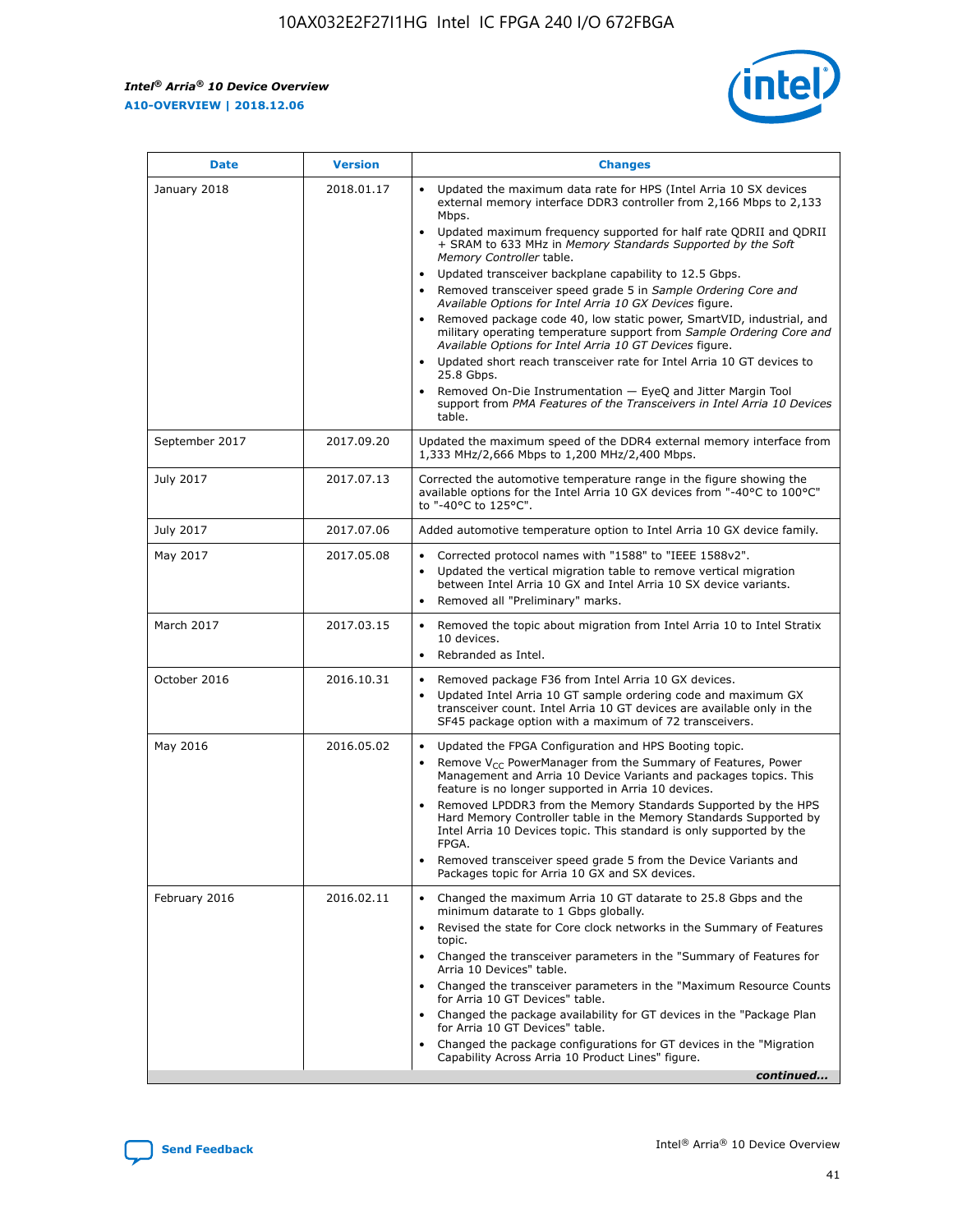

| <b>Date</b>   | <b>Version</b> | <b>Changes</b>                                                                                                                                                                   |
|---------------|----------------|----------------------------------------------------------------------------------------------------------------------------------------------------------------------------------|
|               |                | • Changed transceiver parameters in the "Low Power Serial Transceivers"<br>section.                                                                                              |
|               |                | • Changed the transceiver descriptions in the "Device Variants for the<br>Arria 10 Device Family" table.                                                                         |
|               |                | Changed the "Sample Ordering Code and Available Options for Arria 10<br>GT Devices" figure.                                                                                      |
|               |                | Changed the datarates for GT devices in the "PMA Features" section.                                                                                                              |
|               |                | Changed the datarates for GT devices in the "PCS Features" section.<br>$\bullet$                                                                                                 |
| December 2015 | 2015.12.14     | Updated the number of M20K memory blocks for Arria 10 GX 660 from<br>$\bullet$<br>2133 to 2131 and corrected the total RAM bit from 48,448 Kb to<br>48,408 Kb.                   |
|               |                | Corrected the number of DSP blocks for Arria 10 GX 660 from 1688 to<br>$\bullet$<br>1687 in the table listing floating-point arithmetic resources.                               |
| November 2015 | 2015.11.02     | Updated the maximum resources for Arria 10 GX 220, GX 320, GX 480,<br>$\bullet$<br>GX 660, SX 220, SX 320, SX 480, and SX 660.                                                   |
|               |                | Updated resource count for Arria 10 GX 320, GX 480, GX 660, SX 320,<br>$\bullet$<br>SX 480, a SX 660 devices in Number of Multipliers in Intel Arria 10<br><b>Devices</b> table. |
|               |                | Updated the available options for Arria 10 GX, GT, and SX.<br>$\bullet$                                                                                                          |
|               |                | Changed instances of Quartus II to Quartus Prime.<br>$\bullet$                                                                                                                   |
| June 2015     | 2015.06.15     | Corrected label for Intel Arria 10 GT product lines in the vertical migration<br>figure.                                                                                         |
| May 2015      | 2015.05.15     | Corrected the DDR3 half rate and quarter rate maximum frequencies in the<br>table that lists the memory standards supported by the Intel Arria 10 hard<br>memory controller.     |
| May 2015      | 2015.05.04     | • Added support for 13.5G JESD204b in the Summary of Features table.<br>• Added a link to Arria 10 GT Channel Usage in the Arria 10 GT Package<br>Plan topic.                    |
|               |                | • Added a note to the table, Maximum Resource Counts for Arria 10 GT<br>devices.                                                                                                 |
|               |                | Updated the power requirements of the transceivers in the Low Power<br>Serial Transceivers topic.                                                                                |
| January 2015  | 2015.01.23     | • Added floating point arithmetic features in the Summary of Features<br>table.                                                                                                  |
|               |                | • Updated the total embedded memory from 38.38 megabits (Mb) to<br>65.6 Mb.                                                                                                      |
|               |                | • Updated the table that lists the memory standards supported by Intel<br>Arria 10 devices.                                                                                      |
|               |                | Removed support for DDR3U, LPDDR3 SDRAM, RLDRAM 2, and DDR2.<br>Moved RLDRAM 3 support from hard memory controller to soft memory                                                |
|               |                | controller. RLDRAM 3 support uses hard PHY with soft memory<br>controller.                                                                                                       |
|               |                | Added soft memory controller support for QDR IV.                                                                                                                                 |
|               |                | Updated the maximum resource count table to include the number of<br>hard memory controllers available in each device variant.                                                   |
|               |                | Updated the transceiver PCS data rate from 12.5 Gbps to 12 Gbps.<br>$\bullet$                                                                                                    |
|               |                | Updated the max clock rate of PS, FPP x8, FPP x16, and Configuration<br>via HPS from 125 MHz to 100 MHz.                                                                         |
|               |                | Added a feature for fractional synthesis PLLs: PLL cascading.                                                                                                                    |
|               |                | Updated the HPS programmable general-purpose I/Os from 54 to 62.<br>$\bullet$                                                                                                    |
|               |                | continued                                                                                                                                                                        |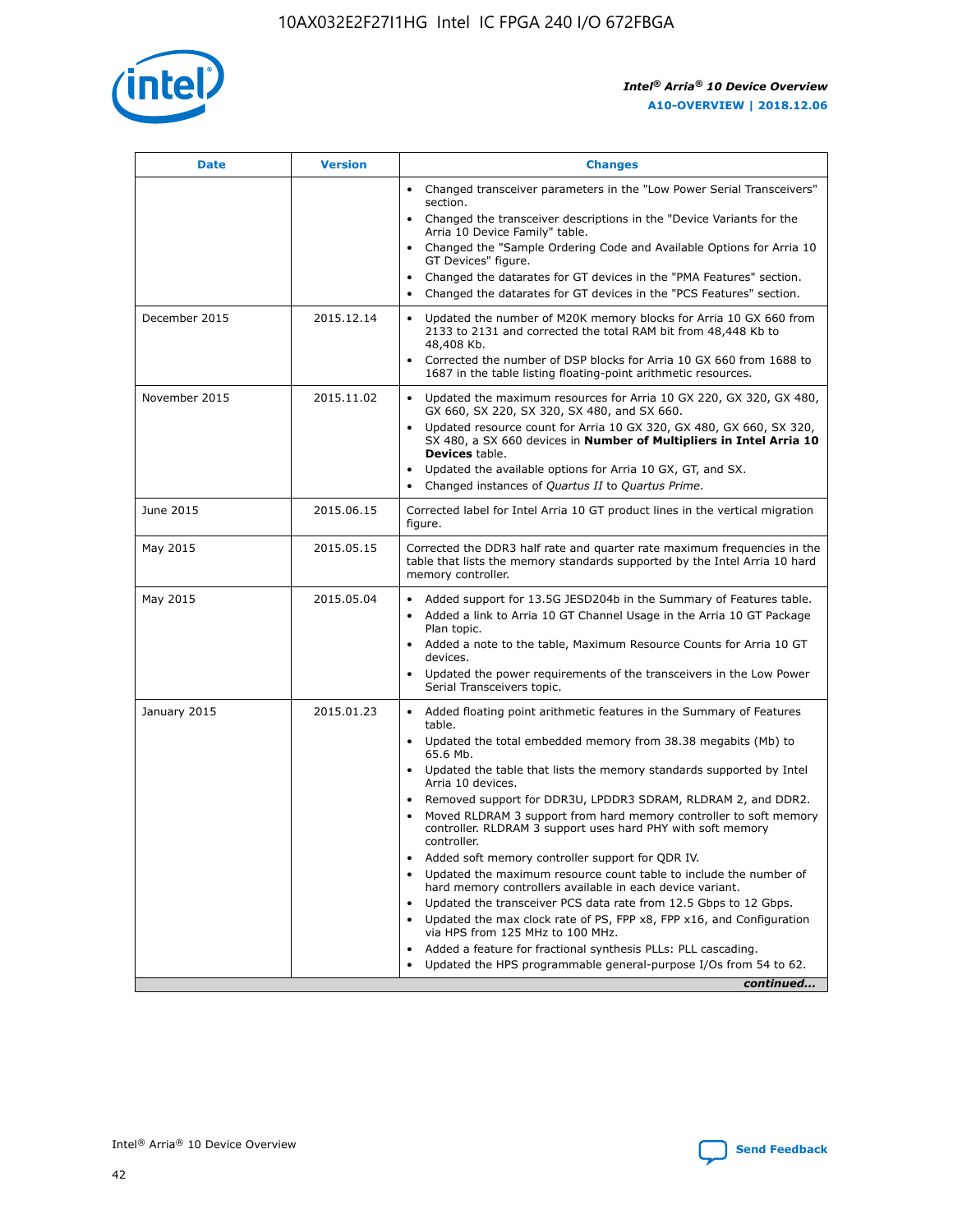r



| <b>Date</b>    | <b>Version</b> | <b>Changes</b>                                                                                                                                                                                                                                                                                                                                                                                                                                                                                                                         |
|----------------|----------------|----------------------------------------------------------------------------------------------------------------------------------------------------------------------------------------------------------------------------------------------------------------------------------------------------------------------------------------------------------------------------------------------------------------------------------------------------------------------------------------------------------------------------------------|
| September 2014 | 2014.09.30     | Corrected the 3 V I/O and LVDS I/O counts for F35 and F36 packages<br>of Arria 10 GX.<br>Corrected the 3 V I/O, LVDS I/O, and transceiver counts for the NF40<br>$\bullet$<br>package of the Arria GX 570 and 660.<br>Removed 3 V I/O, LVDS I/O, and transceiver counts for the NF40<br>package of the Arria GX 900 and 1150. The NF40 package is not<br>available for Arria 10 GX 900 and 1150.                                                                                                                                       |
| August 2014    | 2014.08.18     | Updated Memory (Kb) M20K maximum resources for Arria 10 GX 660<br>devices from 42,660 to 42,620.<br>Added GPIO columns consisting of LVDS I/O Bank and 3V I/O Bank in<br>$\bullet$<br>the Package Plan table.<br>Added how to use memory interface clock frequency higher than 533<br>$\bullet$<br>MHz in the I/O vertical migration.<br>Added information to clarify that RLDRAM3 support uses hard PHY with<br>$\bullet$<br>soft memory controller.<br>Added variable precision DSP blocks support for floating-point<br>arithmetic. |
| June 2014      | 2014.06.19     | Updated number of dedicated I/Os in the HPS block to 17.                                                                                                                                                                                                                                                                                                                                                                                                                                                                               |
| February 2014  | 2014.02.21     | Updated transceiver speed grade options for GT devices in Figure 2.                                                                                                                                                                                                                                                                                                                                                                                                                                                                    |
| February 2014  | 2014.02.06     | Updated data rate for Arria 10 GT devices from 28.1 Gbps to 28.3 Gbps.                                                                                                                                                                                                                                                                                                                                                                                                                                                                 |
| December 2013  | 2013.12.10     | Updated the HPS memory standards support from LPDDR2 to LPDDR3.<br>Updated HPS block diagram to include dedicated HPS I/O and FPGA<br>$\bullet$<br>Configuration blocks as well as repositioned SD/SDIO/MMC, DMA, SPI<br>and NAND Flash with ECC blocks.                                                                                                                                                                                                                                                                               |
| December 2013  | 2013.12.02     | Initial release.                                                                                                                                                                                                                                                                                                                                                                                                                                                                                                                       |